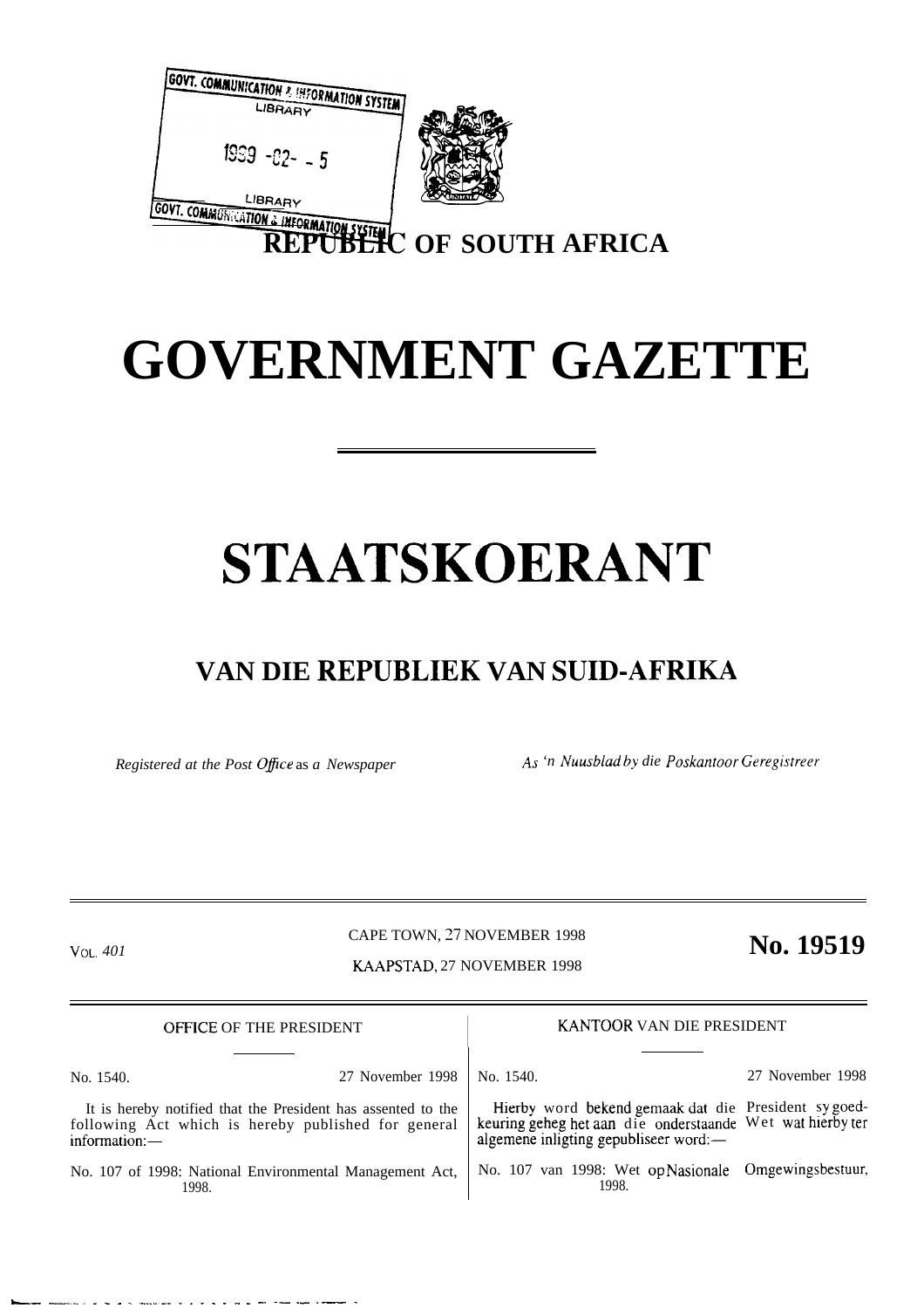**THE REPORT** 

Act No. 107, 1998 NATIONAL ENVIRONMENTAL MANAGEMENT ACT, 1998

## *(Assented to 19 November 1998. ) . . . ...7.. . '. ~ . ---- -, . . .. ---- ,'*

## **ACT**

*(English text signed by the President. )*

**To provide for co-operative, environmental governance by establishing principles for decision-making on matters affecting the environment, institutions that will** promote co-operative governance and procedures for co-ordinating environmental **functions exercised by organs of stite; and to provide for matters connected therewith.**

#### **PREAMBLE**

**WHEREAS** many inhabitants of South Africa live in an environment that is harmful to their health and well-being:

everyone has the right to an environment that is not harmful to his or her health or well-being;

the State must respect, protect, promote and fulfil the social, economic and environmental rights of everyone and strive to meet the basic needs of previously disadvantaged communities;

inequality in the distribution of wealth and resources, and the resultant poverty, are among the important causes as well as the results of environmentally harmful practices; 10

sustainable development requires the integration of social, economic and environmental factors in the planning. implementation and evaluation of decisions to ensure that development serves present and future generations;

everyone has the right to have the environment protected, for the benefit of present and future generations. through reasonable legislative and other measures that— 15

prevent pollution and ecological degradation;

promote conservation; and

secure ecologically sustainable development and use of natural resources while promoting justifiable economic and social development:

the environment is a functional area of concurrent national and provincial legislative 20 competence, and all spheres of government and all organs of state must co-operate with, consult and support one another;

#### **AND WHEREAS** it is desirable—

- that the law develops a framework for integrating good environmental management into all development activities;
- that the law should promote certainty with regard to decision-making by organs of state on matters affecting the environment;
- that the law should establish principles guiding the exercise of functions affecting the environment;
- that the law should ensure that organs of state maintain the principles guiding the exercise of functions affecting the environment; 30

that the law should establish procedures and institutions to facilitate and promote co-operative government and intergovernmental relations;

that the law should establish procedures and institutions to facilitate and promote public participation in environmental governance;

that the law should be enforced by the State and that the law should facilitate the enforcement of environmental laws by civil society;

**35**

25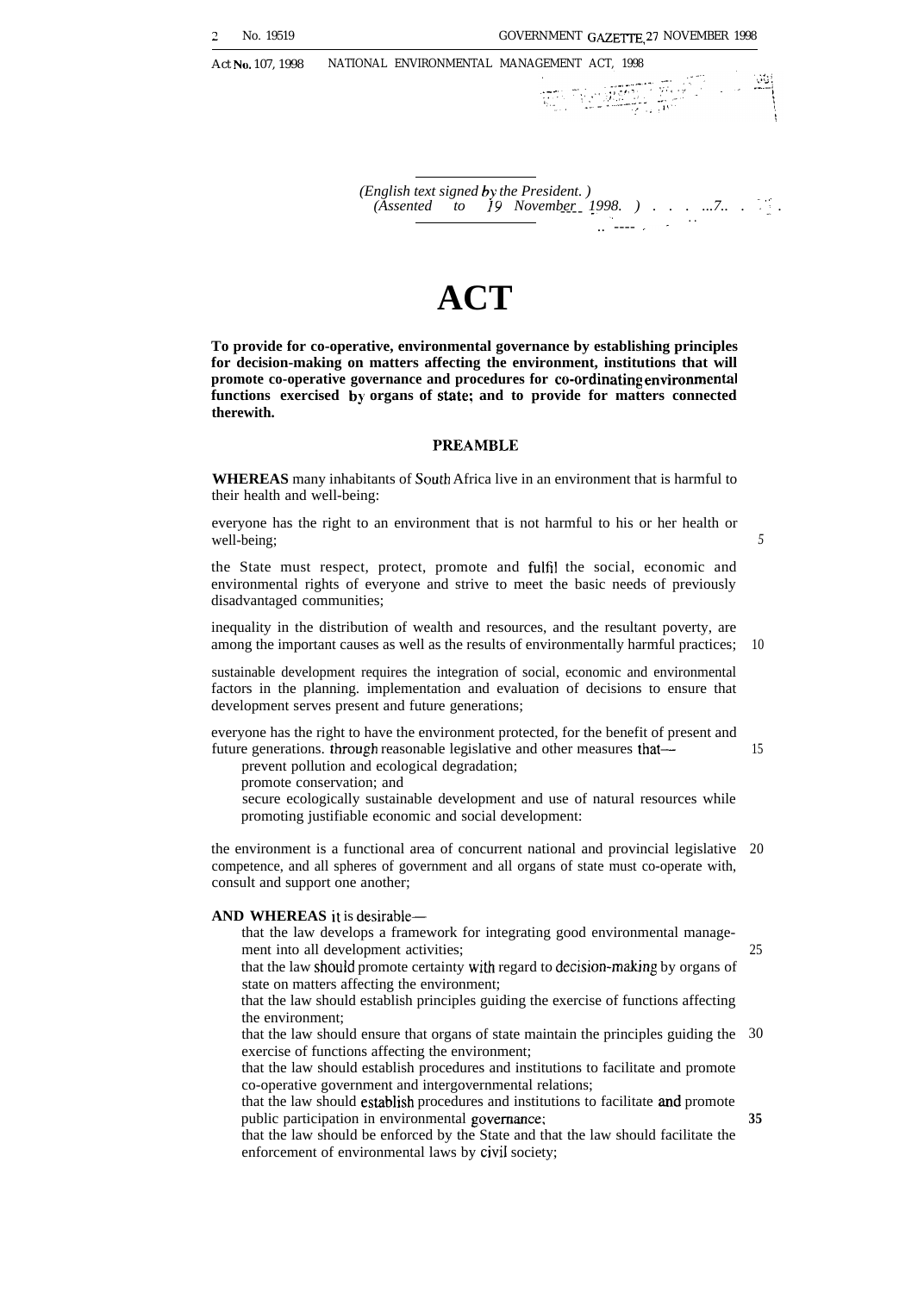**I**T IS NOW ENACTED by the Parliament of the Republic of South Africa, as follows: follows:—

#### **TABLE OF CONTENTS**

1. Definitions

#### **CHAPTER 1**

#### **NATIONAL ENVIRONMENTAL MANAGEMENT PRINCIPLES**

**?-.** Principles

#### **CHAPTER 2**

#### **INSTITUTIONS**

| <b>Part 1: National Environmental Advisory Forum</b> |  |
|------------------------------------------------------|--|
|------------------------------------------------------|--|

- 3, Establishment. objects and functions of Forum
- 4. Composition
- 5. Conditions of appointment
- 6. Functioning of Forum

#### *Part 2: Committee for Environmental Co-ordination*

- *7.* Establishment. objects and functions of Committee
- 8. Composition of Committee
- 9. Meetings of Committee, sub-committees and working groups
- 10. Report of Committee

#### **CHAPTER 3**

20

5

10

15

#### PROCEDURES FOR CO-OPERATIVE GOVERNANCE

- 11. Environmental implementation plans and management plans 12, Purpose and objects of environmental implementation and management plans 13. Content of environmental implementation plans 14. Content of environmental management plans 25 15. Submission. scrutiny and adoption 16. Compliance with environmental implementation and management plans **CHAPTER 4 FAIR DECISION-MAKING AND CONFLICT MANAGEMENT** 17. Reference to conciliation 30
- 
- 18. . Conciliation
- 19. Arbitration
- 20. Investigation
- 21. Appointment of panel and remuneration<br>22. Relevant considerations, report and design
- Relevant considerations, report and designated officer 35

#### **CHAPTER 5**

#### **INTEGRATED ENVIRONMENTAL MANAGEMENT**

- *23.* General objectives
- 24, Implementation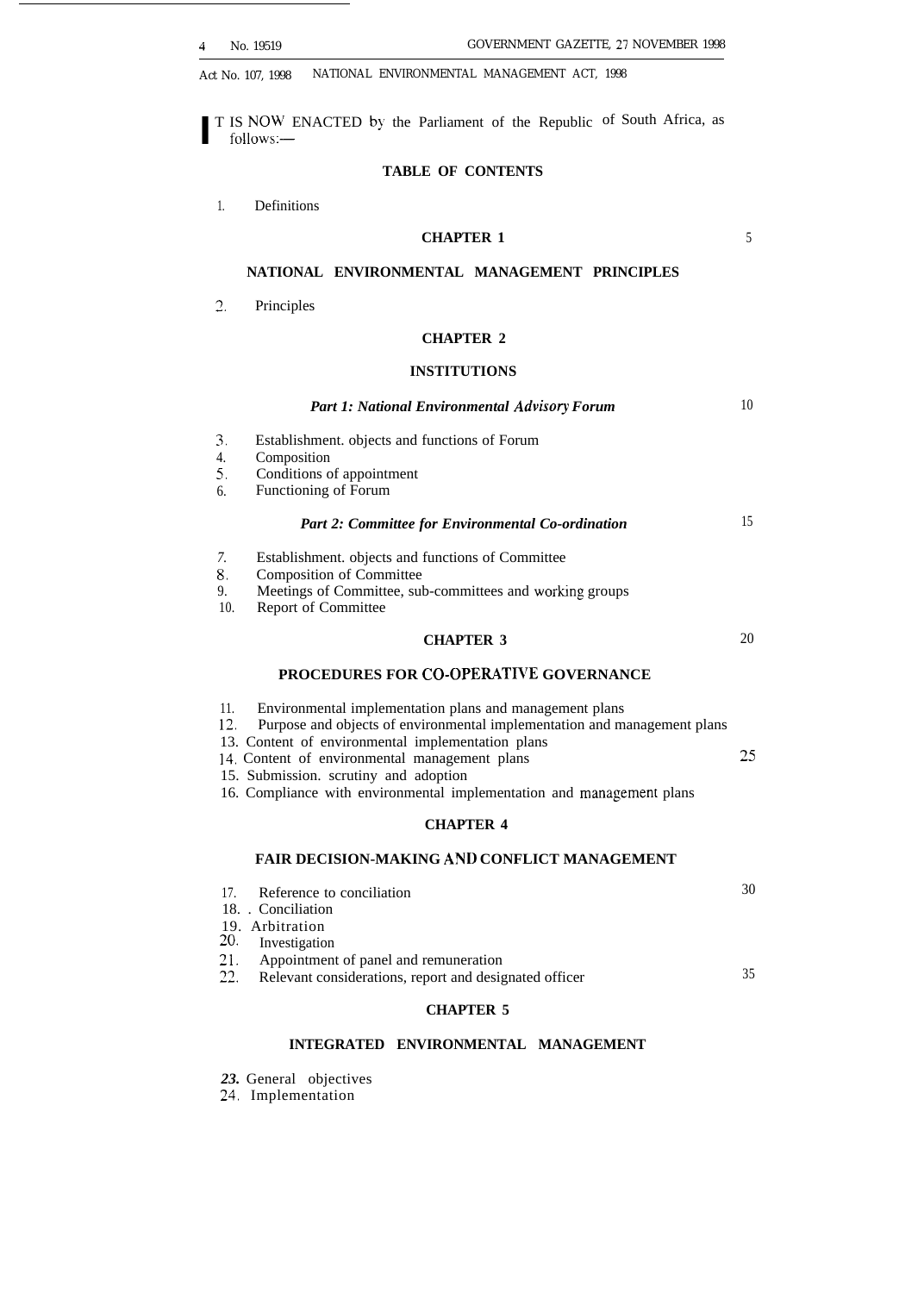5

40

Act No. 107, 1998 NATIONAL ENVIRONMENTAL MANAGEMENT ACT, 1998

#### **CHAPTER 6**

#### **INTERNATIONAL OBLIGATIONS AND AGREEMENTS**

- 25. Incorporation of international environmental instruments
- *26.* Reports
- *27.* Application

#### **CHAPTER 7**

#### **COMPLIANCE AND ENFORCEMENT**

### *Part 1: Environmental hazards*

| Part 1: Environmentai nazaras                    |                                                                                                                                                                                 |    |  |  |  |
|--------------------------------------------------|---------------------------------------------------------------------------------------------------------------------------------------------------------------------------------|----|--|--|--|
| 28.<br>29.<br>30.                                | Duty of care and remediation of environmental damage<br>Protection of workers refusing to do environmentally hazardous work<br>Control of emergency incidents                   | 10 |  |  |  |
|                                                  | Part 2: Information, enforcement and compliance                                                                                                                                 |    |  |  |  |
| 31.<br>32.<br>33.<br>34.                         | Access to environmental information and protection of whistleblowers<br>Legal standing to enforce environmental laws<br>Private prosecution<br>Criminal proceedings             | 15 |  |  |  |
|                                                  | <b>CHAPTER 8</b>                                                                                                                                                                |    |  |  |  |
|                                                  | ENVIRONMENTAL MANAGEMENT CO-OPERATION AGREEMENTS                                                                                                                                |    |  |  |  |
| 35.                                              | Conclusion of agreements                                                                                                                                                        |    |  |  |  |
|                                                  | <b>CHAPTER 9</b>                                                                                                                                                                | 20 |  |  |  |
| <b>ADMINISTRATION OF ACT</b>                     |                                                                                                                                                                                 |    |  |  |  |
| 36.<br>37,<br>38.<br>39.<br>40.<br>41.<br>42.    | Expropriation<br>Reservation<br>Intervention in litigation<br>Agreements<br>Appointment of employees on contract<br>Assignment<br>Delegation                                    | 25 |  |  |  |
| 43.<br>44.<br>45.<br>46.<br>47.                  | Appeal to Minister<br>Regulations in general<br>Regulations for management co-operation agreements<br>Model environmental management bylaws<br>Procedure for making regulations | 30 |  |  |  |
| <b>CHAPTER 10</b>                                |                                                                                                                                                                                 |    |  |  |  |
| 35<br><b>GENERAL AND TRANSITIONAL PROVISIONS</b> |                                                                                                                                                                                 |    |  |  |  |
| 48.<br>49.<br>50.                                | State bound<br>Limitation of liability<br>Repeal of laws                                                                                                                        |    |  |  |  |

- 51. Savings
- 52. Short title
- 53. Commencement

#### **SCHEDULES**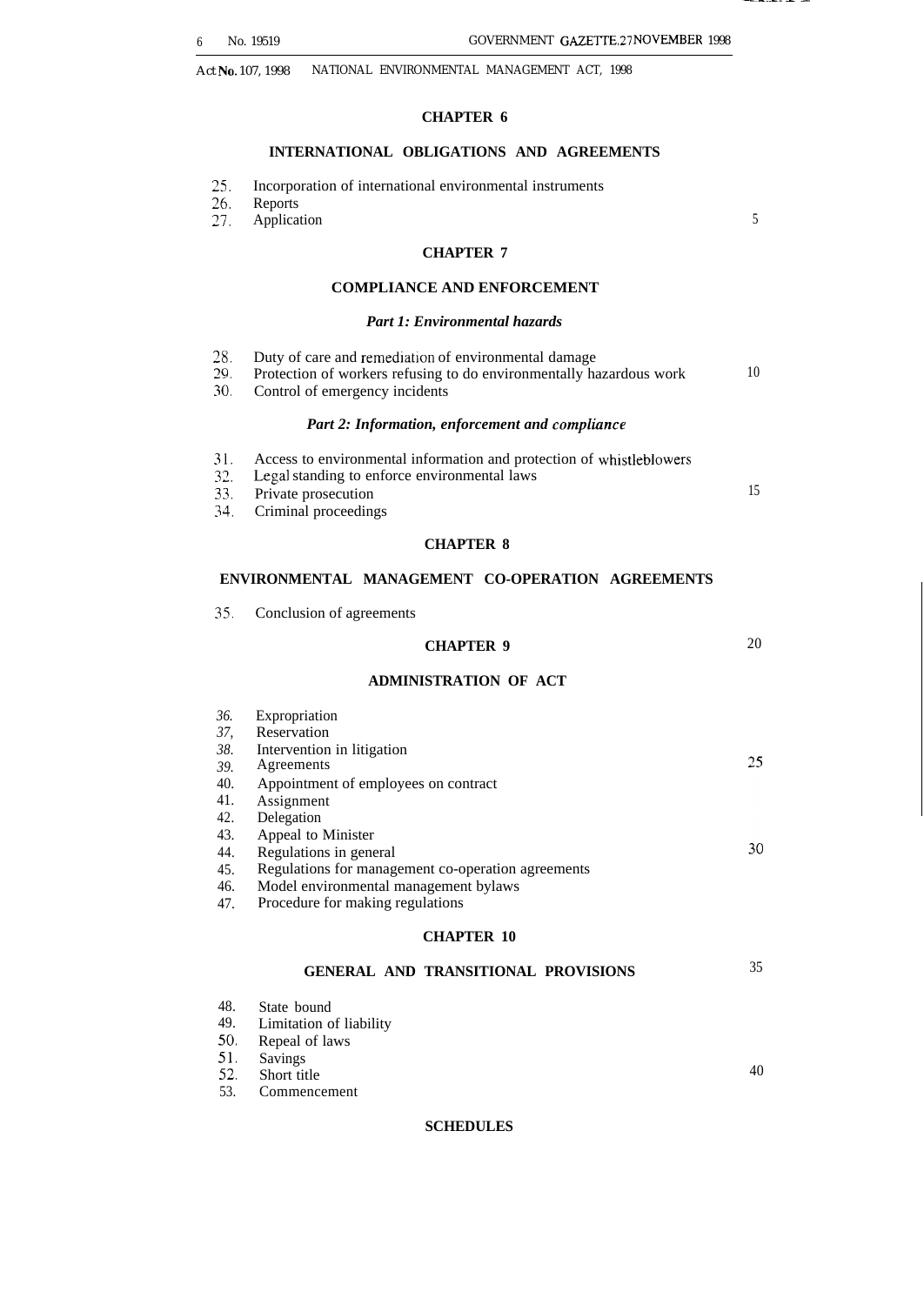#### **Definitions**

**1. (** 1 ) In this Act. unless the context requires otherwise\_

- (i) 'activ ities.' when used in Chapter 5 means policies. programmed. plans and projects: (ii)
- (ii) '. Agenda  $21$ " means the document by that name  $\partial \Omega$  adopted at the United 5 Nations Conference of Environment and Development held in Rio de Janeiro. Brazil in June 1992: (i)
- (iii) "best practicable environmental option'. means the Option that provides the most benefit or causes the least damage to the environment as a whole. at a cost acceptable to society. in the long term as well as in the short term;  $(iv)$
- $(iv)$ "commercially confidential information.' means commercial information. the disclosure of which would prejudice to an unreasonable degree the commercial interests of the holder: Provided that details of emission levels and waste products must not be considered to be commerciall confidential notwithstanding any provision of this Act or any other law; (iv)
- (Y) "Committee" means the Committee for Environmental Co-ordination referred to in section 7: (xv)
- (vi) "community" means any group of persons or a part of such a group who share common interests. and who regard themselves as a community; (x)
- $(vii)$ "Constitution" means the Constitution of the Republic of South Africa. 1996 (Act No. 108 of 1996): (xii)  $20$
- (viii) "Department.. means the Department of Environmental Affairs and Tourism: (v)
	- (ix) "Director-General.. means the Director-General of Environmental Affairs and Tourism: (vi) 25
	- (x) "ecosystem.' means a dynamic system of plant. animal and micro-organism communities and their non-living environment interacting as a functional unit: (vii)
	- $(x_i)$  "environment.' means the surroundings within which humans exist and that are made up of—
		- (i) the land. water and atmosphere of the earth:
		- (ii) micro-organisms, plant and animal life:
		- (iii) any part or combination of (i) and (ii) and the interrelationships among and between them: and
		- (iv) the physical. chemical, aesthetic and cultural properties and conditions 35 of the foregoing that influence human health and well-being: (xix)
- (xii) "environmental implementation plan" means an implementation plan referred to in section 11: (xxii)
- (xiii) "environmental management co-operation agreement" means an agreement referred to in section 35(1): (xxi)
- (xiv) "environmental management plan" means a management plan referred to in section 11:  $(xx)$
- $(xv)$ 'financial year'' means a period commencing on 1 April of any year and ending on 31 March of the following year: (viii)
- (xvi) .'Forum'' means the National Environmental Advisory Forum referred to in 45 section 3: (ix)
- $(xvi)$ "hazard" means a source of or exposure to danger: (xi)
- (xviii) "international environmental instrument'. means any international agreement. declaration, resolution, convention or protocol which relates to the management of the environment; (xiv)
- $(xix)$ "MEC" means the Member of the Executive Council to whom the Premier has assigned the performance in the province of the functions entrusted to a MEC by or under such a provision: (xvi)
- $(xx)$ "Minister'. means the Minister of Environmental Affairs and Tourism: (xvii)
- $(xxi)$ "national department'. means a department of State within the national sphere 55 of government: (xviii)
- $(xxii)$ "organ of state" means organ of state as defined in the Constitution: (xxvii)
- (xxiii) "person" includes a juristic person; (xxiii)
- (xxiv) "pollution'. means any change in the environment caused by—
	- (i) substances;
	- (ii) radioactive or other waves; or
	- (iii) noise, odours, dust or heat.

60

10

15

30

40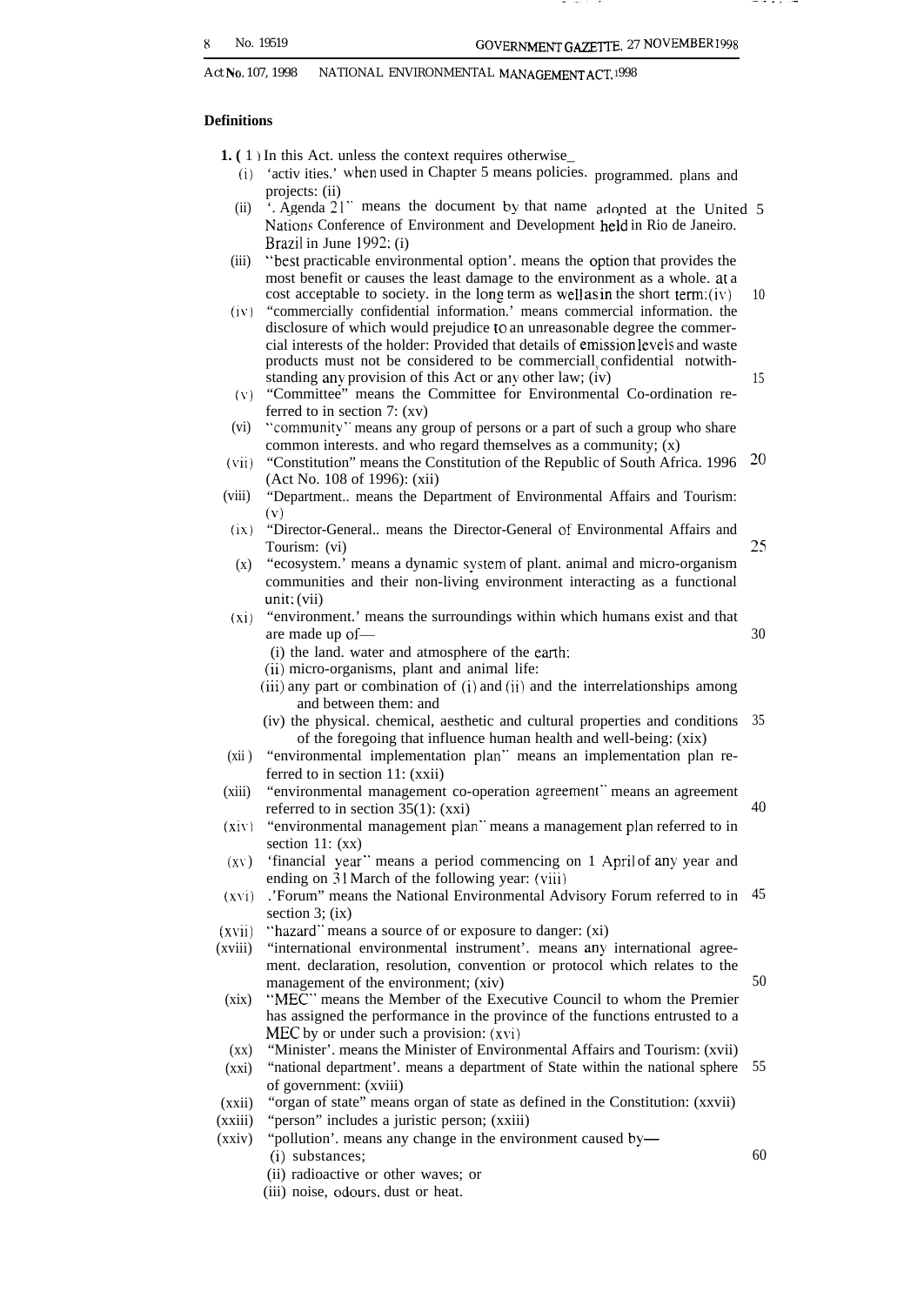emitted from any activity, including the storage or treatment of waste or substances, construction and the provision of services, whether engaged in by any person or an organ of state, where that change has an adverse effect on human health or well-being or on the composition. resilience and productivity of natural or managed ecosystems, or on materials useful to people, or will have such an effect in the future; (iii)

- $(xxy)$ "prescribe" means prescribe by regulation in the  $Gazette$ ; (xxx)
- (xxvi) "provincial head of department" means the head of the provincial department responsible for environmental affairs; (xxiv)
- (xxvii) "regulation" means a regulation made under this Act; (xxv)
- (xxviii) "state land" means land which vests in the national or a provincial government, and includes land below the high water mark and the Admiralty Reserve. but excludes land belonging to a local authority; (xxvi)
- (xxix) 'sustainable development" means the integration of social, economic and environmental factors into planning, implementation and decision-making so as to ensure that development serves present and future generations; (xxviii) 15
- $(xxx)$ "this Act" includes the schedules, and regulations and any notice issued under the Act. (xiii)

 $(2)$  Words derived from the word or terms defined have corresponding meanings, unless the context indicates otherwise.

(3) A reasonable interpretation of a provision which is consistent with the purpose of this Act must be preferred over an alternative interpretation which is not consistent with the purpose of this Act.

*(4)* Neither—

(a) a reference to a duty to consult specific persons or authorities, nor

 $(b)$  the absence of any reference in this Act to a duty to consult or give a hearing, exempts the official or authority exercising a power or performing a function from the duty to act fairly.

#### **CHAPTER 1**

#### **NATIONAL ENVIRONMENTAL MANAGEMENT PRINCIPLES**

#### **Principles**

**2. (** 1 ) The principles set out in this section apply throughout the Republic to the . actions of all organs of state that may significantly affect the environment and—

- (u) shall apply alongside all other appropriate and relevant considerations, including the State's responsibility to respect, protect, promote and fulfil the 35 social and economic rights in Chapter 2 of the Constitution and in particular the basic needs of categories of persons disadvantaged by unfair discrimination;
- *(b)* serve as the general framework within which environmental management and implementation plans must be formulated:
- *(c)* serve as guidelines by reference to which any organ of state must exercise any function when taking any decision in terms of this Act or any statutory provision concerning the protection of the environment;
- *(d)* serve as principles by reference to which a conciliator appointed under this Act must make recommendations; and
- *(e)* guide the interpretation. administration and implementation of this Act, and any other law concerned with the protection or management of the environment.

(2) Environmental management must place people and their needs at the forefront of its concern, and serve their physical. psychological, developmental, cultural and social 50 interests equitably.

(3) Development must be socially, environmentally and economically sustainable.

(4) *(a)* Sustainable development requires the consideration of all relevant factors including the following:

(i) That the disturbance of ecosystems and loss of biological diversity are 55avoided, or, where they cannot be altogether avoided, are minimised and remedied:

10

5

25

30

20

40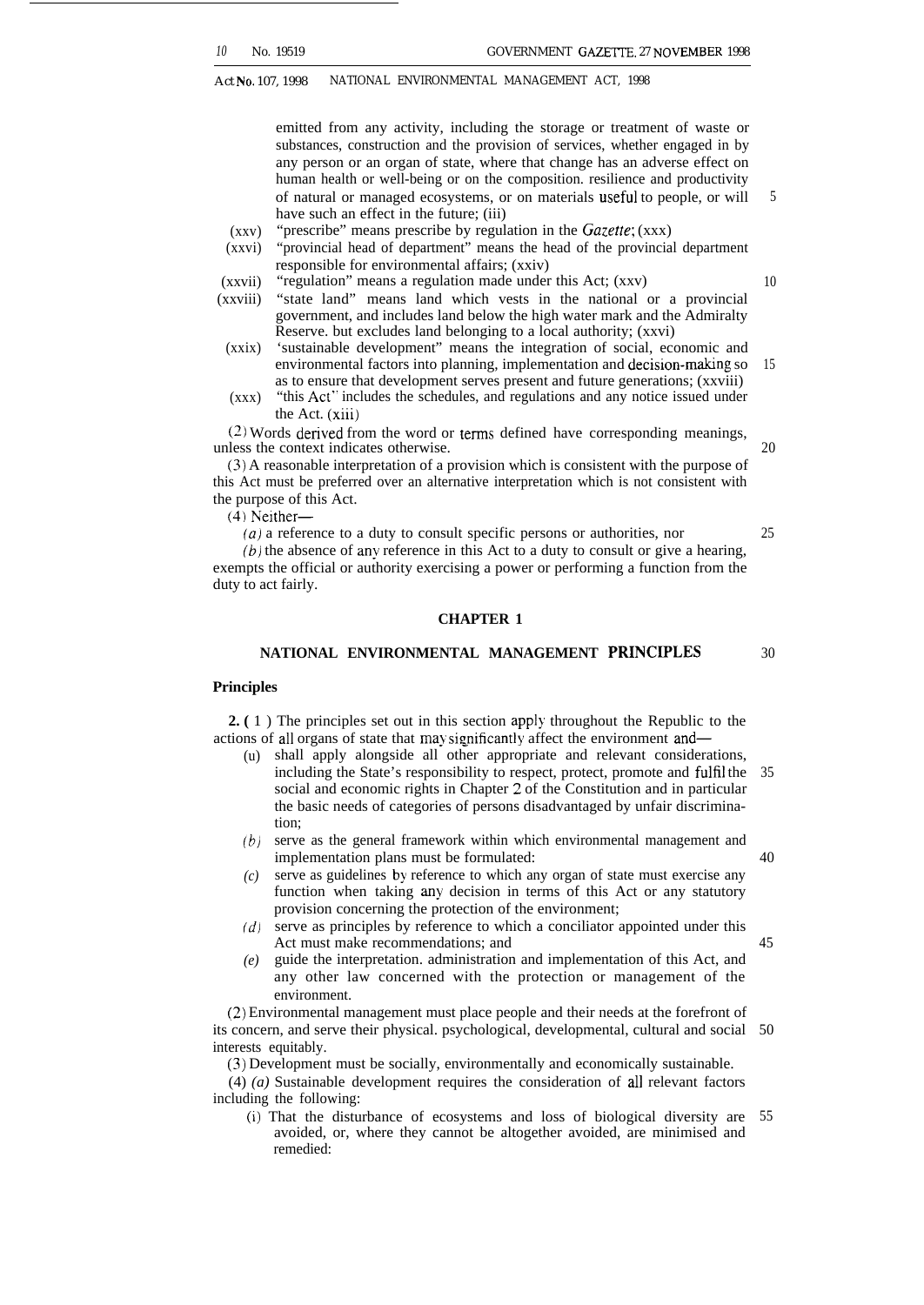- (ii) that pollution and degradation of the environment are avoided, or, where they cannot be altogether avoided, are minimised and remedied;
- $(iii)$ that the disturbance of landscapes and sites that constitute the nation's cultural heritage is avoided, or where it cannot be altogether avoided, is minimised and remedied;
- (iv) that waste is avoided. or where it cannot be altogether avoided, minimised and re-used or recycled where possible and otherwise disposed of in a responsible manner;
- (v) that the use and exploitation of non-renewable natural resources is responsible and equitable, and takes into account the consequences of the depletion of the resource; 10
- (vi) that the development. use and exploitation of renewable resources and the ecosystems of which they are part do not exceed the level beyond which their integrity is jeopardised;
- (vii) that a risk-averse and cautious approach is applied, which takes into account 15 the limits of current knowledge about the consequences of decisions and actions; and
- (viii) that negative impacts on the environment and on people's environmental rights be anticipated and prevented, and where they cannot be altogether prevented. are minimised and remedied.

 $(b)$  Environmental management must be integrated. acknowledging that all elements of the environment are linked and interrelated, and it must take into account the effects of decisions on all aspects of the environment and all people in the environment by pursuing the selection of the best practicable environmental option.

(c) Environmental justice must be pursued so that adverse environmental impacts shall not be distributed in such a manner as to unfairly discriminate against any person, particularly vulnerable and disadvantaged persons. 25

(d) Equitable access to environmental resources, benefits and services to meet basic human needs and ensure human well-being must be pursued and special measures may be taken to ensure access thereto by categories of persons disadvantaged by unfair 30 discrimination.

(e) Responsibility for the environmental health and safety consequences of a policy, programme, project, product. process. service or activity exists throughout its life cycle.

 $(f)$  The participation of all interested and affected parties in environmental governance must be promoted, and all people must have the opportunity to develop the 35 understanding. skills and capacity necessary for achieving equitable and effective participation. and participation by vulnerable and disadvantaged persons must be ensured.

 $(g)$  Decisions must take into account the interests. needs and values of all interested and affected parties, and this includes recognizing all forms of knowledge. including 40 traditional and ordinary knowledge.

 $(h)$  Community wellbeing and empowerment must be promoted through environmental education, the raising of environmental awareness, the sharing of knowledge and experience and other appropriate means.

*(i)* The social. economic and environmental impacts of activities, including disadvantages and benefits. must be considered. assessed and evaluated. and decisions must be appropriate in the light of such consideration and assessment. 45

 $(i)$  The right of workers to refuse work that is harmful to human health or the environment and to be informed of dangers must be respected and protected.

 $(k)$  Decisions must be taken in an open and transparent manner, and access to 50 information must be provided in accordance with the law.

(1) There must be intergovernmental co-ordination and harmonisation of policies, legislation and actions relating to the environment.

*(m)* Actual or potential conflicts of interest between organs of state should be resolved through conflict resolution procedures.

(n) Global and international responsibilities relating to the environment must be discharged in the national interest.

(o) The environment is held in public trust for the people. the beneficial use of environmental resources must serve the public interest and the environment must be protected as the people's common heritage.

~o

5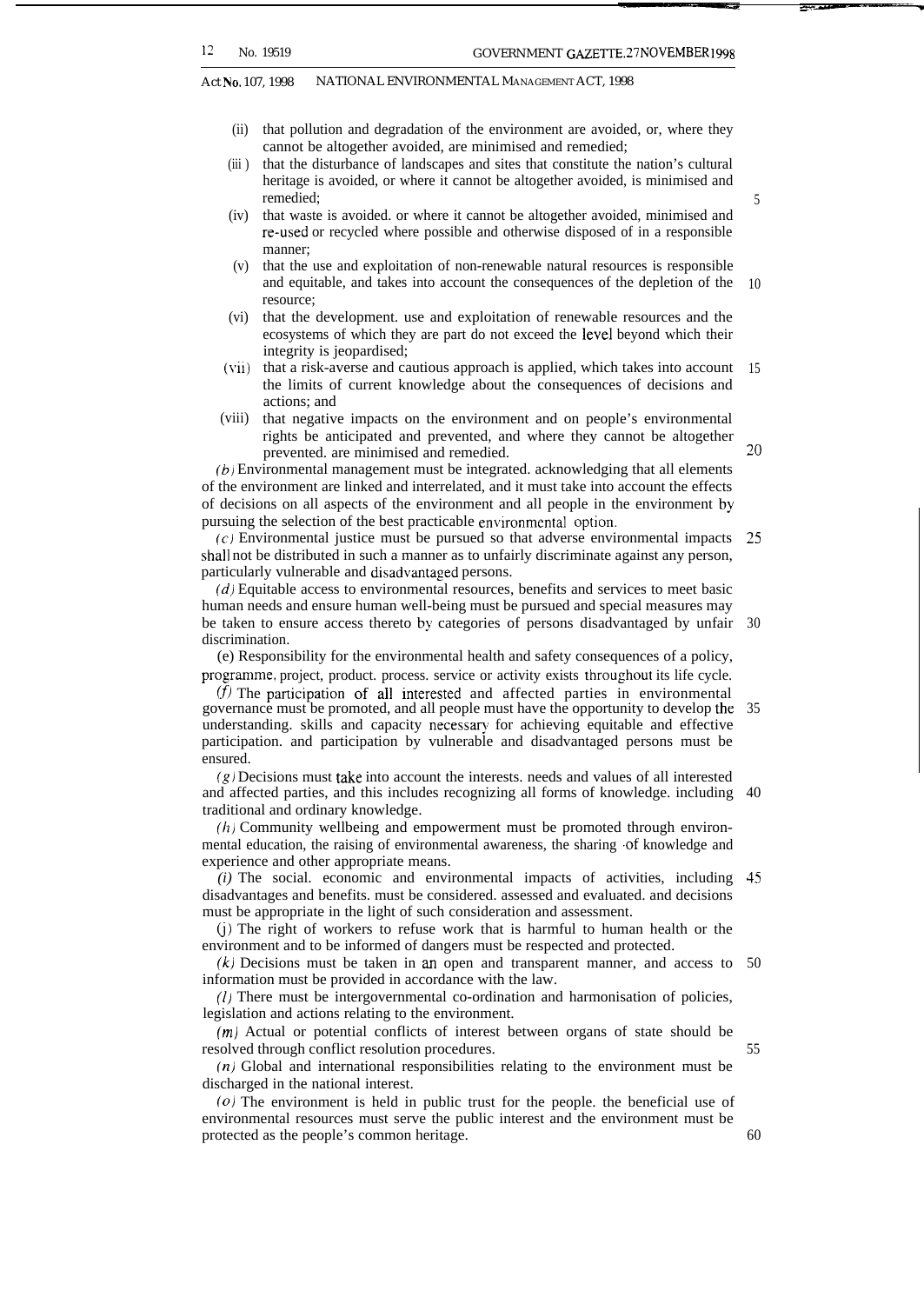$(p)$  The costs of remedying pollution, environmental degradation and consequent adverse health effects and of preventing, controlling or minimising further pollution, environmental damage or adverse health effects must be paid for by those responsible for harming the environment.

(q) The vital role of women and youth in environmental management and development must be recognised and their full participation therein must be promoted.

*(r)* Sensitive, vulnerable, highly dynamic or stressed ecosystems, such as coastal shores, estuaries, wetlands. and similar systems require specific attention in management and planning procedures, especially where they are subject to significant human resource usage and development pressure.

 $1<sub>0</sub>$ 

5

#### **CHAPTER 2**

#### **INSTITUTIONS**

#### *Part 1: National Environmental Advisory Forum*

#### **Establishment, objects and functions of National Environmental Advisory Forum**

3. ( 1 ) The National Environmental Advisory Forum is hereby established.  $(2)$  The object of the Forum is to-

 $(a)$  inform the Minister of the views of stakeholders regarding the application of the principles set out in section 2: and

- $(b)$  advise the Minister on-
	- (i) any matter concerning environmental management and governance and 20 specifically the setting and achievement of objectives and priorities for environmental governance; and
	- (ii) appropriate methods of monitoring compliance with the principles set out in section 2.

(3) The Forum may. on its own initiative and after consultation with the 25 Director-General. draw the Minister's attention to any matter concerning environmental management requiring attention, and the Minister may refer matters for consideration by the Forum.

#### **Composition**

*4. (1)* The Forum consists of at least 12 but not more than 15 members appointed by 30 the Minister.

 $(2)$  The Minister appoints persons who represent stakeholders, and persons who have experience, expertise or skills necessary to enable the Forum to carry out its functions: Provided that the Minister must take into account the desirability of appointing women, youth and persons disadvantaged by unfair discrimination and ensuring representation 35 of vulnerable and disadvantaged persons.

(3) Before persons contemplated in subsection (2) are appointed. the Minister must—

- (a) invite nominations from organised labour, organised business, non-governmental organisations and community-based organisations in a manner that he 40 or she may consider appropriate, and invite nominations from others by notice in the *Gazette.* at least two nationally distributed newspapers, appropriate local newspapers and on the radio specifying a period within which nominations must be submitted;
- *(b)* stipulate in such notice, the procedure to be adopted regarding such 45 nominations; and
- (c) consult with—
	- (i) the MECS; and
	- (ii) the Committees of the National Assembly and the National Council of Provinces that scrutinise environmental affairs.
- (4) The Minister appoints the chairperson of the Forum.
- (5) *(a)* Each member of the Forum designates, with the concurrence of the Minister

15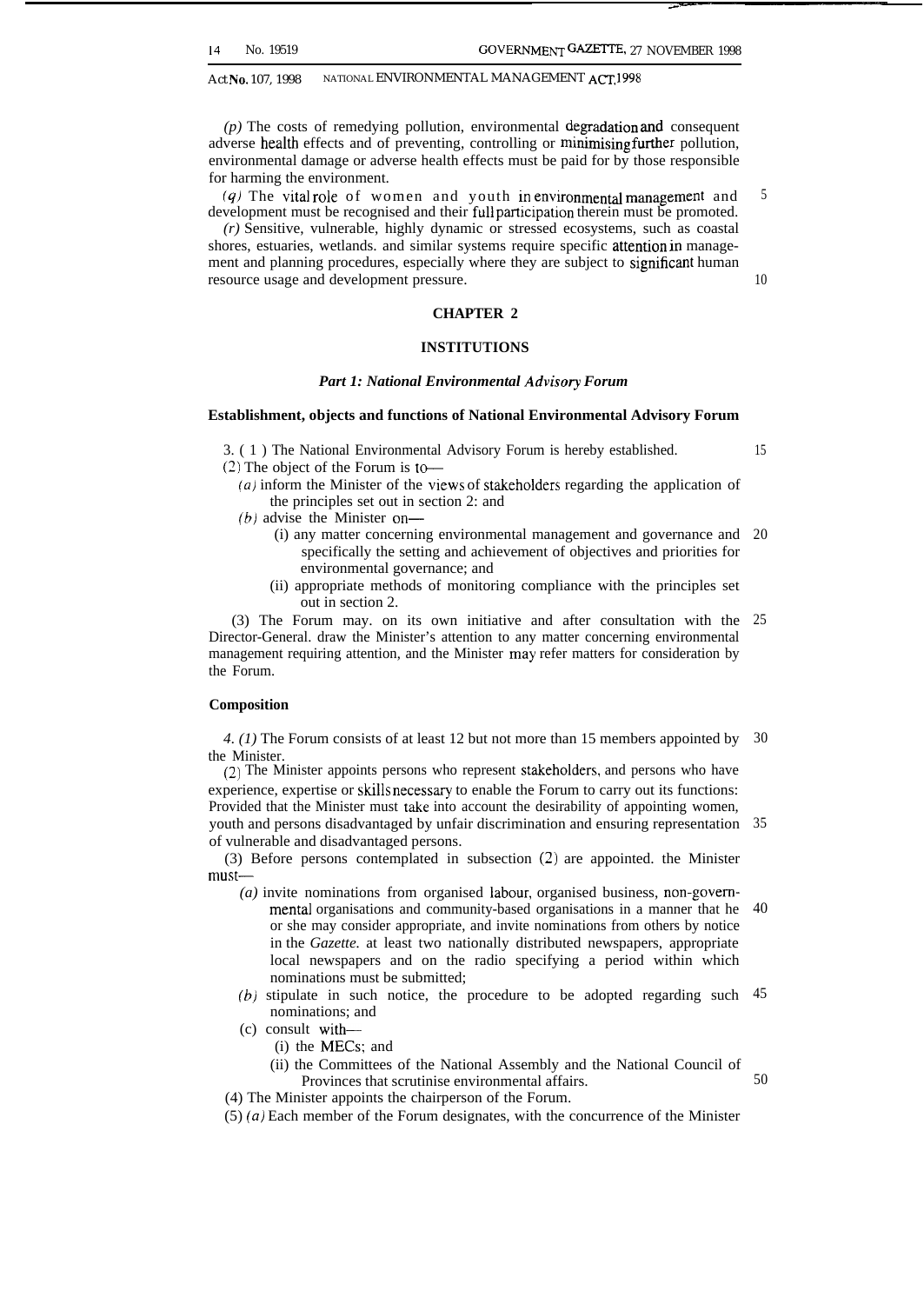5

and the organisation or person who nominated him or her, an alternate to take his or her place if he or she is unable to attend a meeting of the Forum.

*(b)* The Minister may appoint a replacement for a member who vacates his or her office in terms of section  $5(3)$ , and the Minister may invite nominations from the sector or organisation that nominated such member.

(6) The replacement must serve for the balance of the term of tie person he or she replaces.

#### **Conditions of appointment to Forum**

 $5.$  (1) A member of the Forum holds office for a period of two years.

 $(2)$  At the expiry of his or her term of office a member may be appointed for one 10 further term.

(3) A member or replacement member of the Forum must vacate his or her office if—

*(a)* the Minister at any time terminates such term of office for good reason:

*(b)* he or she can no longer perform his or her duties on the Forum;

(c) he or she is convicted of a criminal offence, involving dishonesty, and is  $15$ sentenced to imprisonment without the option of a fine;

 $(d)$  he or she is absent from more than two consecutive meetings of the Forum without the leave of the chairperson: or

(e) he or she resigns by way of written notice to the Minister.

*(4)* Members of the Forum and members of a committee of the Forum may be paid such remuneration and allowances for their services as the Minister may determine with the concurrence of the Minister of Finance.

(5) If any member of the Forum or his or her spouse has a director indirect financial interest in any matter before the Forum, he or she shall disclose such interest and may not take part in any discussion regarding such matter.

#### **Functioning of Forum**

6. (1) The Minister must—

(a) lay down rules for the functioning of the Forum, including—

(i) by publication in the Gazette, a constitution for the Forum which may contain provisions relating to-

- *(aa)* advice on matters related to Chapter 6;
- *(bb)* participation in meetings relating to international environmental matters;
- (cc) subcommittees and working groups of the Forum;
- (ii) the manner and timing of reports by the Forum; and
- (iii) consultation with the Director-General;
- *(b)* with the concurrence of the Minister of Finance make available funds for the functioning of the Forum for purposes other than the payment of remuneration referred to in section 5(4), from—
	- (i) money appropriated by Parliament for this purpose; and

(ii) funds obtained from donations or grants.

(2) The Director General may—

(a) designate as many officers and employees as he or she may deem necessary to assist the Forum in the performance of its work; and

*(b)* engage persons on contract to assist the Forum in the performance of its work. 45 (3) The Minister must present an annual report to Parliament on the work of the Forum, including the following:

 $(a)$  the work plan for the next year:

*(b)* information and recommendations submitted: and

(c) financial report and budget.

*(4)* The meetings of the Forum must be open to the public and all documents considered or produced by the Forum must be available for inspection by the public.

#### *Part 2: Committee for Environmental Co-ordination*

#### **Establishment, objects and functions of Committee**

7. (1) The Committee for Environmental Co-ordination is hereby established.

55

50

30

25

35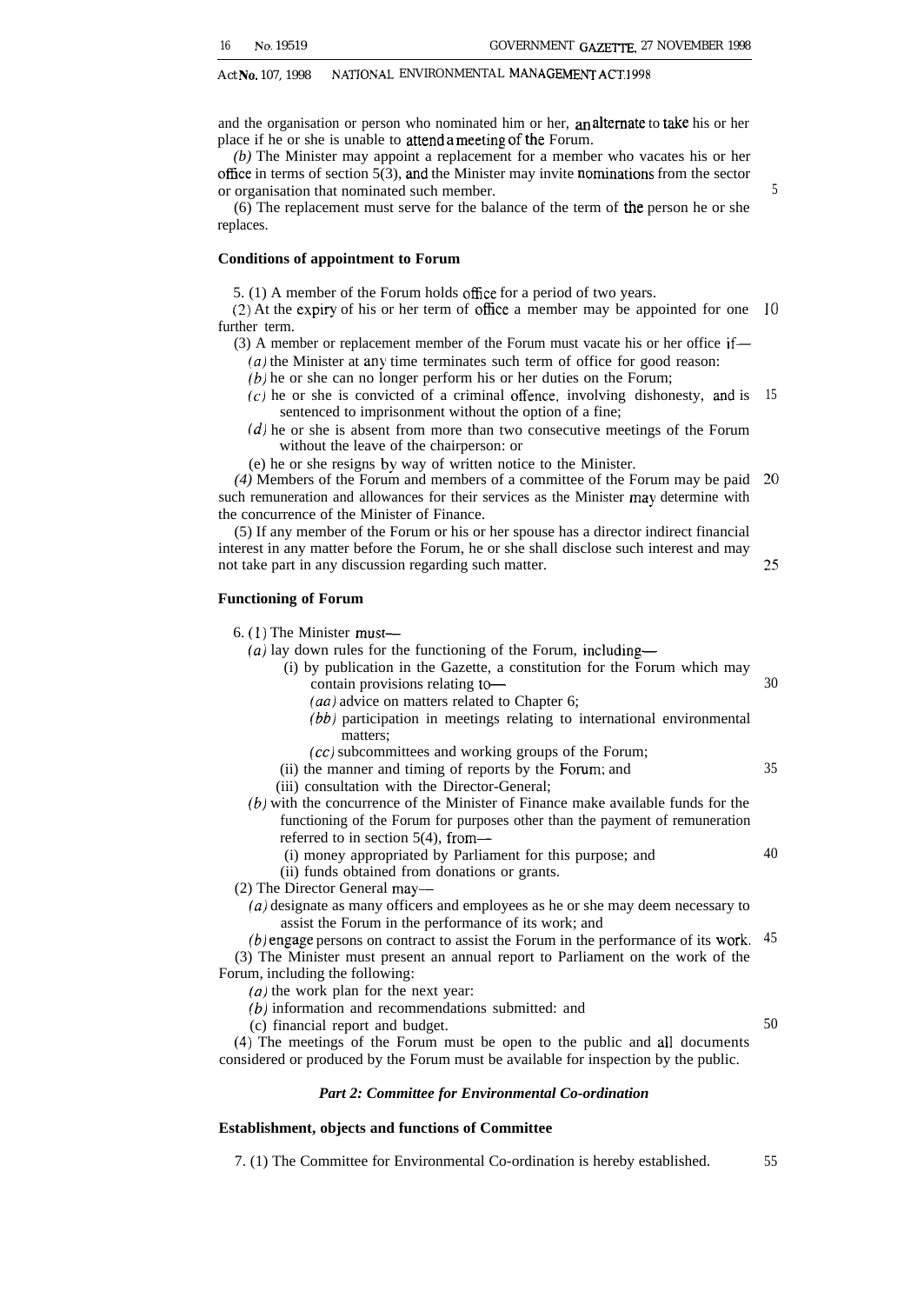*(2)* The object of the Committee is to promote the integration and co-ordination of environmental functions by the relevant organs of state. and in particular to promote the achievement of the purpose and objectives of environmental implementation plans and environmental management plans as set out in section 12.

(3) The functions of the Committee shall include the following:

- (a) scrutinizing, reporting and making recommendations on the environmental implementation plans submitted to it in accordance with section 15;
- *(b)* investigating and making recommendations regarding the assignment and delegation of functions between organs of state under this Actor any other law affecting the environment and regarding the practical working arrangements, 10 including memoranda of understanding. between the organs of state represented by members and other organs of state:
- $(c)$  investigating and recommending the establishment of mechanisms in each province. with the concumence of the MEC. for providing a single point in the province for the receipt of applications for authorisations, licences and similar 15 permissions required for activities under legal provisions concerned with the protection of the environment where such authorisations, licences or permissions are required from more than one organ of state, and procedures for the co-ordinated consideration of such applications by the organs of state concerned; 20
- *(d)* making recommendations to co-ordinate the application of integrated environmental management as contemplated in Chapter 5, including cooperation in environmental assessment procedures and requirements and making determinations regarding the prevention of duplication of efforts as contemplated in section 24(4):
- *(e)* making recommendations aimed at securing compliance with the principles set out in section 2 and national norms and standards contemplated in section  $146(2)(b)(i)$  of the Constitution:
- *(f)* making recommendations regarding the harmonisation of the environmental functions of all relevant national departments and spheres of government:
- (g) advising the Minister on providing Guidelines for the preparation of environmental management plans and environmental implementation plans: and
- *(h)* endeavoring to ensure compliance with the principle set out in section 2(2) by making appropriate recommendations. requiring reports from its members *35* and advising government on law reform.

#### **Composition of Committee**

**8. (1)** The Committee comprises:

- *(a)* the Director-General: Environmental Affairs and Tourism, who acts as chairperson; 40
- *(b)* the Director-General: Water Affairs and Forestry:
- *(c)* the Director-General: Minerals and Energy;
- *(d)* the Director-General: Land Affairs;
- *(e)* the Director-General: Constitutional Development:
- *V)* the Director-General: Housing;
- *(g)* the Director-General: Agriculture:
- *(h)* the Director-General: Health;
- *(i)* the Director-General: Labour:
- *(j)* the Director-General: Arts, Culture, Science and Technology;
- *(k)* the provincial heads of department appointed by the Minister with the 50 concurrence of the MEC:
- *(1)* a representative of the national organisation recognised in terms of section 2 of the Organised Local Government Act. 1997 (Act No. 52 of 1997). appointed by the Minister with the concurrence of that organisation; and
- *(m)* any other Director-General appointed by the Minister with the concurrence of 55 the Minister under whose portfolio that Department falls.
- $(2)$  *(a)* The Committee may co-opt persons to assist it in carrying out its functions.

*(b)* The Committee may invite persons to attend its meetings and to assist it in carrying out its functions.

25

30

5

4j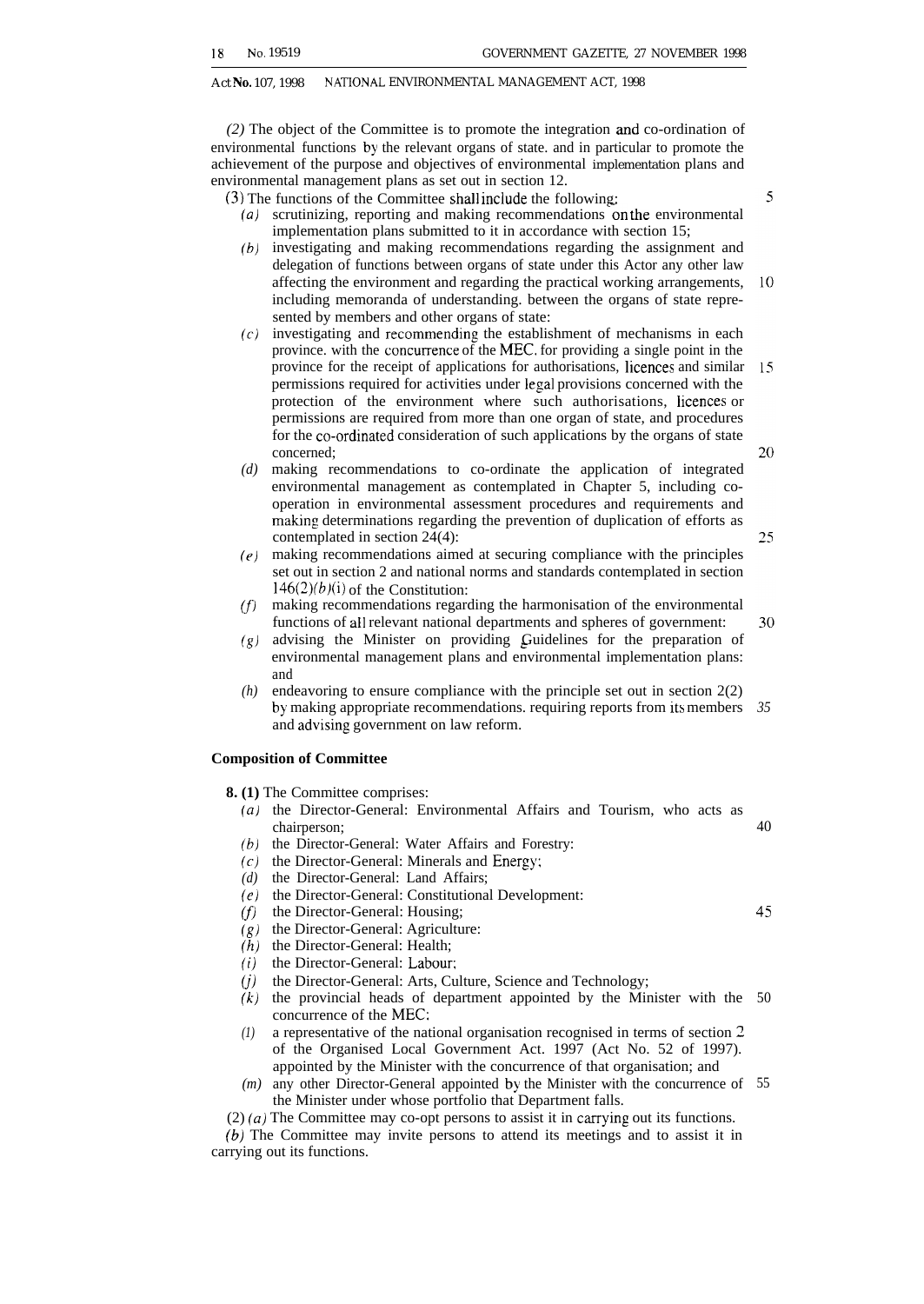(3) In making the appointments as contemplated in subsection  $(2)(u)$ , the Committee must give due consideration to representation of the local sphere of government.

(4) Every member of the Committee referred to in subsection (l), must appoint an alternate member with the necessary authority from his or her department or provincial government. 5

(5) The alternate member appointed under subsection (4) must act in such member's absence or inability to act as member of the Committee.

#### **Meetings of Committee, subcommittees and working groups**

9. (1) The Committee meets at least four times a year.

(2) The Director-General deterrnines—

- *(a) the* procedure for convening meetings of the Committee:
- $(b)$  the quorum for meetings;
- (c) procedures at meetings; and
- $(d)$  records the Committee must keep.

(3) The Director-General furnishes the Minister with copies of the minutes of all 15 meetings, within three weeks of such meetings.

(4) The Committee may establish  $ad hoc$  and permanent subcommittees to assist the Committee in the performance of its functions, and such subcommittees may include persons who need not necessarily be members of the Committee.

(5) The Committee may establish *ad hoc* working groups to assist a subcommittee in 20 the performance of its functions, and such working groups may include persons who need not necessarily be members of the subcommittee.

(6) Every subcommittee established in terms of subsection (4) must report at each meeting of the Committee on its own activities as well as those of any working groups established in terms of subsection (5) to assist the subcommittee. 25

#### **Report of Committee**

**10. (1)** The Committee presents an annual report on its activities to the Minister on the following:

*(a) the* work of the Committee and the work plan for the next year;

- (b) comments submitted to the Director-General on the environmental implemen- 30 tation and environmental management plans received;
- (c) recommendations made in respect of environmental implementation and environmental management plans received:
- *(d)* recommendations made in order to secure compliance with the principles set out in section 2 and national norms and standards; 35
- (e) law reform undertaken and proposed by organs of state represented on the Committee;
- $(f)$  compliance with environmental implementation and management plans by municipalities; and
- $(g)$  any other matter relevant to the co-ordination of policies, plans and 40 programmed that may affect the environment.

(2) At the request of members of the public. the Committee must make copies available of the report contemplated in subsection (1).

(3) The Minister must present an annual report to Parliament on the work of the Committee, including the matters listed in subsection (1). 45

#### **CHAPTER 3**

#### **PROCEDURES FOR CO-OPERATIVE GOVERNANCE**

#### **Environmental implementation plans and management plans**

**11. (1)** Every national department listed in Schedule 1 as exercising functions which may affect the environment and every province must prepare an environmental 50 implementation plan within one year of the promulgation of this Act and at least every four years thereafter.

(2) Every national department listed in Schedule 2 as exercising functions involving the management of the environment must prepare an environmental management plan within one year of the promulgation of this Act and at least every four years thereafter. 55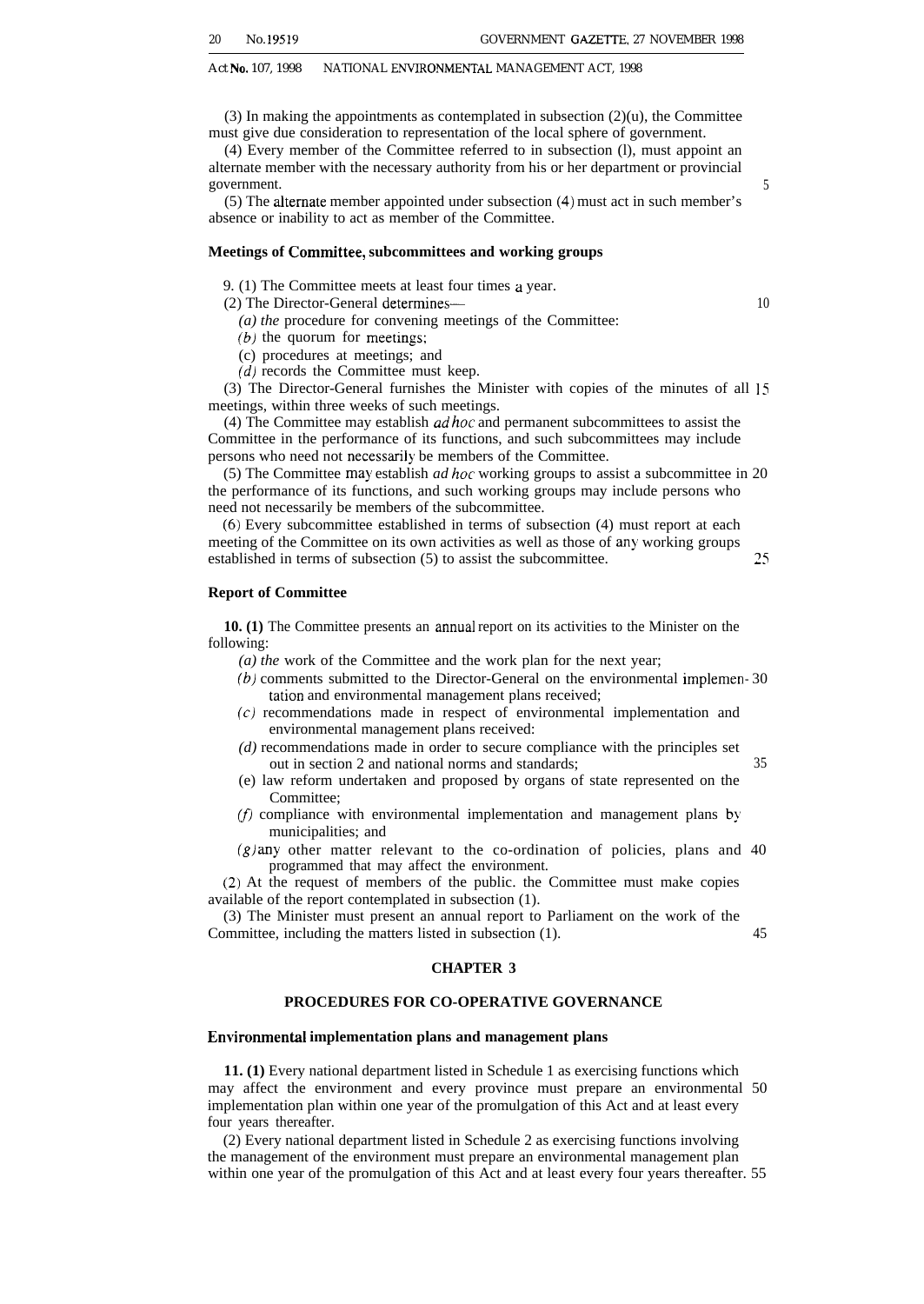(3) Every national department that is listed in both Schedule 1 and Schedule 2 may prepare a consolidated environmental implementation and management plan.

(4) Every organ of state referred to in subsections (1) and (2) must, in its preparation of an environmental implementation plan or environmental management plan, and before submitting such plan take into consideration every other environmental implementation plan and environmental management plan already adopted with a view to achieving consistency among such plans.

(5) The Minister may by notice in the *Gazette*—

*(a)* extend the date for the submission of any environmental implementation plans and environmental management plans for periods not exceeding 12 months;

*(b)* on application by any organ of state, or on his or her own initiative with the agreement of the relevant Minister where it concerns a national department. and after consultation with the Committee, amend Schedules 1 and 2.

(6) The Director-General must, at the request of a national department or province assist with the preparation of an environmental implementation plan.

(7) The preparation of environmental implementation plans and environmental management plans may consist of the assembly of information or plans compiled for other purposes and may form part of any other process or procedure.

(8) The Minister may issue guidelines to assist provinces and national departments in the preparation of environmental implementation and environmental management 20 plans.

#### **Purpose and objects of environmental implementation plans and environmental management plans**

- **12.** The purpose of environmental implementation and management plans is to
	- (a/co-ordinate and harmonise the environmental policies, plans, programmed 25 and decisions of the various national departments that exercise functions that may affect the environment or are entrusted with powers and duties aimed at the achievement. promotion. and protection of a sustainable environment, and of provincial and local spheres of government, in order to-
		- (i) minimise the duplication of procedures and functions; and
		- (ii ) promote consistency in the exercise of functions that may affect the environment;
	- (b) give effect to the principle of co-operative government in Chapter 3 of the Constitution;
	- $(c)$  secure the protection of the environment across the country as a whole: 35
	- $(d)$  prevent unreasonable actions by provinces in respect of the environment that are prejudicial to the economic or health interests of other provinces *or* the country as a whole; and
	- (e) enable the Minister to monitor the achievement. promotion, and protection of a sustainable environment. 40

#### **Content of environmental implementation plans**

**13. (** ) Every environmental implementation plan must contain:

- *(a* a description of policies, plans and programmed that may significantly affect the environment;
- $(b)$ , a description of the manner in which the relevant national department or 45 province will ensure that the policies, plans and programmed referred to in paragraph  $(a)$  will comply with the principles set out in section 2 as well as any national norms and standards as envisaged under section *146(2)(b)(i)* of the Constitution and set out by the Minister, or by any other Minister, which have as their objective the achievement, promotion, and protection of the 50 environment;
- (c) a description of the manner in which the relevant national department or province will ensure that its functions are exercised so as to ensure compliance with relevant legislative provisions. including the principles set out in section 2, and any national norms and standards envisaged under 55 section  $146(2)(b)(i)$  of the Constitution and set out by the Minister, or by any other Minister, which have as their objective the achievement, promotion, and protection of the environment; and

30

5

10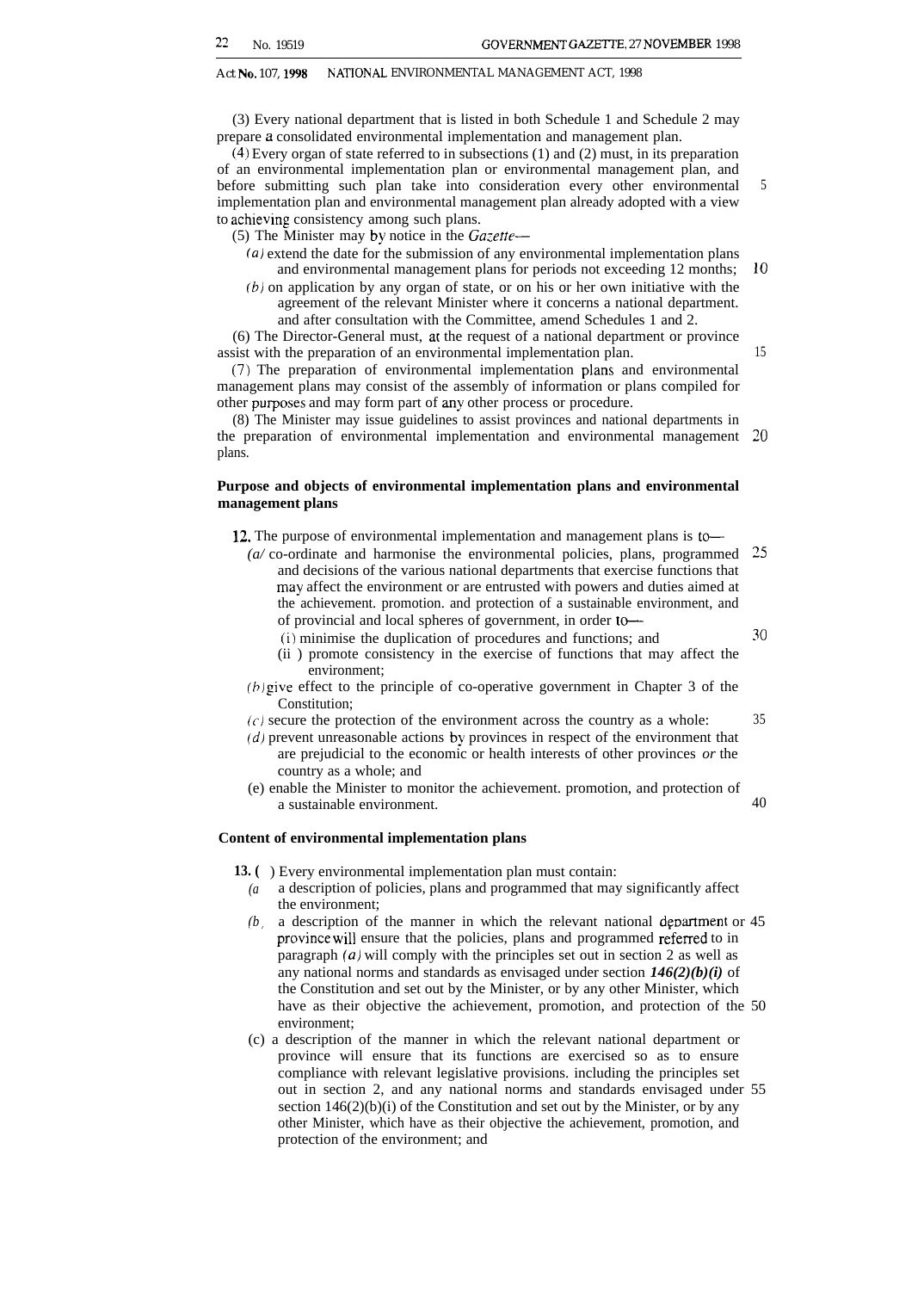*(d)* recommendations for the promotion of the objectives and plans for the implementation of the procedures and regulations referred to in Chapter 5.

(2) The Minister may. after consultation with the Committee, make regulations for the purpose of giving effect to subsections (1)(b) and (c),

#### **Content of environmental management plans**

**14.** Every environmental management plan must contain—

- $(a)$  a description of the functions exercised by the relevant department in respect of the environment;
- *(b)* a description of environmental norms and standards, including norms and standards contemplated in section  $146(2)(b)(i)$  of the Constitution, set or 10 applied by the relevant department;
- $(c)$  a description of the policies, plans and programmed of the relevant department that are designed to ensure compliance with its policies by other organs of state and persons:
- *(d)* a description of priorities regarding compliance with the relevant department's policies by other organs of state and persons;
- *(e)* a description of the extent of compliance with the relevant department's policies by other organs of state and persons;
- **(f)** a description of arrangements for co-operation with other national departments and spheres of government. including any existing or proposed memoranda of understanding entered into, or delegation or assignment of powers to other organs of state. with a bearing on environmental management: and
- $(g)$  proposals for the promotion of the objectives and plans for the implementation of the procedure: and regulations referred to in Chapter 5. -

#### **Submission, scrutiny and adoption of environmental implementation plans and environmental management plans**

**15.** (1) Every environmental implementation plan and every environmental management plan must be submitted to the Committee by a date to be set by the Minister.

 $(2)(a)$  The Committee scrutinises every environmental implementation plan and 30 either recommends adoption of such plan or reports to the Minister as well as every other Minister responsible for a department which is represented on the Committee and every Provincial Premier concerned on the extent to which the environmental implementation plan concerned fails to comply with-

- (i) the principles in section 2:
- (ii) the purpose and objectives of environmental implementation plans; or

(iii ) any relevant environmental management plan.

and specifies changes needed in the environmental implementation plan concerned.

 $(h)$  If the Committee recommends adoption of an environmental implementation plan. then the relevant organ of state must adopt and publish its plan in the relevant 40 Gazette within 90 days of such approval and the plan becomes effective from the date of such publication,

(3) Any difference or disagreement between the Committee and a national department regarding either a failure to submit or the content of an environmental implementation plan may. if it cannot be resolved by agreement between the parties concerned. be 45 referred by the Director-General for determination by the Minister in consultation with the Ministers responsible for the Department of Land Affairs. Department of Water Affairs and Forestry. Department of Minerals and Energy and Department of Constitutional Development.

(4) Any difference or disagreement between the Committee and a province regarding 50 either a failure to submit or the content of an environmental implementation plan may, if it cannot be resolved by agreement between the parties concerned, be referred by the Director-General to conciliation in accordance with Chapter 4 and if such conciliation fails. or where the Director-General does not refer the dispute to conciliation, to the Minister with a request for intervention in accordance with section 100 of the Constitution: Provided that such disputes shall be dealt with in accordance with the act contemplated in section 41 (2) of the Constitution, once promulgated. 55

35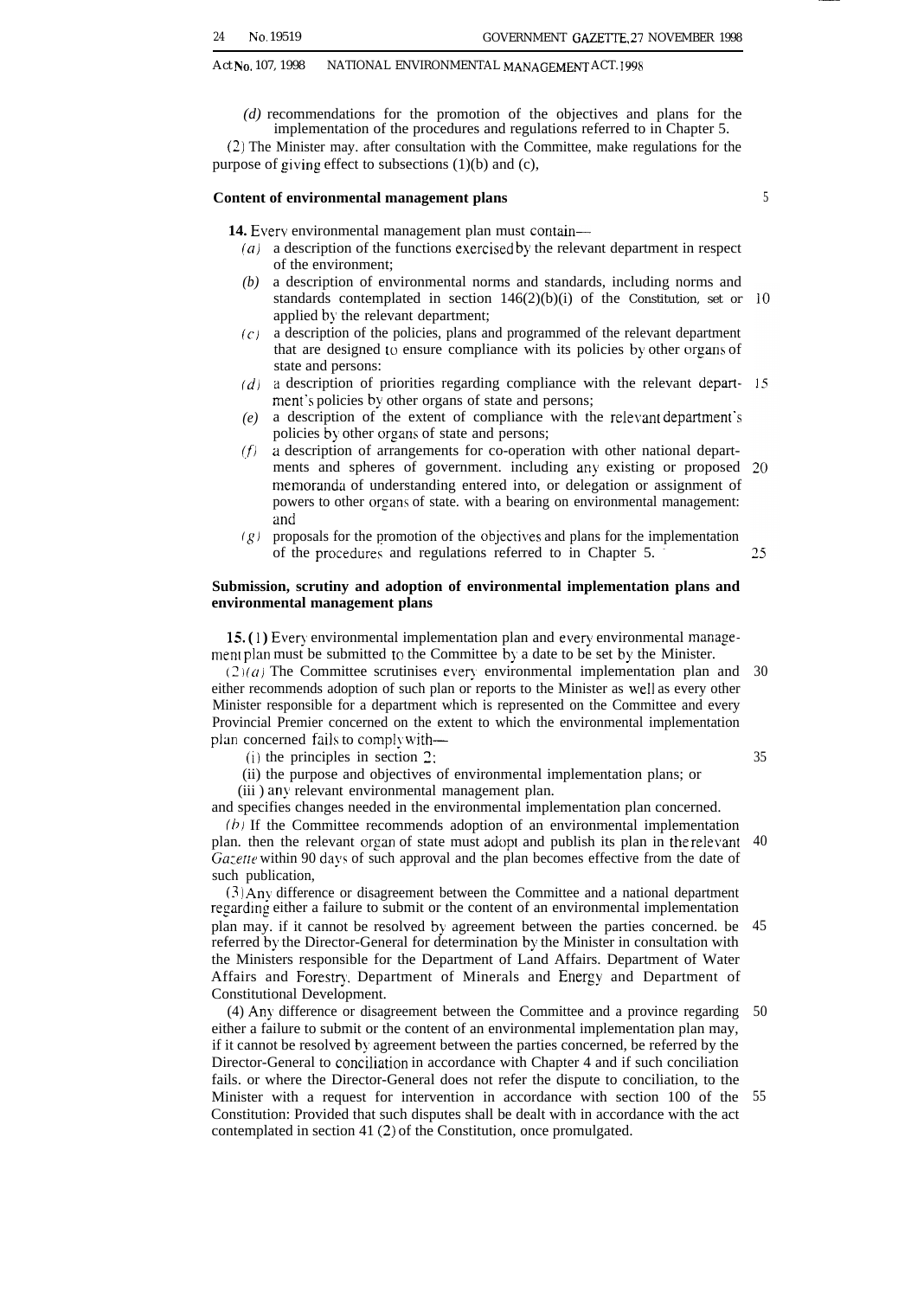5

10

Act No. 107, 1998 NATIONAL ENVIRONMENTAL MANAGEMENT ACT, 1998

*(5)* A national department which has submitted an environmental management plan must adopt and publish its plan in the *Gazette* within 90 days of such submission and the plan becomes effective from the date of such publication.

(6) The exercise of functions by organs of state may not be delayed or postponed on account of—

- (*a*) the failure of any organ of state to submit an environmental implementation plan;
- **(b)** the scrutiny of any environmental implementation plan by the Committee;
- *(c)* the amendment of any environmental implementation plan following scrutiny of the plan by the Committee;
- *(d)* any difference or disagreement regarding any environmental implementation plan and the resolution of that difference or disagreement; or
- $(e)$ the failure of any organ of state to adopt and publish its environmental implementation or management plan.

#### **Compliance with environmental implementation plans and environmental management plans** 15

**16. ( 1 ) (a)** Every organ of state must exercise every function it may have, or that has been assigned or delegated to it, by or under any law, and that may significantly affect the protection of the environment. substantially in accordance with the environmental implementation plan or the environmental management plan prepared. submitted and 20 adopted by that organ of state in accordance with this Chapter: Provided that any substantial deviation from an environmental management plan or environmental implementation plan must be reported forthwith to the Director-General and the Committee.

 $(b)$  Every organ of state must report annually within four months of the end of its 25 financial year on the implementation of its adopted environmental management plan or environmental implementation plan to the Director-General and the Committee.

 $(c)$  The Minister may, after consultation with the Committee, recommend to any organ of state which has not submitted and adopted an environmental implementation plan or environmental management plan, that it comply with a specified provision of an adopted environmental implementation plan or submitted environmental management plan. 30

(2) The Director-General monitors compliance with environmental implementation plans and environmental management plans and may—

- (a) take any steps or make any inquiries he or she deems fit in order to determine 35 if environmental implementation plans and environmental management plans are being complied with by organs of state: and
- $(17)$ if. as a result of any steps taken or inquiry made under paragraph  $(a)$ . he or she is of the opinion that an environmental implementation plan and an environmental management plan is not substantially being complied with. 40 serve a written notice on the organ of state concerned, calling on it to take such specified steps as the Director-General considers necessary to remedy the failure of compliance.

(3 $(3)(a)$  Within 30 days of the receipt of a notice contemplated in subsection (2)(b). an organ of state must respond to the notice in writing setting out any— 45

(i) objections to the notice;

(ii) steps that will be taken to remedy failures of compliance: or

(iii) other information that the organ of state considers reIevant to the notice.

(b) After considering the representations from the organ of state and any other relevant information, the Director-General must within 30 days of receiving a response referred to in paragraph *(a)* issue a final notice— 50

 $(i)$  confirming, amending or canceling the notice referred to in subsection  $(2)(b)$ :

(ii ) specify steps and a time period within which steps must be taken to remedy the failure of compliance.

 $(c)$ If, after compliance with the provisions of paragraphs  $(a)$  and  $(b)$  there still remains a difference or disagreement between the organs of state and the Director-General, the organ of state may request the Minister to refer any difference or disagreement between itself and the Director-General regarding compliance with an environmental implementation plan, or the steps necessary to remedy a failure of compliance, to conciliation in accordance with Chapter 4. 55 60

*(d)* Where an organ of state does not submit any difference or disagreement to conciliation in accordance with paragraph (c), or if conciliation fails to resolve the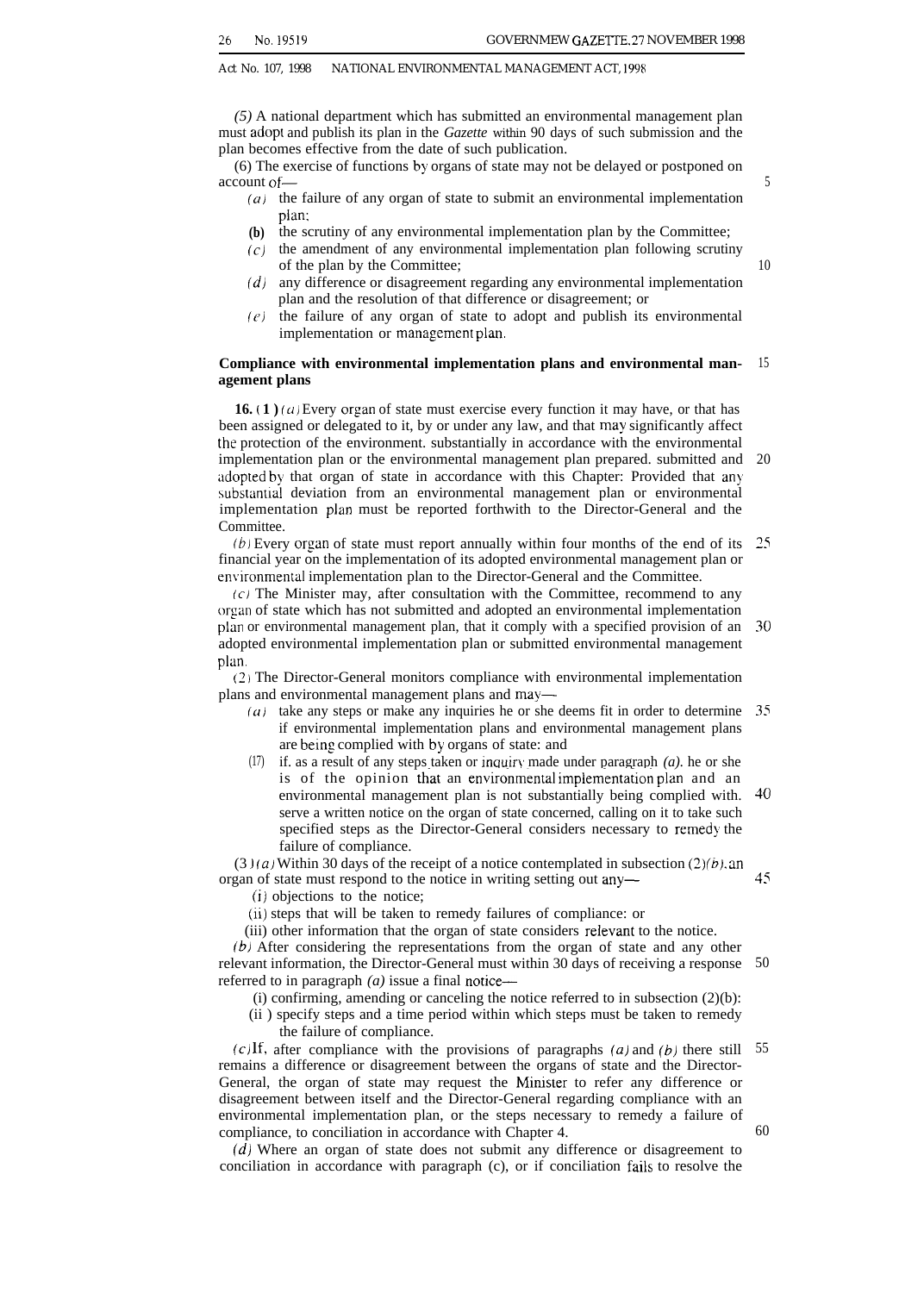matter, the Director-General may within 60 days of the final notice referred to in paragraph  $(b)$  if the matter has not been submitted to conciliation, or within 30 days of the date of conciliation, as the case may be—

- (i) where the organ of State belongs to the provincial sphere of government, request the Minister to intervene in accordance with section 100 of the Constitution: Provided that such a difference or disagreement must be dealt with in accordance with the Act contemplated in section *41* (2) of the Constitution once promulgated; 5
- (ii) where the organ of State belongs to the local sphere of government, request the MEC to intervene in accordance with section 139 of the Constitution: Provided that such a difference or disagreement must be dealt with in accordance with the Act contemplated in section 41(2) of the Constitution once promulgated: or 10
- (iii) where the organ of state belongs to the national sphere of government refer the matter for determination by the Minister in consultation with the Ministers 15 responsible for the Department of Land Affairs. Department of Water Affairs and Forestry. Department of Minerals and Energy and Department of Constitutional Development.
- $(4)$  Each provincial government must ensure that—
	- *(a)* the relevant provincial environmental implementation plan is complied with by each municipality within its province and for this purpose the provisions of subsections  $(2)$  and  $(3)$  must apply with the necessary changes: and
	- (b) municipalities adhere to the relevant environmental implementation and management plans. and the principles contained in section 2 in the preparation of any policy. programme or plan. including the establishment of integrated development plans and land development objectives

(5) The Director-General must keep a record of all environmental implementation plans and environmental management plans. relevant agreements between organs of state and any reports submitted under subsection  $(1)(b)$ : and such plans. reports and agreements must be available for inspection by the public.

30

#### CHAPTER 4

#### FAIR DECISION-MAKING AND CONFLICT MANAGEMENT

#### **Reference to conciliation**

- **17. (** 1 ) Any Minister. MEC or Municipal Council—
	- (*a*) where a difference or disagreement arises concerning the exercise of any of its  $35$ functions which may significantly affect the environment. or
	- $(b)$  before whom an appeal arising from a difference or disagreement regarding the protection of the environment is brought under any law.

may. before reaching a decision. consider the desirability! of first referring the matter to conciliation and—

- 40
- (i) must if he. she or it considers conciliation appropriate either—
	- *(aa)* refer the matter to the Director-General for conciliation under this Act: or  $(bb)$  appoint a conciliator on the conditions, including time-limits, that he. she or it may determine: or
	- (cc) where a conciliation or mediation process is provided for under any other 45 relevant law administered by such Minister, MEC or Municipal Council. refer the matter for mediation or conciliation under such other law: or
- (ii) if he, she or it considers conciliation inappropriate or if conciliation has failed. make a decision: Provided that the provisions of section 4 of the Development Facilitation Act, 1995 (Act No. 67 of 1995), shall prevail in respect of 50 decisions in terms of that Act and laws contemplated in subsection 1(c) thereof.

(2) Anyone may request the Minister, a MEC or Municipal Council to appoint a facilitator to call and conduct meetings of interested and affected parties with the purpose of reaching agreement to refer a difference or disagreement to conciliation in 55terms of this Act, and the Minister, MEC or Municipal Council may, subject to section 22. appoint a facilitator and determine the manner in which the facilitator must carry out his or her tasks, including time-limits.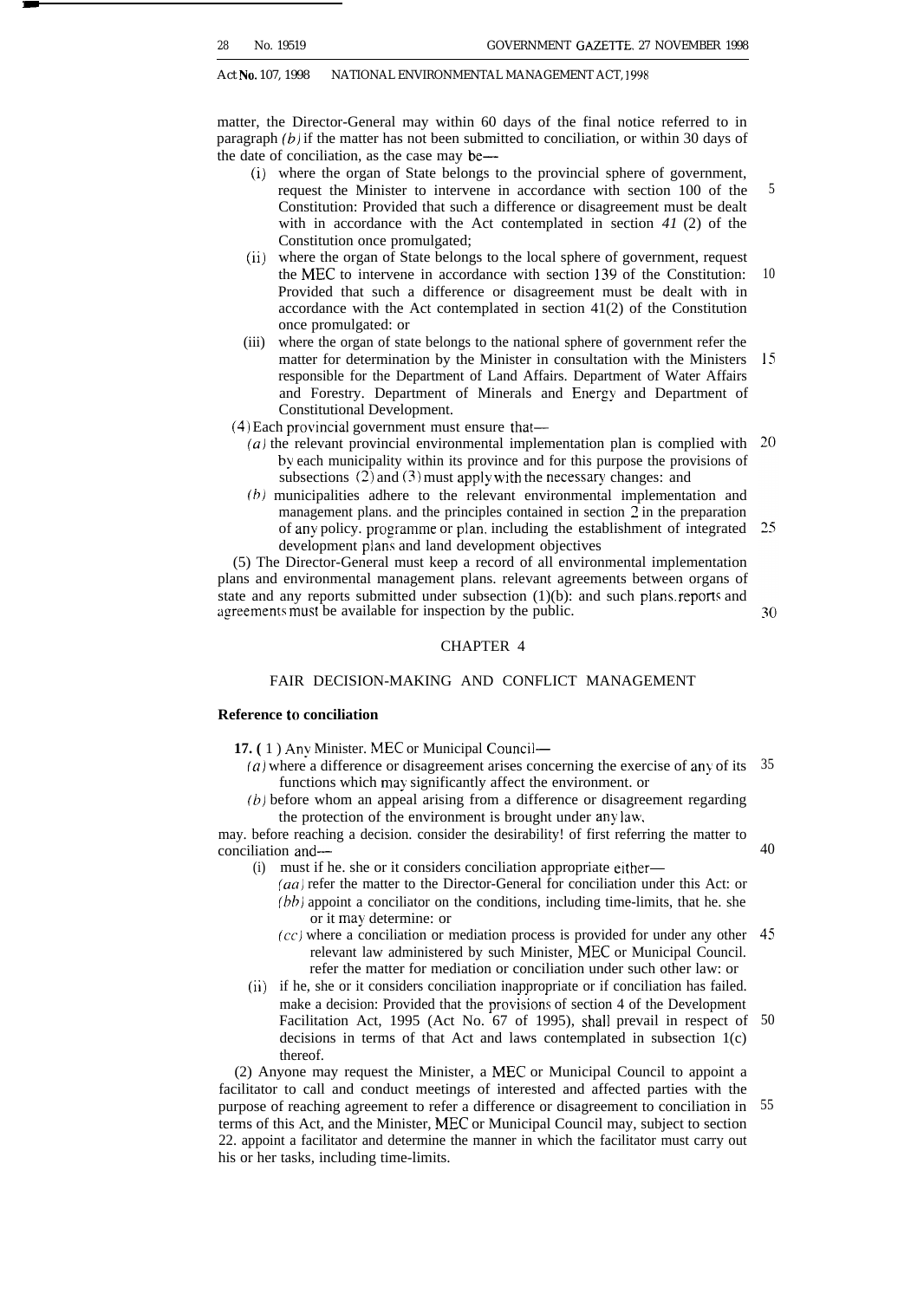*(3)* A court or tribunal hearing a dispute regarding the protection of the environment may order the parties to submit the dispute to a conciliator appointed by the Director-General in terms of this Act and suspend the proceedings pending the outcome of the conciliation.

#### **Conciliation**

5

15

45

**18. (1)** Where a matter has been referred to conciliation in terms of this Act. the Director-General may, on the conditions, including time-limits, that he or she may determine, appoint a conciliator acceptable to the parties to assist in resolving a difference or disagreement: Provided that if the parties to the difference or disagreement do not reach agreement on the person to be appointed, the Director-General may appoint a person who has adequate experience in or knowledge of conciliation of environmental disputes. 10

(2) A conciliator appointed in terms of this Act must attempt to resolve the matter—

*(a) by* obtaining such information whether documentary or oral as is relevant to the resolution of the difference or disagreement:

 $(b)$  by mediating the difference or disagreement:

 $(c)$  by making recommendations to the parties to the difference or disagreement: or

 $(d)$  in any other manner that he or she considers appropriate.

(3) In carrying out his or her functions. a conciliator appointed in terms of this Act  $20$ must take into account the principles contained in section 2.

(4) A conciliator may keep or cause to be kept. whether in writing or by mechanical or electronic means, a permanent record of all or part of the proceedings relating to the conciliation of a matter.

(5) Where such record has been kept. any member of the public may obtain a readable 25 copy of the record upon payment of a fee as approved by Treasury.

(6) Where conciliation does not resolve the matter, a conciliator may enquire of the parties whether they wish to refer the matter to arbitration and may with their concurrence endeavour to draft terms of reference for such arbitration.

(7) *(a)* The conciliator must submit a report to the Director-General, the parties and 30 the person who referred the matter for conciliation. setting out the result of his or her conciliation. and indicating whether or not an agreement has been reached.

 $(b)$  In the event of no agreement having been reached. the report may contain his or her recommendations and reasons therefor.

 $(c)$  Where relevant. the report must contain the conciliator's comments on the conduct 35 of the parties.

 $(d)$  The report and any agreement reached as a result of the conciliation must be available for inspection by the public and any member of the public may obtain a copy thereof upon payment of a fee as approved by Treasury.

(8) The Director-General may from time to time with the concurrence of the Minister 40 of Finance, appoint persons or organisations with relevant knowledge or expertise to provide conciliation and mediation services.

#### **Arbitration**

**19. ( 1 )** A difference or disagreement regarding the protection of the environment may be referred to arbitration in terms of the Arbitration Act, 1965 (Act No. 42 of 1965).

(2) Where a dispute or disagreement referred to in subsection (1) is referred to arbitration the parties thereto may appoint as arbitrator a person from the panel of arbitrators established in terms of section 21.

#### **Investigation**

20. The Minister may at any time appoint one or more persons to assist either him or 50her or. after consultation with a Municipal Council or MEC or another national Minister, to assist such a Municipal Council or MEC or another national Minister in the evaluation of a matter relating to the protection of the environment by obtaining such information, whether documentary or oral, as is relevant to such evaluation and to that end—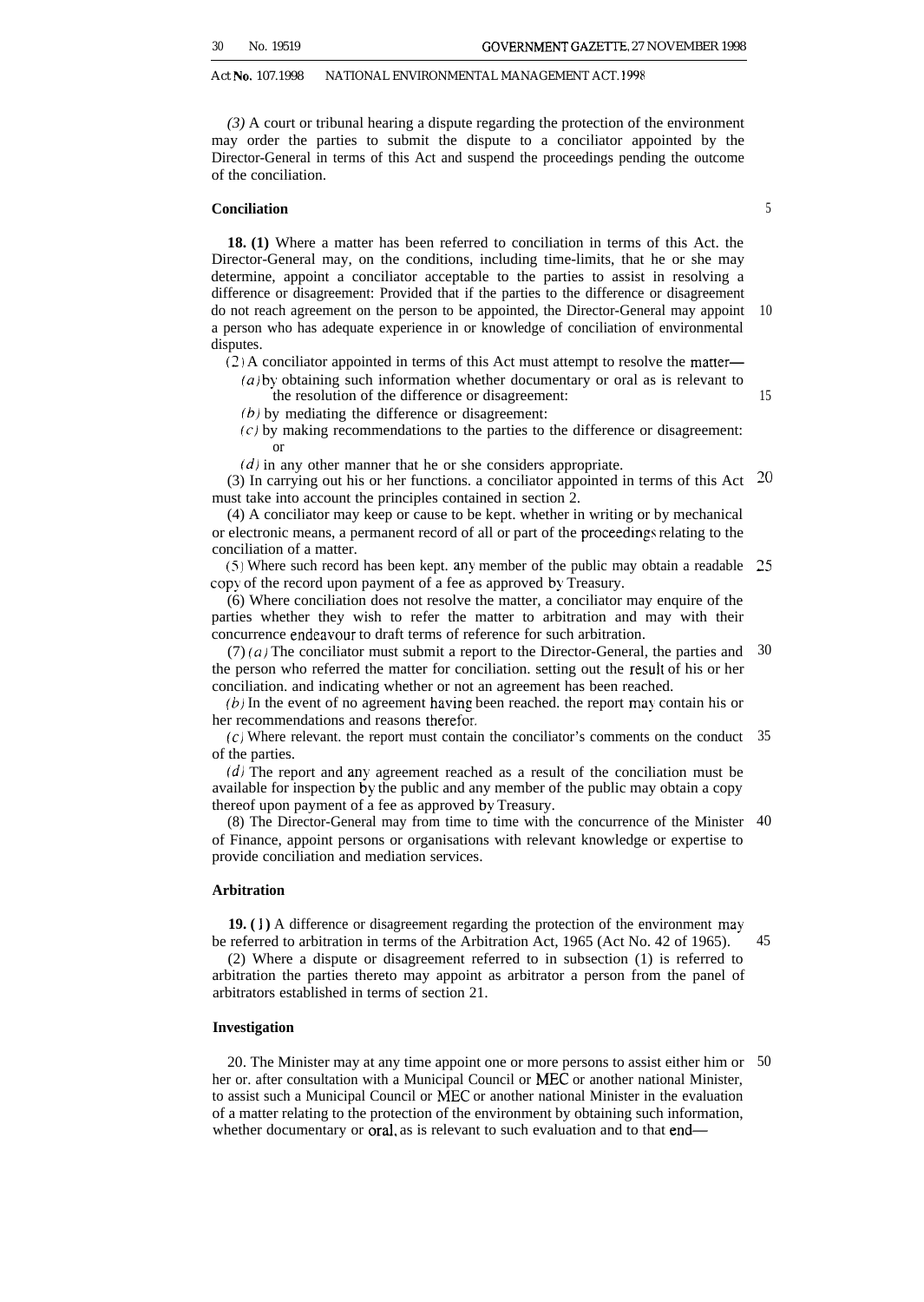- *(a)* the Minister may by notice in the *Gazette* give such person or persons the powers of a Commission of Inquiry under the Commissions Act, 1947 (Act No. 8 of 1947);
- *(b)* the Minister may make rules by notice in the *Ga:etre* for the conduct of the inquiry: Provided that the decision of the inquiry and the reasons therefor 5 must be reduced to writing;
- *(c)* the Director-General must designate. subject to the provisions of the Public Service Act, 1994 (Proclamation No. 103 of 1994), as many officers and employees of the Department as may be necessary to assist such person and any work may be perfomed by a person other than such officer or employee at the remuneration and allowances which the Minister with the concurrence of the Minister of Finance may determine. 10

#### **Appointment of panel and remuneration**

**21. (1)** The Minister may, with the concurrence of the Minister of Finance, determine remuneration and allowances. either in general or in any particular case. to be paid from -15 money appropriated by Parliament for that purpose to any person or persons appointed in terms of this Act to render facilitation, conciliation. arbitration or investigation services, who are not in the full-time employment of the State.

(2) The Minister may create a panel or panels of persons from which appointment of facilitators and arbitrators in terms of this Act may be made, or contracts entered into in 20 terms of this Act.

(3) The Minister may, pending the establishment of a panel or panels in terms of subsection (2), adopt the panel established in terms of section 31 ( 1 ) of the Land Reform (Labour Tenants) Act, 1996 (Act No. 3 of 1996).

#### **Relevant considerations, report and designated oficer**

25

45

22. ( 1 ) Decisions under this Act concerning the reference of a difference or disagreement to conciliation, the appointment of a conciliator, the appointment of a facilitator, the appointment of persons to conduct investigations, and the conditions of such appointment, must be made taking into account—

- *(a)* the desirability of resolving differences and disagreements speedily and 30 cheaply;
- $(b)$  the desirability of giving indigent persons access to conflict resolution measures in the interest of the protection of the environment:
- $(c)$  the desirability of improving the quality of decision-making by giving interested and affected persons the opportunity to bring relevant information 35 to the decision-making process;
- $(d)$  any representations made by persons interested in the matter; and
- (e) such other considerations relating to the public interest as may be relevant.

(2) *(a)* The Director-General shall keep a record and prepare an annual report on environmental conflict management for submission to the Committee and the Forum. for the purpose of evaluating compliance and conflict management measures in respect of environmental laws. 40

*(b)* The record and report refereed to in paragraph *(a)* may include the following:

- (i) Proceedings under this chapter, including reports of conciliators and agreements reached;
- (ii) proceedings under Chapter 7, including complaints, charges and judgments;
- (iii) proceedings under other laws listed in Schedule 3:

(iv) proceedings by the Human Rights Commission and the Public Protector.

(c) The Director-General shall designate an officer to provide information to the public on appropriate dispute resolution mechanisms for referral of disputes and complaints. 50

*(d)* The reports, records and agreements referred to in this subsection must be available for inspection by the public.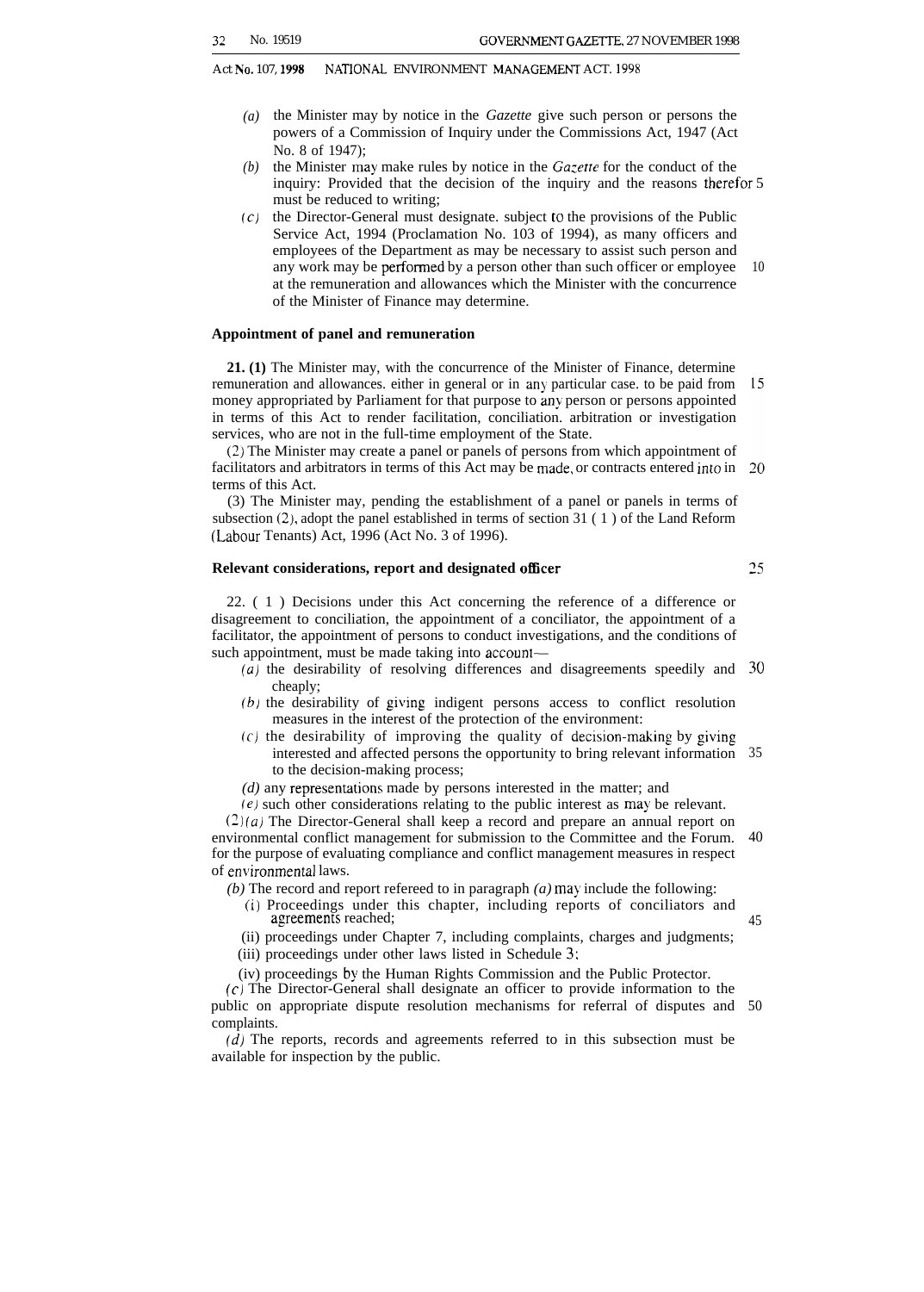#### **CHAPTER 5**

#### **INTEGRATED ENVIRONMENTAL MANAGEMENT**

#### **General objectives**

23. (1) The purpose of this Chapter is to promote the application of appropriate environmental management tools in order to ensure the integrated environmental 5 management of activities,

(2) The general objective of integrated environmental management is to

- *(a)* promote the integration of the principles of environ-mental management set out in section 2 into the making of all decisions which may have a significant effect on the environment:
- *(b)* identify, predict and evaluate the actual and potential impact on the environment. socio-economic conditions and cultural heritage. the risks and consequences and alternatives and options for mitigation of activities, with a view to minimizing negative impacts. maximizing benefits. and promoting compliance with the principles of environmental management set out in 15 section 2;
- (c) ensure that the effects of activities on the environment receive adequate consideration before actions are taken in connection with them;
- *(d)* ensure adequate and appropriate opportunity for public participation in decisions that may affect the environment;
- *(e)* ensure the consideration of environmental attributes in management and decision-making which may have a significant effect on the environment; and
- **(f)** identify and employ the modes of environmental management best suited to ensuring that a particular activity is pursued in accordance with the principles of environmental management set out in section 2.

(3) The Director-General must coordinate the activities of organs of state referred to in section 24(1) and assist them in giving effect to the objectives of this section and such assistance may include training, the publication of manuals and guidelines and the co-ordination of procedures.

#### **Implementation**

24. ( 1 ) In order to give effect to the general objectives of integrated environmental management laid down in this Chapter. the potential impact on—

*(a)* the environment;

*(b)* socio-economic conditions: and

 $(c)$  the cultural heritage,

of activities that require authorisation or permission by law and which may significantly affect the environment, must be considered. investigated and assessed prior to their implementation and reported to the organ of state charged by law with authorizing. permitting, or otherwise allowing the implementation of an activity.

(2) The Minister may with the concurrence of the MEC. and every MEC may with the 40 concurrence of the Minister. in the prescribed manner—

- *(a)* identify activities which may not be commenced without prior authorisation from the Minister or MEC:
- *(b)* identify geographical areas in which specified activities may not be commenced without prior authorisation from the Minister or MEC and 45 specify such activities:
- $(c)$ make regulations in accordance with subsections (3) and (4) in respect of such authorisations:
- *(d)* identify existing authorised and permitted activities which must be considered, assessed, evaluated and reported on; and
- *(e)* prepare compilations of information and maps that specify the attributes of the environment in particular geographical areas, including the sensitivity, extent, interrelationship and significance of such attributes which must be taken into account by every organ of state charged by law with authorising, permitting or otherwise allowing the implementation of a new activity, or with considering, 55 assessing and evaluating an existing activity:

30

10

20

25

35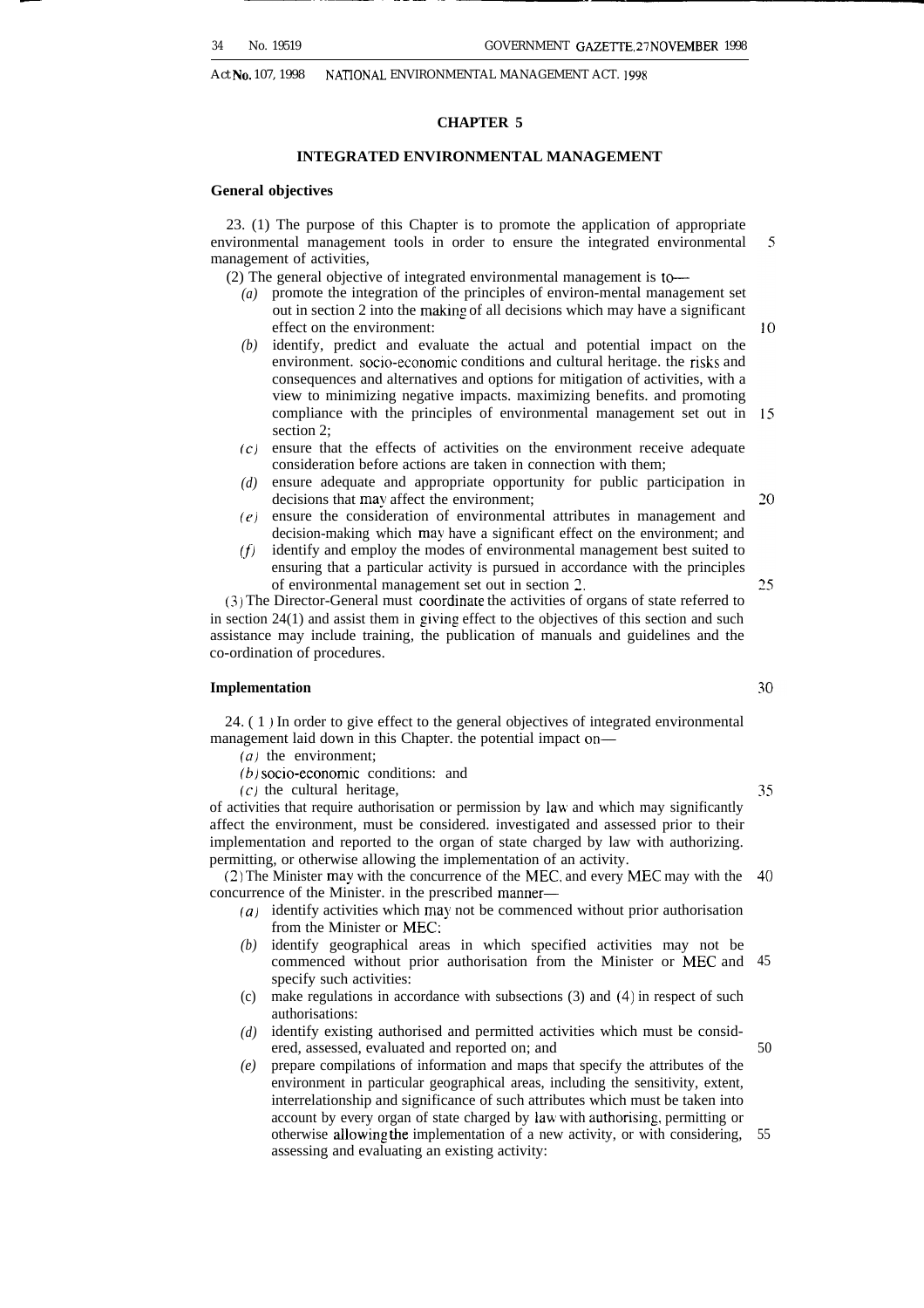Provided that where authorisation for an activity falls under the jurisdiction of another Minister, a decision in respect of paragraph  $(a)$  or  $(b)$  must be taken in consultation with such other Minister.

 $(3)(a)$  The investigation, assessment and communication of the potential impact of activities contemplated in subsection ( 1 ) must take place in accordance with procedures complying with subsection (7). 5

(b) Every Minister and MEC responsible for an organ of state that is charged by law with authorizing, permitting, or otherwise allowing an activity contemplated in subsection (1) may prescribe regulations laying down the procedures to be followed and the report to be prepared for the purpose of compliance with paragraph  $(a)$ .

(c) Any regulations made in terms of this subsection or any other law that contemplates the assessment of the potential environmental impact of activities must, notwithstanding any other law, comply with subsection (7).

 $(d)$  This section does not affect the validity of any law contemplated in paragraph  $(c)$ that is in force at the commencement of this Act. including the provisions and regulations referred to in section 50(2): Provided that paragraph  $(a)$  must nevertheless be complied with. 15

(4) Before any regulations are prescribed under this section or any other law that contemplates the assessment of the potential environmental impact of activities. and notwithstanding such other law—

 $(a)$  a Minister or MEC must submit a draft of such regulations to the Committee; (b) the Committee must within 30 days of the receipt of such draft regulations–

- (i) determine whether the draft regulations would bring about a duplication of effort by persons initiating activities contemplated in subsection ( 1 ) in the investigation and assessment of the potential impacts of activities that require authorisation or permission from more than one organ of state: and 25
- (11) approve the draft regulations unless they would bring about such a duplication of effort: or
- (iii ) specify amendments to be made to such draft regulations in order to 30 avoid such a duplication of effort:

 $(c)$  a Minister or MEC must—

- (i) where such draft regulations have been approved by the Committee. follow the procedure prescribed in section 47: or
- (ii) give effect to the amendments specified by the Committee, and thereafter  $35$ follow the procedure prescribed in section 47.

(5) Compliance with the procedure laid down by a Minister or MEC does not remove the need to obtain authorisation for that activity from any other organ of state charged by law with authorizing. permitting or otherwise allowing the implementation of the activity.

(6) The Minister may make regulations in accordance with subsections (3) and (4) stipulating the procedure to be followed and the report to be prepared in investigating. assessing and communicating potential impacts for the purpose of complying with subsection (1) where—

- *(a)* the activity will affect the interest of more than one province or traverse 45 international boundaries;
- $(b)$  the activity will affect compliance with obligations resting on the Republic under customary or conventional international law: or
- $(c)$  an activity contemplated in subsection (1) is not dealt with in regulations made under subsection (3).

(7) Procedures for the investigation, assessment and communication of the potential impact of activities must. as a minimum, ensure the following:

- $(a)$  Investigation of the environment likely to be significantly affected by the proposed activity and alternatives thereto:
- *(b)* investigation of the potential impact. including cumulative effects, of the activity and its alternatives on the environment, socio-economic conditions and cultural heritage, and assessment of the significance of that potential impact; 55
- (c) investigation of mitigation measures to keep adverse impacts to a minimum, as well as the option of not implementing the activity;

10

20

40

50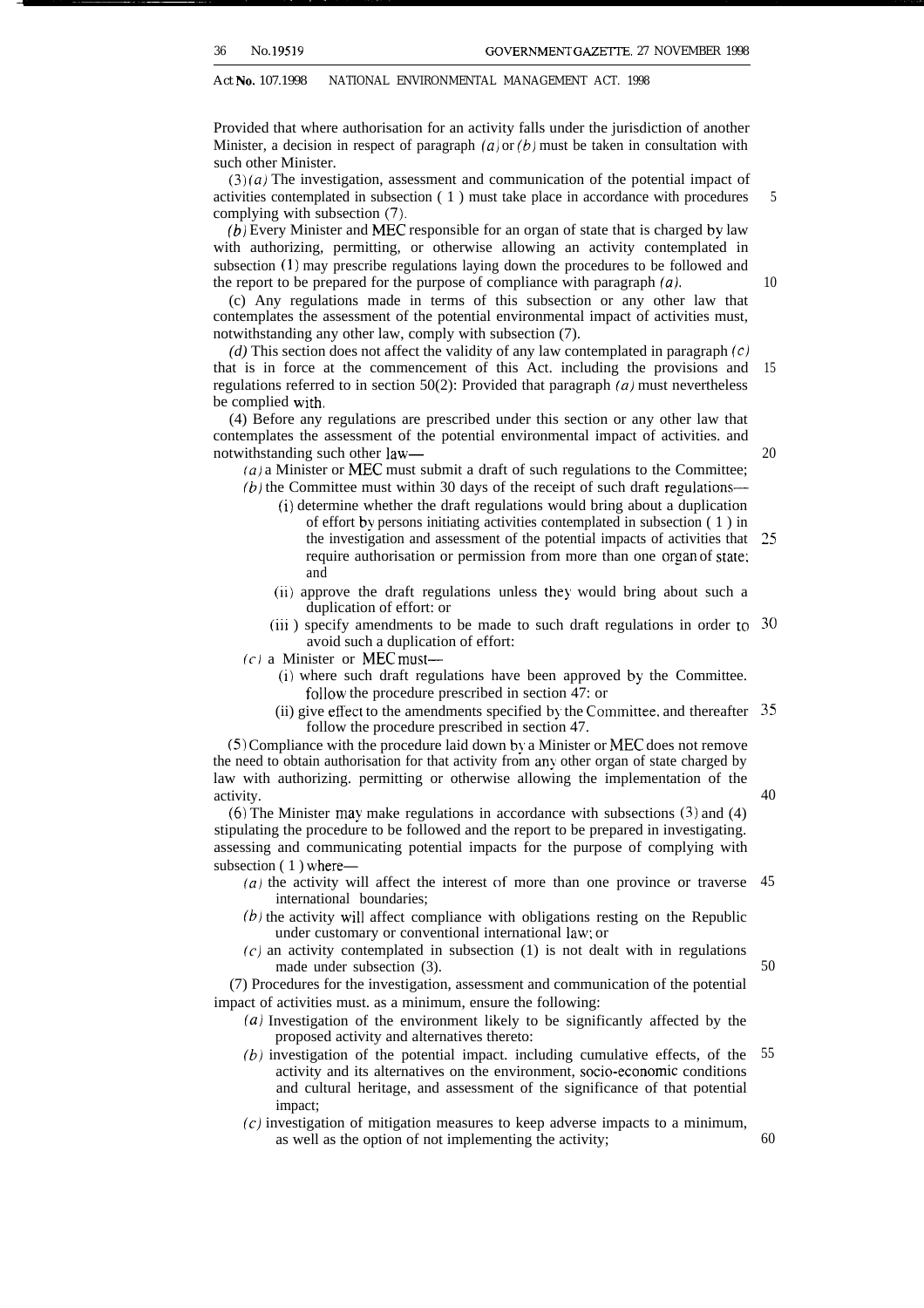.

Act No. 107, 1998 NATIONAL ENVIRONMENTAL MANAGEMENT ACT, 1998

- *(d)* public information and participation, independent review and conflict resolution in all phases of the investigation and assessment of impacts;
- *(e)* reporting on gaps in knowledge. the adequacy of predictive methods and underlying assumptions, and uncertainties encountered in compiling the required information; 5
- *V)* investigation and formulation of arrangements for the monitoring and management of impacts, and the assessment of the effectiveness of such arrangements after their implementation;
- *(g)* co-ordination and co-operation between organs of state in the consideration of assessments where an activity falls under the jurisdiction of more than one 10 organ of state;
- *(h)* that the findings and recommendations flowing from such investigation, and the general objectives of integrated environmental management laid down in this Act and the principles of environmental management set out in section 2 are taken into account in any decision made by an organ of state in relation to 15 the proposed policy, programme, plan or project; and
- *(;)* that environmental attributes identified in the compilation of information and maps as contemplated in subsection  $(2)(e)$  are considered.

#### CHAPTER 6

#### INTERNATIONAL OBLIGATIONS AND AGREEMENTS

#### **Incorporation of international environmental instruments**

**2j. ( 1 )** Where the Republic is not yet bound by an international environmental instrument, the Minister may make a recommendation to Cabinet and Parliament regarding accession to and ratification of an international environmental instrument. which may deal with the following: 25 (u) Available resources to ensure implementation; (b) views of interested and affected parties; *(c)* benefits [o the Republic; *(d)* disadvantages to the Republic; *(e)* the estimated date when the instrument is to come into effect; 30  $(f)$ *(g)* the minimum number of states required to sign the instrument in order for it to *(h) (i) (j)* reservations to be made, if any: and *(k)* any other matter which *in* the opinion of the Minister is relevant. the estimated date when the instrument will become binding on the Republic: come into effect; the respective responsibilities of all national departments involved; the potential impact of accession on national parties; 35  $(2)$  Where the Republic is a party to an international environmental instrument the Minister. after compliance with the provisions of section 231(2) and (3) of the Constitution, may publish the provisions of the international environmental instrument 40 in the *Gazette* and any amendment or addition to such instrument. (3) The Minister may introduce legislation in Parliament or make such regulations as may be necessary for giving effect to an international environmental instrument to which the Republic is a party. and such legislation and regulations may deal with *infer alia* the following— 45 *(a)* the co-ordination of the implementation of the instrument; *(b)* the allocation of responsibilities in terms of the instrument, including those of *(c) (d)* the dissemination of information related to the instrument and reports from other organs of state; the gathering of information, including for the purposes of compiling and updating reports required in terms of the instrument and for submission to 50 Parliament; international meetings;

- *(e)* initiatives and steps regarding research. education, training, awareness raising and capacity building; 55
- *f)* ensuring public participation;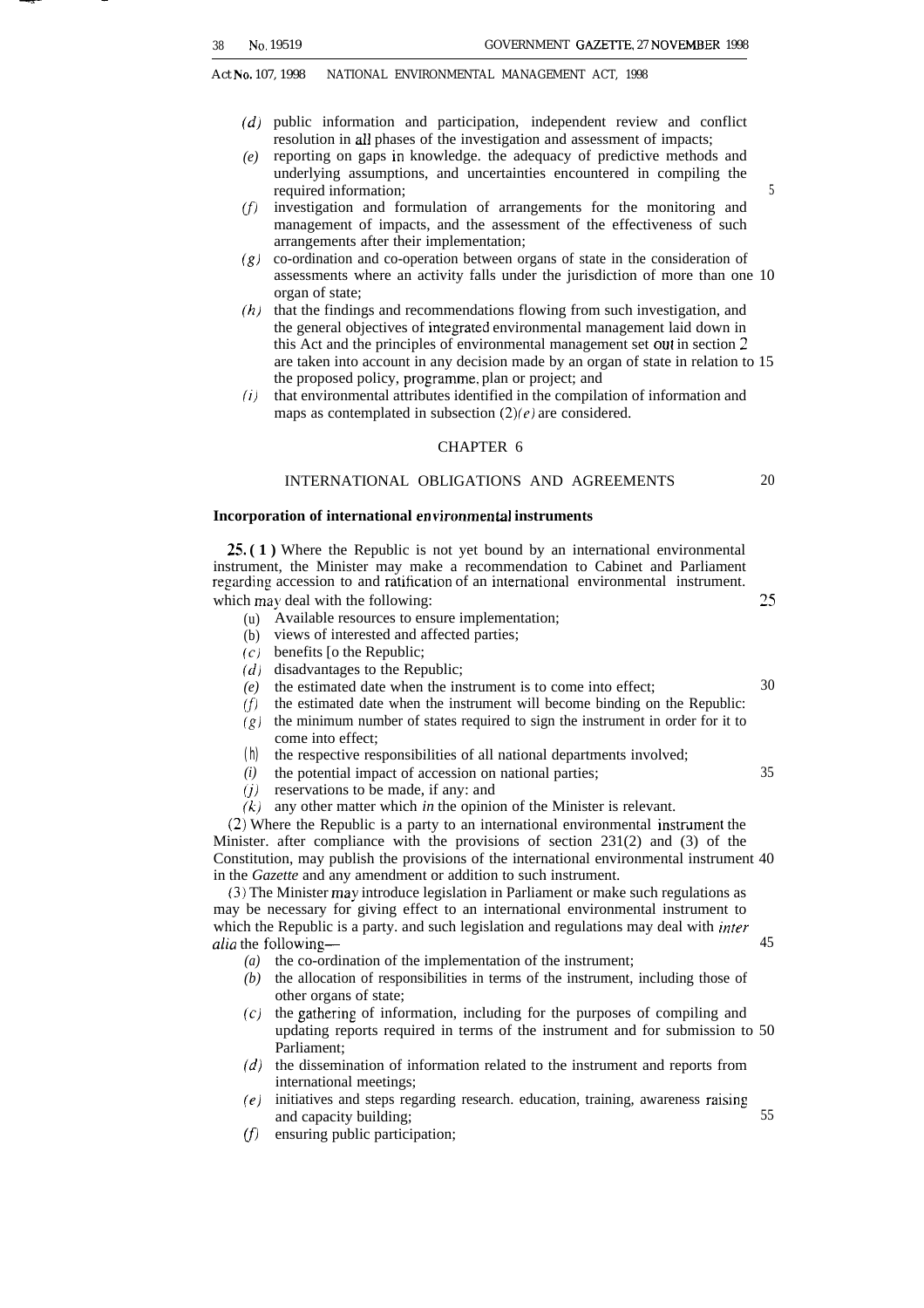- $(g)$  implementation of and compliance with the provisions of the instrument, including the creation of offences and the prescription of penalties where applicable; and
- (h) any other matter necessary to give effect to the instrument.

5 (4) The Minister may prior to a recommendation referred to in subsection (1), publish a notice in the Gazetre, stating his or her intention to make such recommendation and inviting written comments.

#### **Reports**

26. (1) The Minister must report to Parliament once a year regarding international environmental instruments for which he or she is responsible and such report may include details on— 10

- (a) participation in international meetings concerning international environmental instruments;
- (b) progress in implementing international environmental instruments to which the Republic is a party;
- (c) preparations undertaken in respect of international instruments to which the Republic is likely to become a party;
- $(d)$  initiatives and negotiations within the region of Southern Africa:
- (e) the efficacy of co-ordination mechanisms; and
- (f) legislative measures that have been taken and the time frames within which it  $20$ is envisaged that their objectives will be achieved.

 $(2)(a)$  The Minister must initiate an Annual Performance Report on Sustainable Development to meet the government's commitment to Agenda 21,

 $(b)$  (i) The Annual Performance Report must cover all relevant activities of all national departments and spheres of government. 25

(ii) All relevant organs of state must provide information to the Minister by a date to be determined by the Minister for the purposes of the report referred to in paragraph *(a)* and this may consist of an assembly of information compiled for other purposes.

 $(c)$  The Minister may appoint persons as he or she considers necessary to act as a Secretariat to ensure preparation of the report.

(d) The purpose of the report shall be to-

- (i) provide an audit and a report of the government's performance in respect of  $A$ genda $21$ ;
- (ii) review procedures for co-ordinating policies and budgets to meet the objectives of Agenda 21: and
- (iii) review progress on a public educational programme to support the objectives of Agenda 21.

#### **Application**

27. (1) This Chapter applies to any international environmental instrument whether the Republic became a party to it before or after the coming into force of this Act.

(2) The provisions of any international environmental instrument published in accordance with this section are evidence of the contents of the international environmental instrument in any proceedings or matter in which the provisions of the instrument come into question.

#### **CHAPTER 7**

#### COMPLIANCE, ENFORCEMENT AND PROTECTION

#### *Part 1: Environmental hazards*

#### **Duty of care and remediation of environmental damage**

28. (1) Every person who causes, has caused or may cause significant pollution or degradation of the environment must take reasonable measures to prevent such pollution 50or degradation from occurring, continuing or recurring, or, in so far as such harm to the

35

40

45

30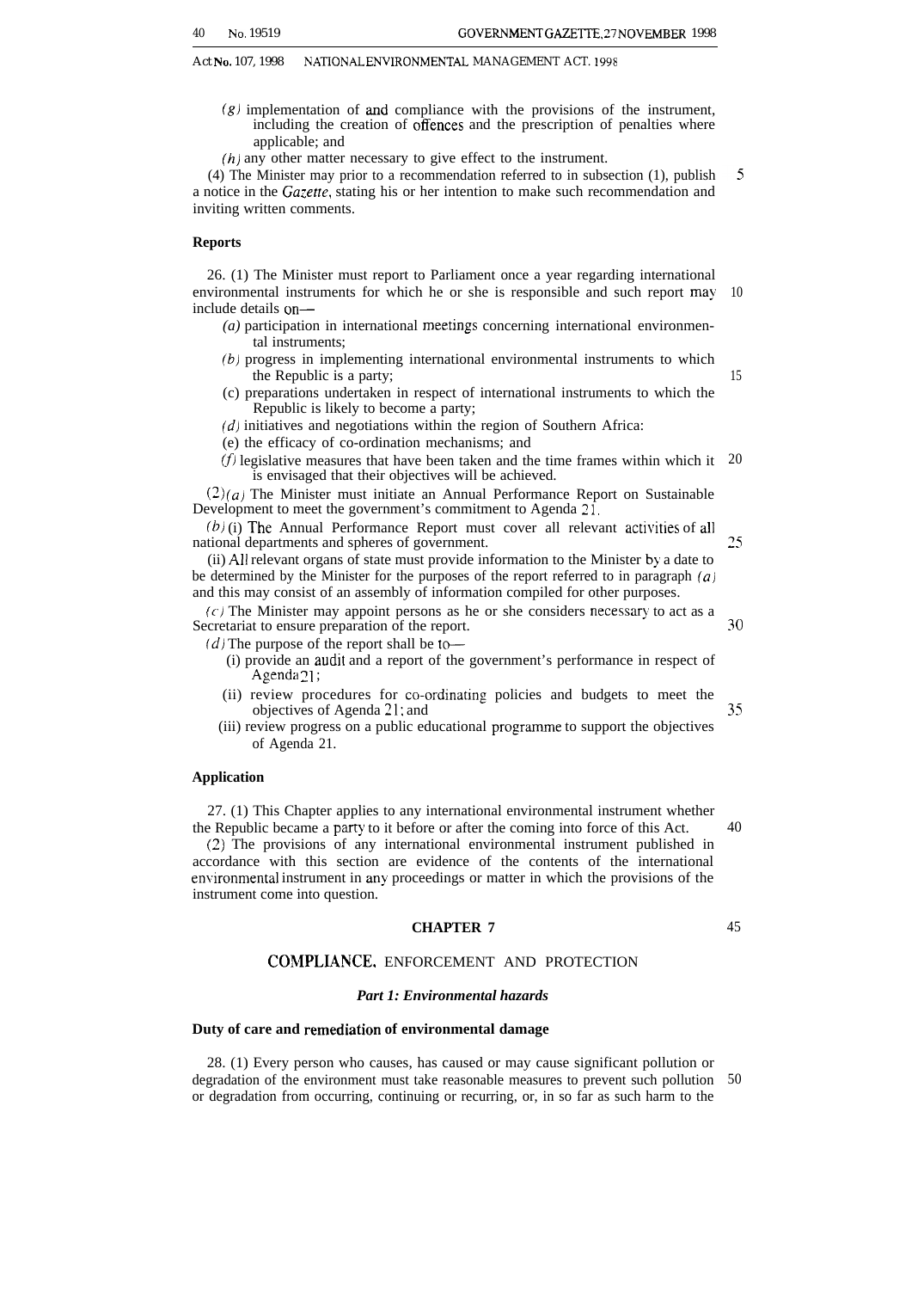- . . .. . . -, . .

#### Act No. 107.1998 NATIONAL ENVIRONMENTAL MANAGEMENT ACT, 1998

environment is authorised by law or cannot reasonably be avoided or stopped, to minimise and rectify such pollution or degradation of the environment.

(2) Without limiting the generality of the duty in subsection (1), the persons on whom subsection (1) imposes an obligation to take reasonable measures. include an owner of land or premises, a person in control of land or premises or a person who has a right to 5 use the land or premises on which or in which—

*(a)* any activity or process is or was performed or undertaken; or

*(b)* any other situation exists,

which causes. has caused or is likely to cause significant pollution or degradation of the environment. 10

 $(3)$  The measures required in terns of subsection  $(1)$  may include measures to

*(a)* investigate, assess and evaluate the impact on the environment:

- *(b)* inform and educate employees about the environmental risks of their work and the manner in which their tasks must be performed in order to avoid causing significant pollution or degradation of the environment: 15
- (c) cease, modify or control any act, activity or process causing the pollution or degradation;

*(d)* contain or prevent the movement of pollutants or the causant of degradation:

 $(e)$  eliminate any source of the pollution or degradation: or

(f) remedy the effects of the pollution or degradation.  $20$ 

(4) The Director-General or a provincial head of department may, after consultation with any other organ of state concerned and after having given adequate opportunity to affected persons to inform him or her of their relevant interests. direct any person who fails to take the measures required under subsection  $(1)$  to-

- (a) investigate. evaluate and assess the impact of specific activities and report *25* thereon:
- *(b)* commence taking specific reasonable measures before a given date;

 $(c)$  diligently continue with those measures; and

 $(d)$  complete them before a specified reasonable date:

Provided that the Director-General or a provincial head of department may. if urgent 30 action is necessary for the protection of the environment. issue such directive. and consult and give such opportunity to inform as soon thereafter as is reasonable.

(5) The Director-General or a provincial head of department, when considering any measure or time period envisaged in subsection (4), must have regard to the following: *(a)* the principles set out in section 2: 35

- 
- *(b)* the provisions of any adopted environmental management plan or environmental implementation plan:
- $(c)$  the severity of any impact on the environment and the costs of the measures being considered:
- *(d)* any measures proposed by the person on whom measures are to be imposed: 40
- (e) the desirability of the State fulfilling its role as custodian holding the environment in public trust for the people:
- $(f)$  any other relevant factors.

(6) If a person required under this Act to undertake rehabilitation or other remedial work on the land of another. reasonably requires access to. use of or a limitation on use 45 of that land in order to effect rehabilitation or remedial work. but is unable to acquire it on reasonable terms. the Minister may—

- (a) expropriate the necessary rights in respect of that land for the benefit of the person undertaking the rehabilitation or remedial work. who will then be vested with the expropriated rights: and 50
- *(b)* recover from the person for whose benefit the expropriation was effected all costs incurred.

(7) Should a person fail to comply, or inadequately comply. with a directive under subsection (4), the Director-General or provincial head of department may take reasonable measures to remedy the situation. 55

(8) Subject to subsection (9), the Director-General or provincial head of department may recover all costs incurred as a result of it acting under subsection (7) from any or all of the following persons—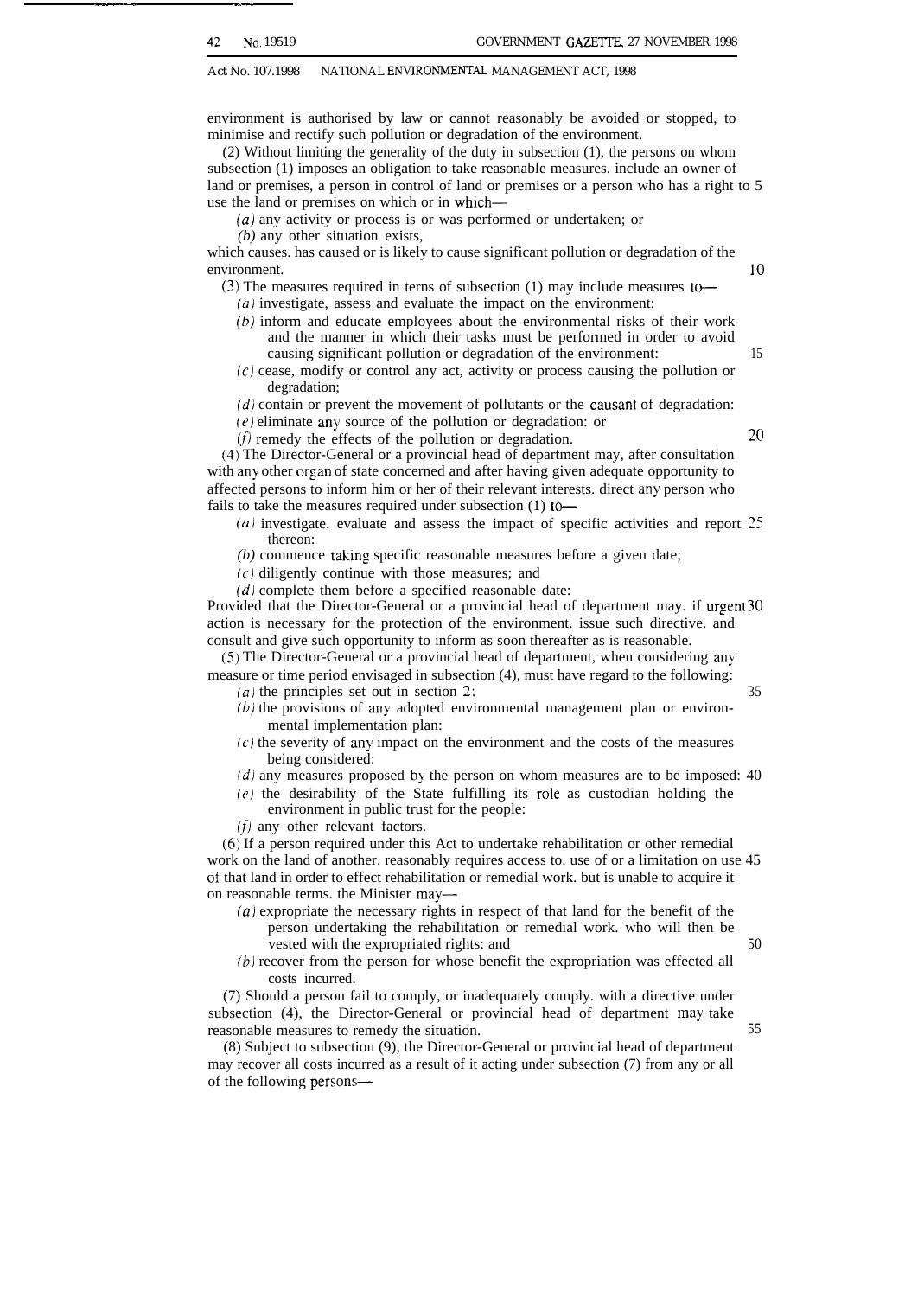- *(a) any* person who is or was responsible for. or who directly or indirectly contributed to, the pollution or degradation or the potential pollution or degradation:
- *(b)* the owner of the land at the time when the pollution or degradation or the potential for pollution or degradation occurred. or that owner's successor in *5* title;
- (c) the person in control of the land or any person who has or had a right to use the land at the time when—
	- (i) the activity or the process is or was performed or undertaken: or
	- (ii) the situation came about: or 10
- $(d)$  any person who negligently failed to prevent—
	- (i) the activity or the process being performed or undertaken: or
	- (ii) the situation from coming about:

Provided that such person failed to take the measures required of him or her under subsection ( 1 ). 15

(9) The Director-General or provincial head of department may in respect of the recover! of costs under subsection (8). claim proportionally from any other person who benefited from the measures undertaken under subsection (7).

 $(10)$  The costs claimed under subsections  $(6)$ .  $(8)$  and  $(9)$  must be reasonable and may include. without being limited to. labour. administrative and overhead costs.  $\qquad \qquad$  20

(11 ) If more than one person is liable under subsection (8). the liability must be apportioned among the persons concerned according to the degree to which each was responsible for the harm to the environment resulting from their respective failures to take the measures required under subsections  $(1)$  and  $(4)$ .

(12 ) Any person may. after giving the Director-Genem] or provincial head of 2S department 30 days' notice. apply to a competent court for an order directing the Director-General or any provincial head of depanment to take any of the steps listed in subsection (4) if the Director-General or provincial head of department fails to inform such person in writing that he or she has directed a person contemplated in subsection (8) to take one of those steps. and the provisions of section  $32(2)$  and  $(3)$  shall apply to 30 such proceedings with the necessary changes.

 $(13)$  When considering any application in terms of subsection  $(12)$ . the court must take into account the factors set out in subsection (5).

#### **Protection of workers refusing to do environmentally hazardous work**

29. (1) Notwithstanding the provisions of any other law, no person is civilly or  $35$ criminally liable or may be dismissed, disciplined. prejudiced or harassed on account of having refused to perform any work if the person in good faith and reasonably believed at the time of the refusal that the performance of the work would result in an imminent and serious threat to the environment.

 $(2)$  An employee who has refused to perform work in terms of subsection (1) must as 40 soon thereafter as is reasonably practicable notify the employer either personally or through a representative that he or she has refused to perform work and give the reason for the refusal.

(3) Subsection (1) applies whether or not the person refusing to work has used or exhausted any other applicable external or internal procedure or otherwise remedied the 45 matter concerned.

(4) No person may advantage or promise to advantage any person for not exercising his or her right in terms of subsection (1).

(5) No person may threaten to take any action contemplated by subsection (1) against a person because that person has exercised or intends to exercise his or her right in terms 50 of subsection (1).

#### **Control of emergency incidents**

30. (1) In this section—

*(a)* "incident" means an unexpected sudden occurrence. including a major emission, fire or explosion leading to serious danger to the public or 55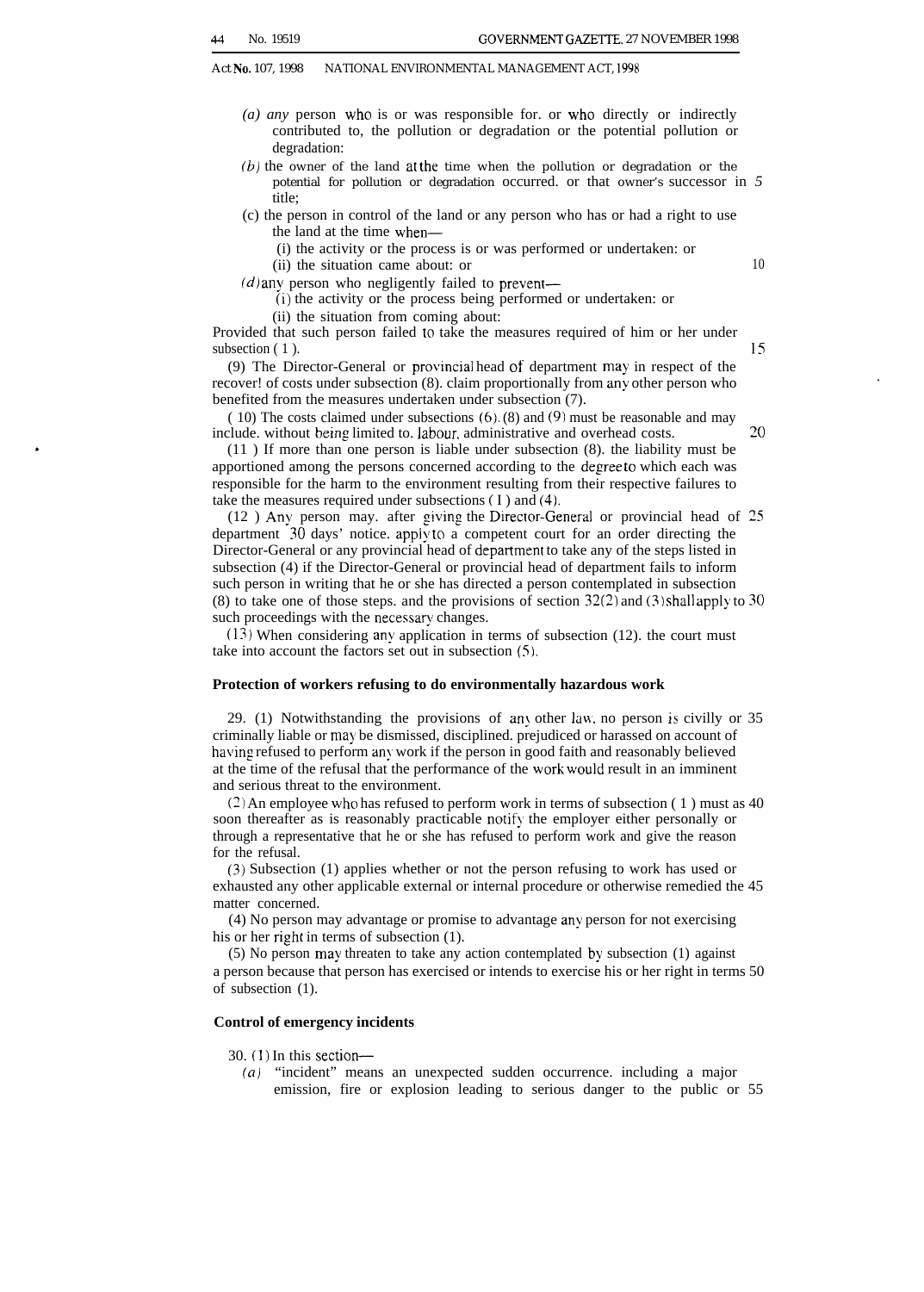potentially serious pollution of or detriment to the environment. whether immediate or delayed.

- (b) "responsible person" includes any person who--
	- (i) is responsible for the incident;

#### (ii) owns any hazardous substance involved in the incident; or 5 (iii ) was in control of any hazardous substance involved in the incident at the

time of the incident;

- (c) .'relevant authority" means—
	- (i) a municipality with jurisdiction over the area in which an incident occurs:  $10$
	- (ii ) a provincial head of department or any other provincial official designated for that purpose by the MEC in a province in which an incident occurs:
	- (iii) the Director-General:
	- $(iv)$  any other Director-General of a national department. 15

(2) Where this section authorises a relevant authority to take any steps. such steps may only be taken by—

- (*a*) the person referred to in subsection ( $1$ )(*c*)(iv) if no steps have been taken by any of the other persons listed in subsection  $(1)(c)$ :
- (b) the person referred to in subsection (1)(c)(iii) if no steps have been taken by 20 any of the persons listed in subsection  $(1)(c)(i)$  and  $(c)(ii)$ :
- (c) the person referred to in subsection (1)( $c$ )(ii) if no steps have been taken by the person listed in subsection  $(1)(c)(i)$ :

Provided that any relevant authority may nevertheless take such steps if it is necessary to do so in the circumstances and no other person referred to in subsection (1) $(c)$  has yet 25 taken such steps.

(3) The responsible person or. where the incident occurred in the course of that person's employment. his or her employer must forthwith after knowledge of the incident. report through the most effective means reasonably available-

- $f(a)$  the nature of the incident:  $30$
- $(b)$  any risks posed by the incident to public health. safety and property;

(CJ the toxicity of substances or by-products released by the incident; and

- (d) any steps that should be taken in order to avoid or minimise the effects of the incident on public health and the environment to-
	- (i) the Director-General: 35
	- (ii ) the South African Police Sen'ices and the relevant fire prevention service:
	- (iii) the relevant provincial head of department or municipality: and
	- (iv) all persons whose health may be affected by the incident.

(4) The responsible person or. where the incident occurred in the course of that 40 person's employment. his or her employer. must. as soon as reasonably practicable after knowledge of the incident—

- $(a)$  take all reasonable measures to contain and minimise the effects of the incident. including its effects on the environment and any risks posed by the incident to the health. safety and property of persons; 45
- *(b)* undertake clean-up procedures:
- $(c)$  remedy the effects of the incident:
- *(d)* assess the immediate and long-term effects of the incident on the environment and public health:

(5) The responsible person or, where the incident occurred in the course of that 50 persons employment. his or her employer. must. within 14 days of the incident, report to the Director-General. provincial head of department and municipality such information as is available to enable an initial evaluation of the incident, including—

- *(a)* the nature of the incident;
- *(b)* the substances involved and an estimation of the quantity released and their 55 possible acute effect on persons and the environment and data needed to assess these effects;
- *(c)* initial measures taken to minimise impacts:
- *(d)* causes of the incident, whether direct or indirect. including equipment, technology. system. or management failure; and 60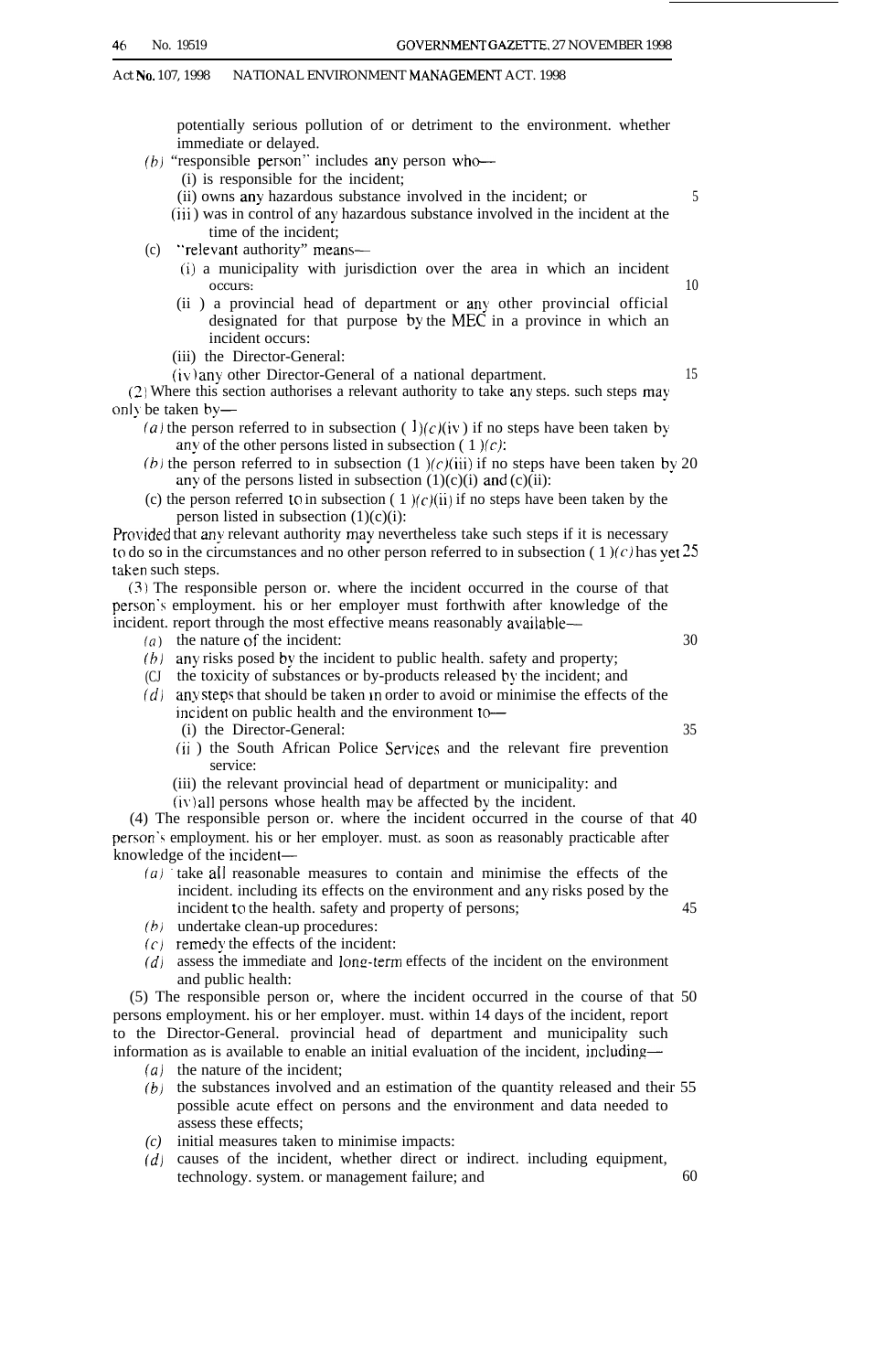(e) measures taken and to be taken to avoid a recurrence of such incident.

(6) A relevant authority may direct the responsible person to undertake specific measures within a specific time to fulfil his or her obligations under subsections (4) and (5): Provided that the relevant authority must. when considering any such measure or time period. have regard to the following:

- *(a)* the principles set out in section 2;
- *(b)* the severity of any impact on the environment as a result of the incident and the costs of the measures being considered;
- *(c)* any measures already taken or proposed by the person on whom measures are to be imposed, if applicable:
- *(d)* the desirability of the state fulfilling its role as custodian holding the environment in public trust for the people:
- *(e)* any other relevant factors.

 $(7)$  A verbal directive must be confirmed in writing at the earliest opportunity. which must be within seven days.

(8) Should—

- *(a)* the responsible person fail to comply, or inadequately comply with a directive under subsection (6):
- *(b)* there be uncertainty as to who the responsible person is: or
- (c) there be an immediate risk of serious danger to the public or potentially serious detriment to the environment. ~o

a relevant authority may take the measures it considers necessary to—

- (i) contain and minimise tbe effects of the incident:
- (ii ) undertake clean-up procedures: and
- (iii) remedy the effects of the incident.

(9) A relevant authority may claim reimbursement of all reasonable costs incurred by it in terms of subsection (8) from every responsible person jointly and severally.

 $(10)$  A relevant authority which has taken steps under subsections (6) or (8) must. as soon as reasonably practicable, prepare comprehensive reports on the incident. which reports must be made available through the most effective means reasonably available  $f \cap$ 30

 $(a)$  the public:

(b J the Director-Generdl:

(c) the South African Police Services and the relevant fire prevention service;

*(d) the relevant provincial head of department or municipality: and*  $(e)$  all persons who may be affected by the incident.

#### *Part 2: Information, enforcement and compliance*

#### **Access to environmental information and protection of whistle-blowers**

**31. (** 1 ) Access to information held by the State is governed by the statute contemplated under section 32(2) of the Constitution: Provided that pending the promulgation of such statute. the following provisions shall apply: 40

- *(a)* every person is entitled to have access to information held by the State and organs of state which relates to the implementation of this Act and any other law affecting the environment. and to the state of the environment and actual and future threats to the environment, including any emissions to water. air or soil and the production. handling. transportation, treatment, storage and disposal of hazardous waste and substances; 4s
- $(b)$  organs of state are entitled to have access to information relating to the state of the environment and actual and future threats to the environment, including any emissions to water. air or soil and the production, handling, transportation, treatment. storage and disposal of hazardous waste held by any person where that information is necessary to enable such organs of state to carry out their duties in terms of the provisions of this Act or any other law concerned with the protection of the environment or the use of natural resources; 50
- *(c)* a request for information contemplated in paragraph *(a)* can be refused only: 55

10

15

5

25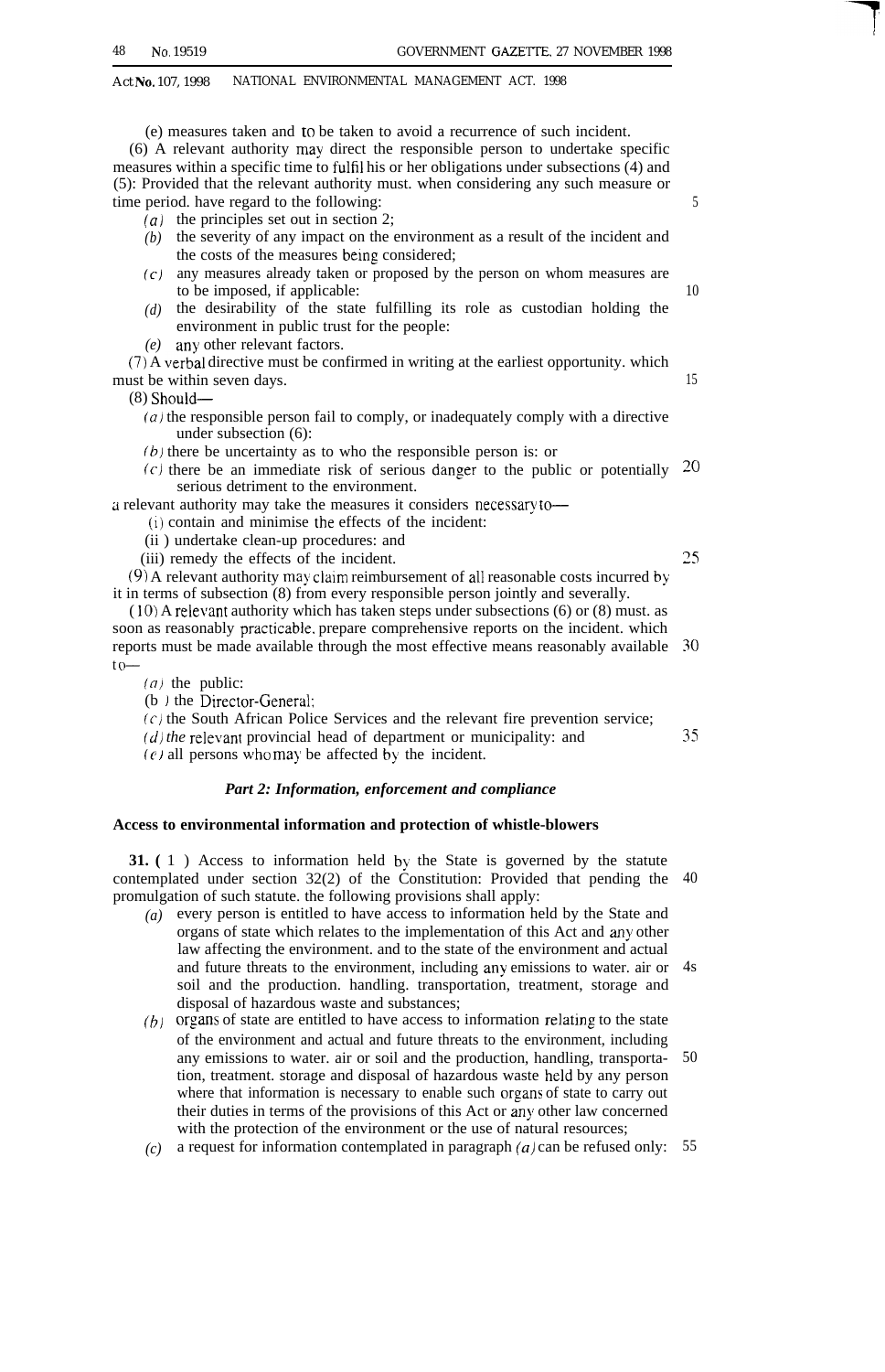- (i) if the request is manifestly unreasonable or formulated in too general a manner;
- (ii) if the public order or national security would be negatively affected by the supply of the information; or
- (iii) for the reasonable protection of commercially confidential information; 5
- (iv) if the granting of information endangers or further endangers the
	- protection of the environment; and
- (v) for the reasonable protection of personal privacy.

 $(2)$  Subject to subsection  $(3)$ , the Minister may make regulations regarding access by members of the public to privately held information relating to the implementation of 10 this Act and any other law concerned with the protection of the environment and may to this end prescribe the manner in which such information must be kept: Provided that such regulations are reasonable and justifiable in an open and democratic society based on human dignity. equality and freedom.

- $(3)$  The Minister must take into account— 15
	- *(a)* the principles set out in section 2:
	- *(b)* the provisions of subsection  $(1)$   $(c)$ ;
	- $(c)$  the provisions of international law and foreign law: and
	- *(d)* any other relevant considerations,

(4) Notwithstanding the provisions of any other law, no person is civilly or criminally 20 liable or may be dismissed, disciplined. prejudiced or harassed on account of having disclosed any information, if the person in good faith reasonably believed at the time of the disclosure that he or she was disclosing evidence of an environmental risk and the disclosure was made in accordance with subsection (5):

- (5) Subsection (4) applies only if the person concemed— 25  $(a)$  disclosed the information concerned to-
	- (i) a committee of Parliament or of a provincial legislature:
	- (ii) an organ of state responsible for protecting any aspect of the environment or emergency services;
	- (iii) the Public Protector
	- (iv) the Human Rights Commission:
	- (v) any attorney-general or his or her successor:
	- $(vi)$  more than one of the bodies or persons referred to in subparagraphs $(i)$  to  $(v)$ :
	- (b) disclosed the information concerned to one or more news media and on clear 35 and convincing grounds believed at the time of the disclosure—
		- (i) that the disclosure was necessary to avert an imminent and serious threat to the environment, to ensure that the threat to the environment was properly and timeously investigated or to protect himself or herself against serious or irreparable harm from reprisals; or 40
		- (ii ) giving due weight to the importance of open. accountable and participatory administration, that the public interest in disclosure of the information clearly outweighed any need for non-disclosure;
	- $(c)$  disclosed the information concerned substantially in accordance with any applicable external or internal procedure. other than the procedure contem- 45 plated in paragraph  $(a)$  or  $(b)$ , for reporting or otherwise remedying the matter concerned; or
	- *(d)* disclosed information which, before the time of the disclosure of the information, had become available to the public, whether in the Republic or elsewhere. 50

(6) Subsection (4) applies whether or not the person disclosing the information concerned has used or exhausted any other applicable external or internal procedure to report or otherwise remedy the matter concerned.

(7) No person may advantage or promise to advantage any person for not exercising his or her right in terms of subsection (4). 55

(8) No person may threaten to take any action contemplated by subsection (4) against a person because that person has exercised or intends to exercise his or her right in terms of subsection (4).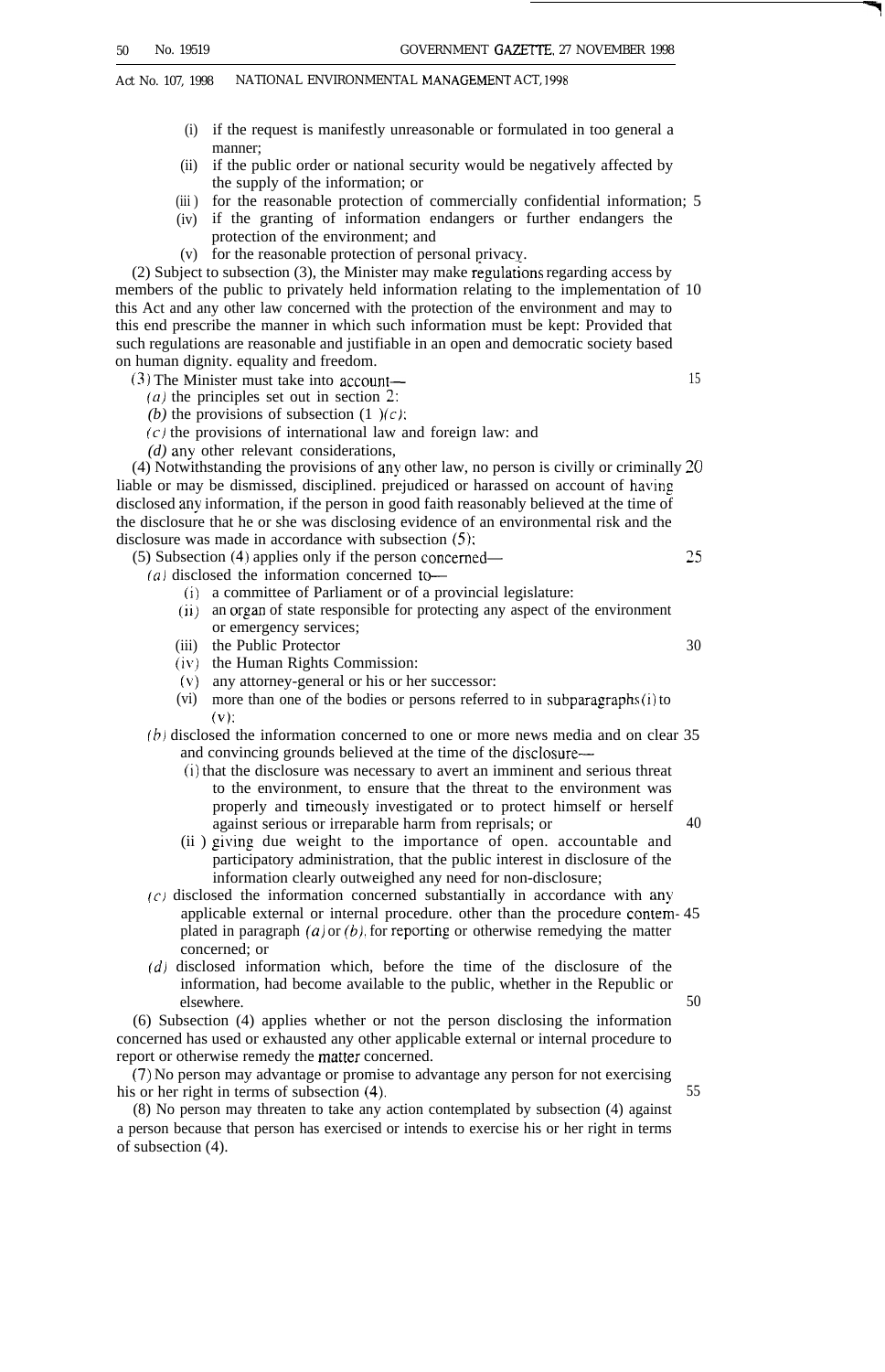#### **Legal standing to enforce environmental laws**

32. (1) Any person or group of persons may seek appropriate relief in respect of any breach or threatened breach of any provision of this Act. including a principle contained in Chapter 1, or any other statutory provision concerned with the protection of the environment or the use of natural resources—

- $(a)$  in that person's or group of person's own interest;
- *(b)* in the interest of, or on behalf of, a person who is. for practical reasons, unable to institute such proceedings:
- $(c)$  in the interest of or on behalf of a group or class of persons whose interests are affected;
- *(d)* in the public interest; and
- $(e)$  in the interest of protecting the environment.

(2) A court may decide not to award costs against a person who. or group of persons which. fails to secure the relief sought in respect of any breach or threatened breach of 15 any provision including a principle of this Act or any other statutory provision concerned with the protection of the environment or the use of natural resources if the court is of the opinion that the person or group of persons acted reasonably out of a concern for the public interest or in the interest of protecting the environment and had made due efforts to use other means reasonably available for obtaining the relief sought.

(3) Where a person or group of persons secures the relief sought in respect of any 20 breach or threatened breach of any provision of this Actor any other statutory provision concerned with the protection of the environment, a court may on application—

- *(a)* award costs on an appropriate scale to any person *or* persons entitled to practise as advocate or attorney in the Republic who provided free legal assistance or representation to such person or group in the preparation for or 25 conduct of the proceedings: and
- *(b)* order that the party against whom the relief is granted pay to the person or group concerned any reasonable costs incurred by such person or group in the investigation of the matter and its preparation for the proceedings.

#### **Private prosecution**

33. ( 1 ) Any person may—

- *(a)* in the public interest: or
- *(b)* in the interest of the protection of the environment,

institute and conduct a prosecution in respect of any breach or threatened breach of any duty. other than a public duty resting on an organ of state, in any national or provincial legislation or municipal bylaw, or any regulation. Iicence, permission or authorisation issued in terms of such legislation, where that duty is concerned with the protection of the environment and the breach of that duty is an offence. 35

(2) The provisions of sections 9 to 17 of the Criminal Procedure Act, 1977 (Act51 of 1977) applicable to a prosecution instituted and conducted under section 8 of that Act must apply to a prosecution instituted and conducted under subsection ( 1): Provided that  $if$ *40*

- (a) the person prosecuting privately does so through a person entitled to practise as an advocate or an attorney in the Republic:
- (b) the person prosecuting privately has given written notice to the appropriate 45 public prosecutor that he or she intends to do so; and
- *(c)* the public prosecutor has not. within 28 days of receipt of such notice. stated in writing that he or she intends to prosecute the alleged offence,
	- (i) the person prosecuting privately shall not be required to produce a certificate issued by the Attorney-General stating that he or she has refused to prosecute the accused: and *50*
	- (ii) the person prosecuting privately shall not be required to provide security for such action.

5

10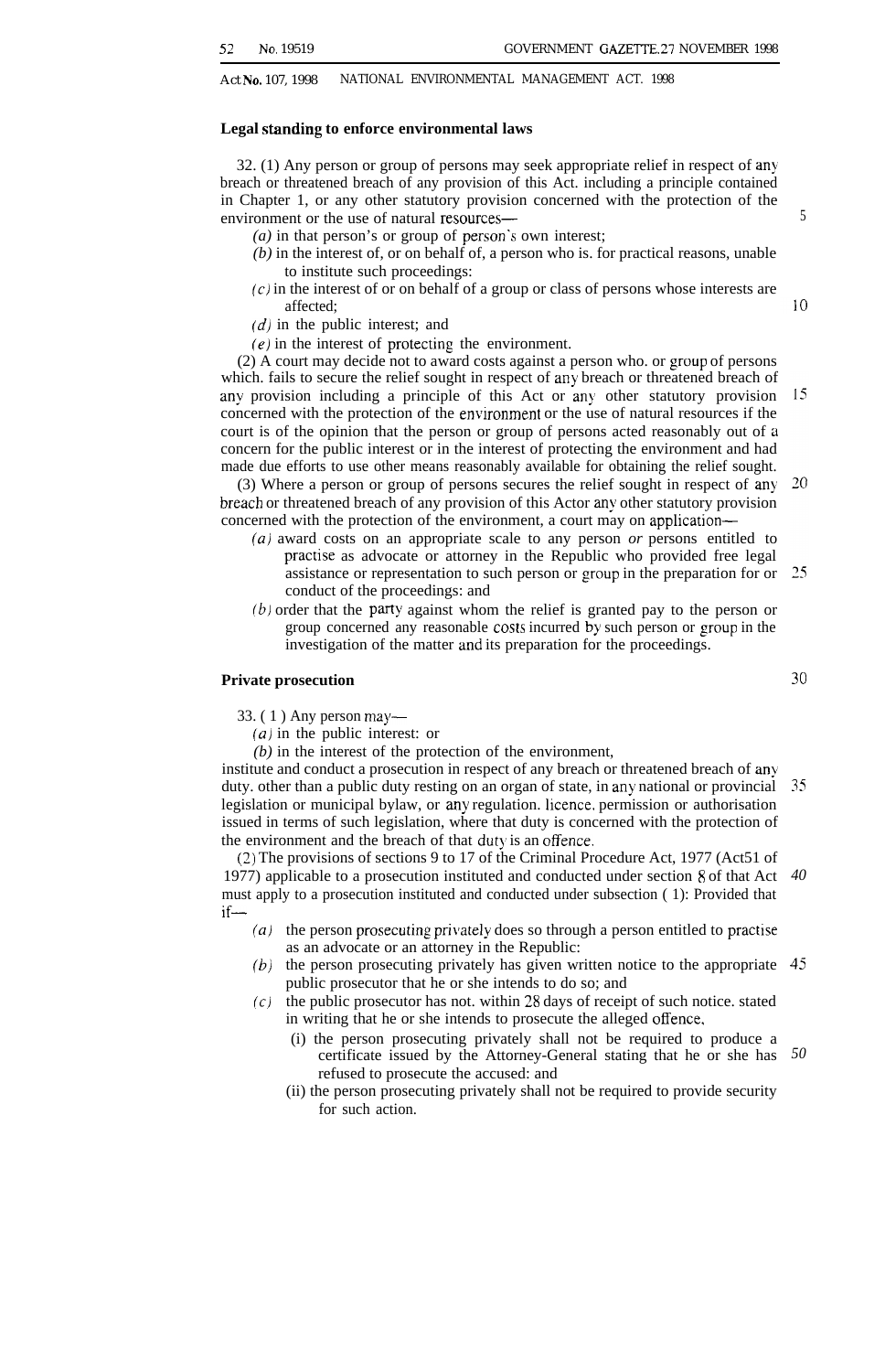(3) The court may order a person convicted upon a private prosecution brought under subsection ( 1 ) to pay the costs and expenses of the prosecution, including the costs of any appeal against such conviction or any sentence.

(4) The accused may be granted an order for costs against the person prosecuting privately, if the charge against the accused is dismissed or the accused is acquitted or a 5 decision in favour of the accused is given on appeal and the court finds either:

- *(a)* that the person instituting and *conducting* the private prosecution did not act
	- out of a concern for the public interest or the protection of the environment: or
- $(b)$  that such prosecution was unfounded, trivial or vexatious.

(5) When a private prosecution is instituted in accordance with the provisions of this 10 Act. the Attorney-General is barred from prosecuting except with the leave of the court concerned.

#### **Criminal proceedings**

34. (1) Whenever any person is convicted of an offence under any provision listed in Schedule 3 and it appears that such person has by that offence caused loss or damage to  $15$ any organ of state or other person, including the cost incurred or likely to be incurred by an organ of state in rehabilitating the environment or preventing damage to the environment. the court may in the same proceedings at the written request of the Minister or other organ of state or other person concerned, and in the presence of the convicted person, inquire summarily and without pleadings into the amount of the 10SS 20 or damage so caused.

(2) Upon proof of such amount, the court may give judgement therefor in favour of the organ of state or other person concerned against the convicted person. md such judgement shall be of the same force and effect and be executable in the same manner as if it had been given in a civil action duly instituted before a competent court.

(3) Whenever any person is convicted of an offence under any provision listed in Schedule 3 the court convicting such person may summarily enquire into and assess the monetary value of any advantage gained or likely to be gained by such person in consequence of that offence, and. in addition to any other punishment imposed in respect of that offence, the court may order the award of damages or compensation or a fine  $30$ equal to the amount so assessed.

(4) Whenever any person is convicted of an offence under any provision listed in Schedule 3 the court convicting such person may, upon application by the public prosecutor or another organ of state, order such person to pay the reasonable costs incurred by the public prosecutor and the organ of state concerned in the investigation 35 and prosecution of the offence.

(5) Whenever any manager. agent or employee does or omits to do an act which it had been his or her task to do or to refrain from doing on behalf of the employer and which would be an offence under any provision listed in Schedule 3 for the employer to do or omit to do, and the act or omission of the manager, agent or employee occurred because 40 the employer failed to take all reasonable steps to prevent the act or omission in question, then the employer shall be guilty of the said offence and, save that no penalty other than a fine may be imposed if a conviction is based on this sub-section, liable on conviction to the penalty specified in the relevant law, including an order under subsections (2). (3) and (4), and proof of such act or omission by a manager, agent or 45 employee shall constitute *prima facie* evidence that the employer is guilty under this subsection.

(6) Whenever any manager, agent or employee does or omits to do an act which it had been his or her task to do or to refrain from doing on behalf of the employer and which would be an offence under any provision listed in Schedule 3 for the employer to do or 50 omit to do. he or she shall be liable to be convicted and sentenced in respect thereof as if he or she were the employer.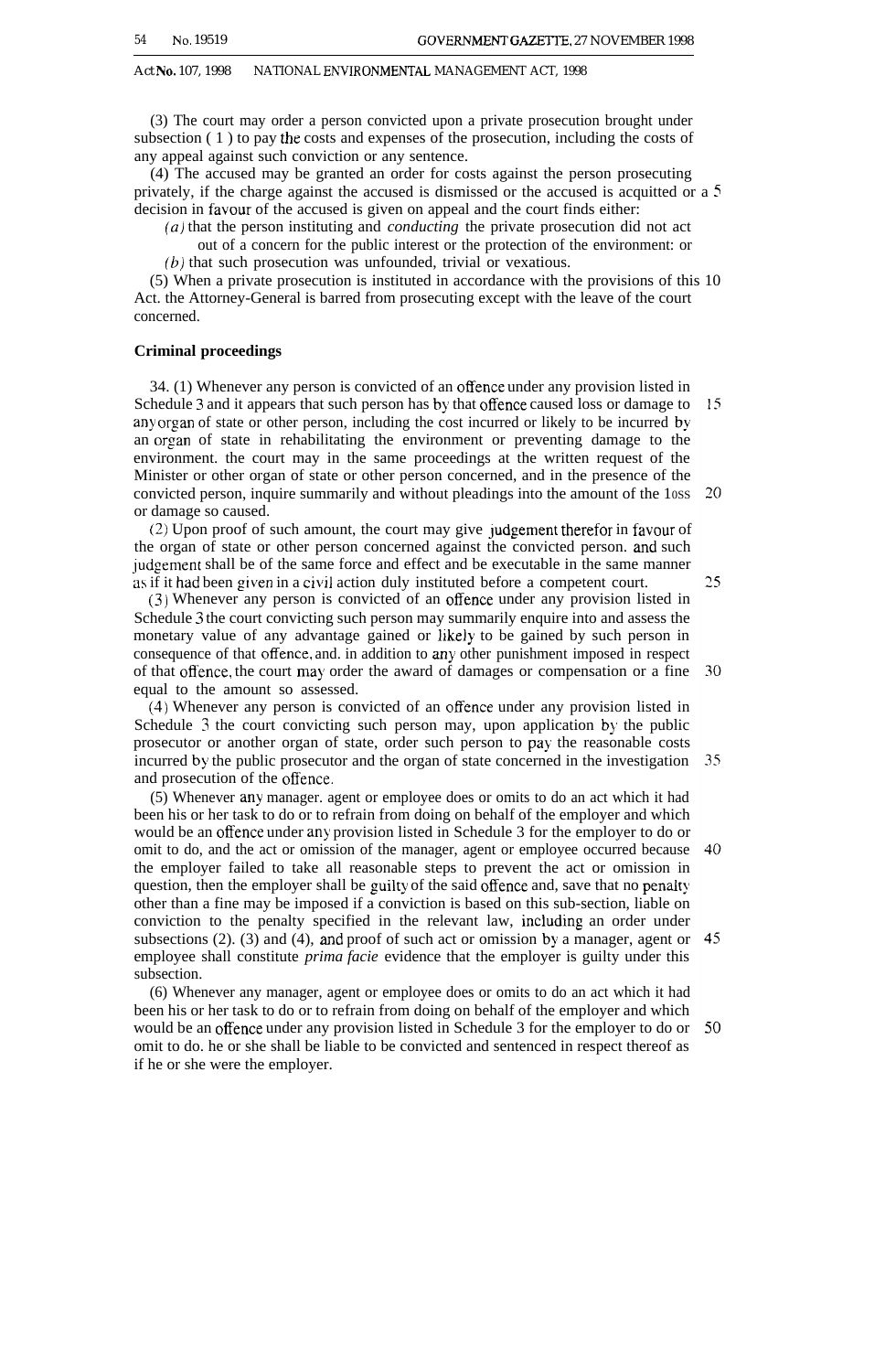(7) Any person who is or was a director of a firm at the time of the commission by that firm of an offence under any provision listed in Schedule 3 shall himself or herself be guilty of the said offence and liable on conviction to the penalty specified in the relevant law, including an order under subsection (2),(3) and *(4).* if the offence in question resulted from the failure of the director to take all reasonable steps that were necessary 5 under the circumstances to prevent the commission of tie offence: Provided that proof of the said offence by the firm shall constitute prima facie evidence that the director is guilty under this subsection.

(8) Any such manager, agent, employee or director may be so convicted and sentenced in addition to the employer or firm. 10

(9) In subsection (7) and  $(8)$ —

- $(a)$  "firm" shall mean a body incorporated by or in terms of any law as well as a partnership: and
- *(b)* "director" shall mean a member of the board. executive committee, or other managing body of a corporate body and. in the case of a close corporation. a  $15$ member of that close corporation or in the case of a partnership, a member of that partnership.
- (10) *(a)* The Minister may amend Part *(a)* of Schedule 3 by regulation.

*(b)* An MEC may amend Part *(b)* of Schedule 3 in respect of the province of his or her jurisdiction by regulation. 20

#### **CHAPTER 8**

#### **ENVIRONMENTAL MANAGEMENT CO-OPERATION AGREEMENTS**

#### **Conclusion of agreemenk**

35. (1) The Minister and every MEC and municipality, may enter into environmental management co-operation agreements with any person or community for the purpose of 25 promoting compliance with the principles laid down in this Act.

(2) Environmental management co-operation agreements must—

- *(a)* only be entered into with the agreement of—
	- (i) every organ of state which has jurisdiction over an) activity to which such environmental management co-operation agreement relates; *30*
	- (ii) the Minister and the MEC concerned;
- (b) only be entered into after compliance with such procedures for public participation as may be prescribed by the Minister: and
- (c) comply with such regulations as may be prescribed under section 45.

(3) Environmental management co-operation agreements may contain— 35

- $(a)$  an undertaking by the person or community concerned to improve on the standards laid down by law for the protection of the environment which are applicable to the subject matter of the agreement;
- $(b)$  a set of measurable targets for fulfilling the undertaking in  $(a)$ , including dates for the achievement of such targets: and 40
- (c) provision for—
	- (i) periodic monitoring and reporting of performance against targets:
	- (ii) independent verification of reports:
	- (iii) regular independent monitoring and inspections:
	- (iv) verifiable indicators of compliance with any targets, norms and standards 45 laid down in the agreement as well as any obligations laid down by law;
- $(d)$  the measures to be taken in the event of non-compliance with commitments in the agreement, including where appropriate penalties for non-compliance and the provision of incentives to the person or community.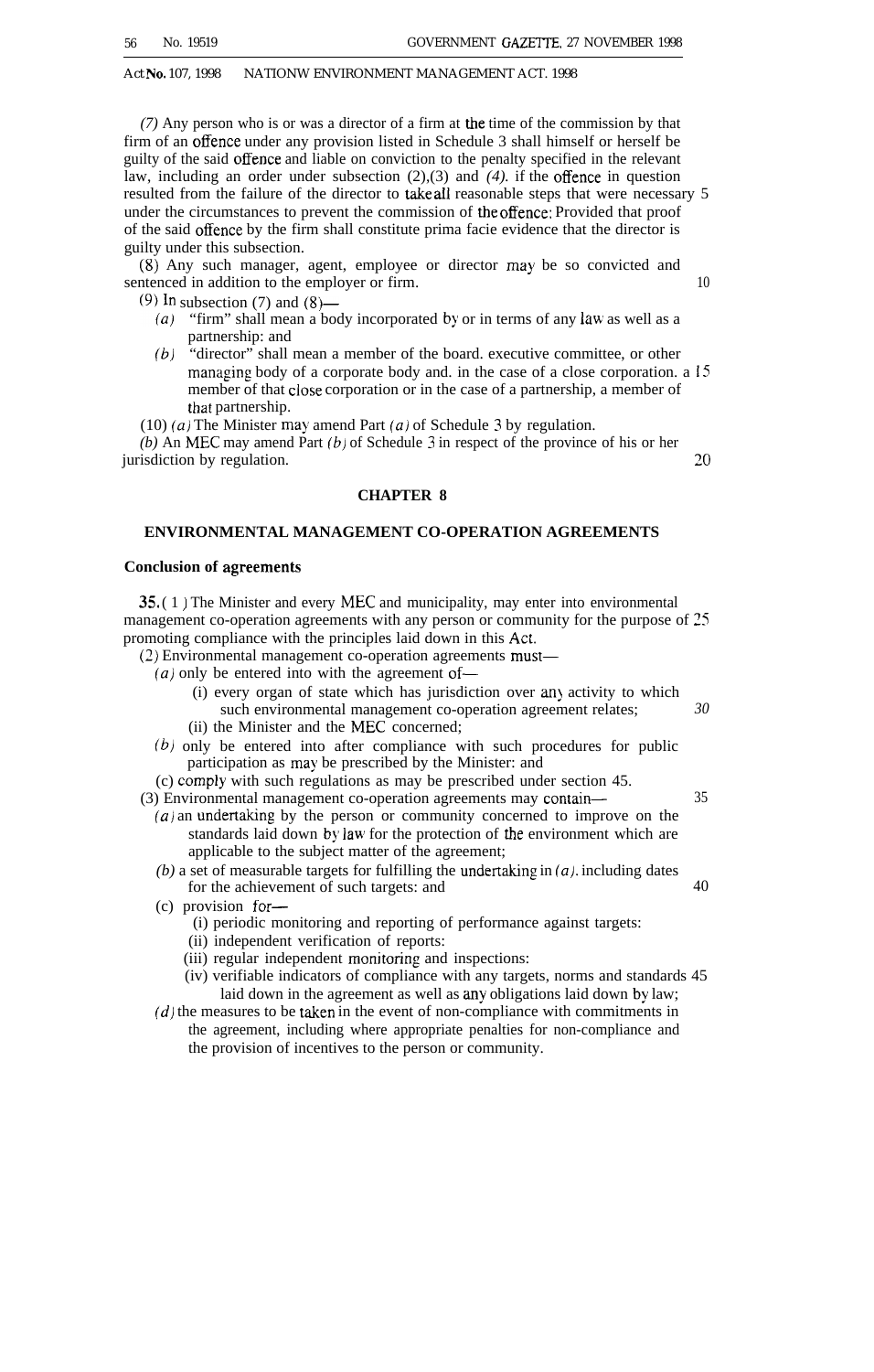#### **CHAPTER 9**

#### **ADMINISTRATION OF ACT**

#### **Expropriation**

36. (1) The Minister may purchase or, subject to compensation, expropriate any property for environmental or any other purpose under this Act. if that purpose is a 5 public purpose or is in the public interest: Provided that the Minister must consult the Minister of Minerals and Energy before any mineral rights are expropriated.

(2) The Expropriation Act, 1975 (Act No. 63 of 1975) applies to all expropriations under this Act and any reference to the Minister of Public Works in that Act must be read as a reference to the Minister for purposes of such expropriation. 10

(3) Notwithstanding the provisions of subsection (2). the amount of compensation and the time and manner of payment must be determined in accordance with section 25 (3) of the Constitution, and the owner of the property in question must be given a hearing before any property is expropriated.

#### **Reservation 15**

37. The Minister may reserve State land with the consent of the Minister authorised to dispose of the land. and after consultation with any other Minister concerned. for environmental or other purposes in terms of this Act. if that purpose is a public purpose or is in the public interest.

#### **Intervention in litigation**

38. The Minister may intervene in litigation before a court in any matter under this Act.

#### **Agreements**

39. The Director-General may enter into agreements with organs of state in order to fulfil his or her responsibilities. 25

#### **Appointment of employees on contract**

40. ( 1 ) The Director-General may appoint employees on contract outside the provisions of the Public Service Act. 1994 (Proclamation No 103 of 1994). when this is necessary to carry out the functions of the Department.

(2) The Director-General must. from time to time. and after consultation with the 30 Department of Public Service and Administration, determine the conditions of employment of such employees.

(3) Such employees must be remunerated from money appropriated for that purpose by Parliament.

#### **Assignment of powers 35**

**41. (** 1 ) In this section "assignment.. means an assignment as contemplated in section 99 of the Constitution.

(2) The Minister must record all assignments referred to in subsection (l) in a Schedule to this Act and may amend that Schedule.

#### **Delegation** 40

- 42. (1) The Minister may delegate a power, function or duty vested in him or her to-(a) a named officer of the Department: or
	- $(b)$  the holder of an office in the Department or, after consultation with the relevant Minister or MEC, the holder of an office of any other national department, provincial administration or municipality. 45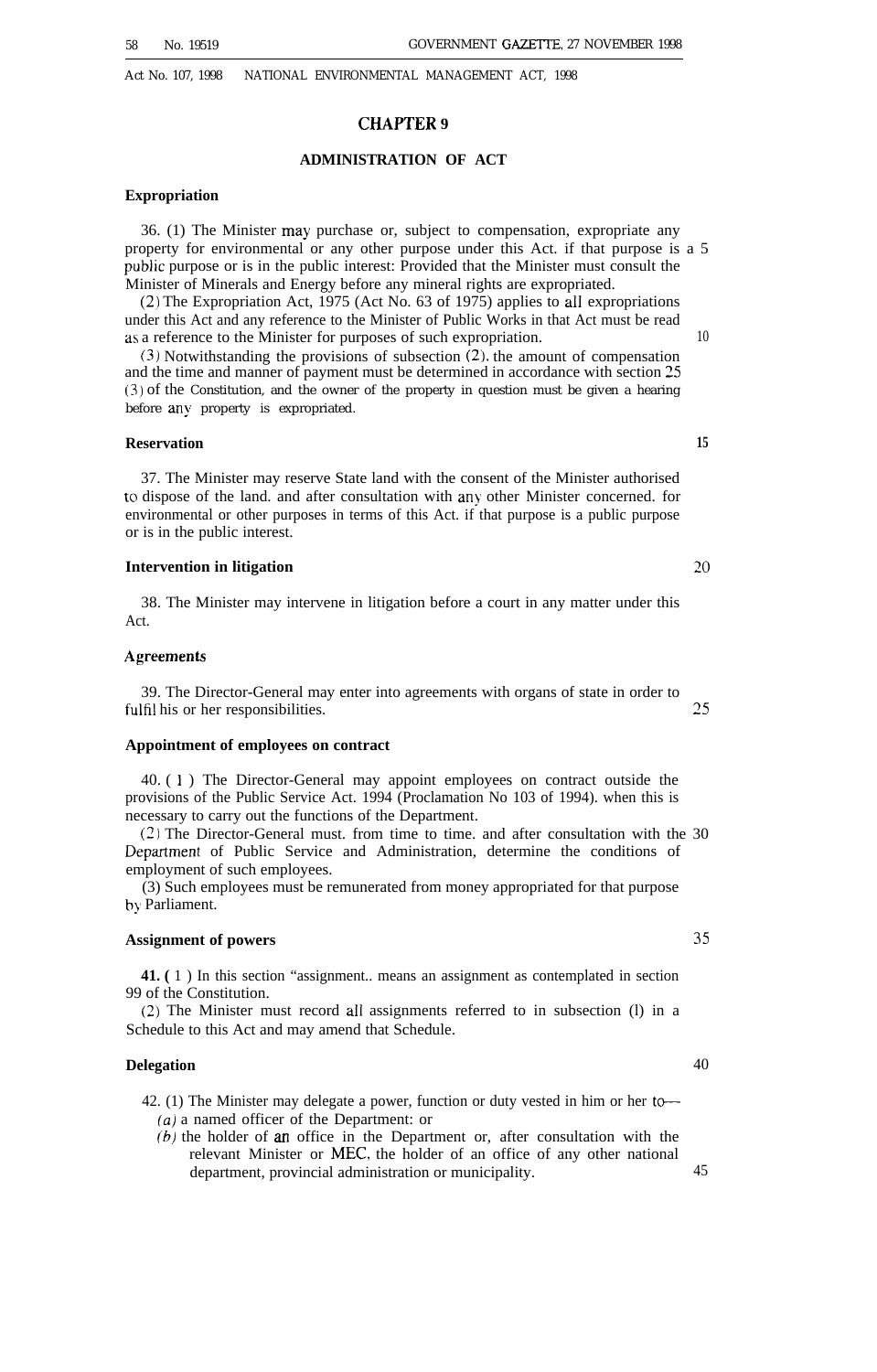(2) A delegation referred to in subsection  $(1)$ —

- *(a)* must be in writing;
- *(b)* may be made subject to conditions;
- $(c)$  does not prevent the exercise of the power, function or duty by the Minister himself or herself; and 5

*(d)* may be withdrawn by the Minister, (3) The Director-General may delegate a power, function or duty vested in him or her by or under this Act to-

- *(a)* a named officer of the Department;
- $(b)$  the holder of an office in the Department: or  $10$
- (c) after consultation with a provincial head of department, an officer in a provincial administration or municipality.

(4) The Director-General may permit a person to whom a power, function or duty has been delegated by the Director-General to delegate further that power, function or duty.

(5) A delegation referred to in subsection (3) and the permission referred to in 15 subsection (4)—

*(a)* must be in writing:

*(b)* may be made subject to conditions:

(c) does not prevent the exercise of the power. function or duty by the Director-General himself or herself and  $20$ 

*(d)* may be withdrawn by the Director-General.

#### **Appeal to Minister**

43. ( 1 ) Any affected person may appeal to the Minister against a decision taken by any person acting under a power delegated by the Minister under this Act.

(2) An appeal under subsection ( 1 ) must be noted and must be dealt with in the 25 manner prescribed.

#### **Regulations in general**

44. (1) The Minister may make regulations—

- *(a)* dealing with any matter which under this Act must be dealt with by regulation: and  $30$
- *(b)* generally. to carry out the purposes and the provisions of this Act.

(2) The Minister may make different regulations under this Act in respect of different activities, provinces. geographical areas and owners or classes of owners of land.

(3) The Minister may by regulation provide that infringements of certain regulations constitute criminal offences and prescribe penalties for such offences. 35

#### **Regulations for management co-operation agreements**

45. (1) The Minister may make regulations concerning—

- (a) procedures for the conclusion of environmental management co-operation agreements. which must include procedures for public participation:
- *(b)* the duration of agreements: 40
- $(c)$  requirements relating to the furnishing of information:
- *(d)* general conditions and prohibitions:
- (e) reporting procedures:
- (f) monitoring and inspection.

(2) An MEC or municipal council may substitute his or her or its own regulations or 45 bylaws. as the case may be, for the regulations issued by the Minister under subsection  $(1)$  above: Provided that such provincial regulations or municipal bylaws must cover the matters enumerated in subsection (1), and comply with the principles laid down in this Act.

#### **Model environmental management bylaws** *50*

46. (1) The Minister may make model bylaws aimed at establishing measures for the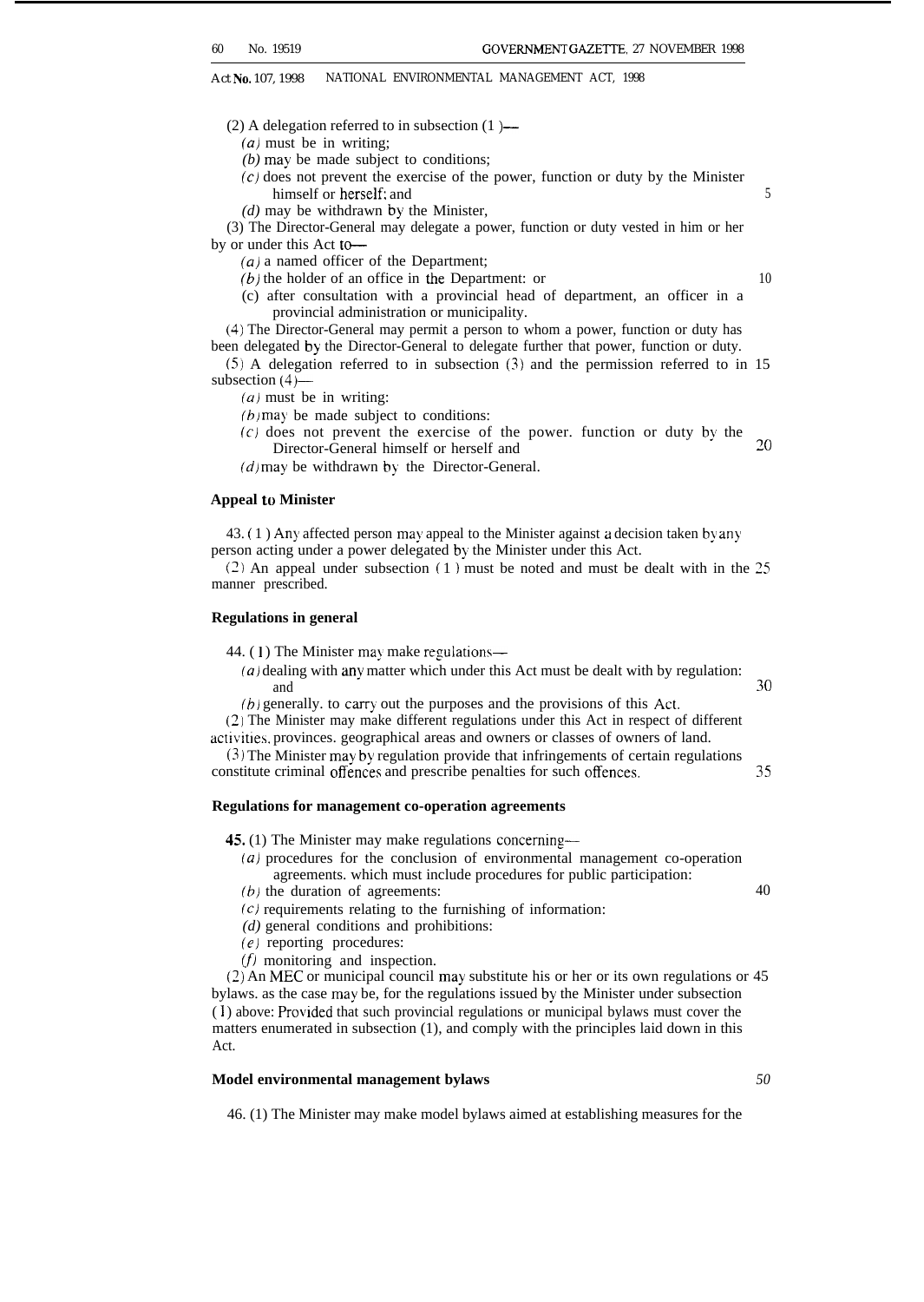management of environmental impacts of arty development within the jurisdiction of a municipality, which may be adopted by a municipality as municipal bylaws.

(2) Any municipality may request the Director-General to assist it with the preparation of bylaws on matters affecting the environment and the Director-General may not unreasonably refuse such a request.

(3) The Director-General may institute programmed to assist municipalities with the preparation of bylaws for the purposes of implementing this Act.

(4) The purpose of the model bylaws referred to in subsection (1) must be to-

- (a) mitigate adverse environmental impacts;
- $(b)$  facilitate the implementation of decisions taken, and conditions imposed as a result of the authorisation of new activities and developments, or through the setting of norms and standards in respect of existing activities and developments; and 10
- *(c)* ensure effective environmental management and conservation of resources and impacts within the jurisdiction of a municipality in co-operation with other organs of state. 15

(5) The model bylaws referred to in subsection (l) must include measures for environmental management, which may include—

*(a)* auditing. monitoring and ensuring compliance: and

(b) reporting requirements and the furnishing of information.

20

5

#### **Procedure for making regulations**

**47. (1)** Before making any regulations under this Act. a Minister or MEC must—

- (*a*) publish a notice in the relevant *Gazette*
	- (i) setting out the draft regulations: and
	- (ii ) inviting written comments to be submitted on the proposed regulations within a specified period mentioned in the notice: and 25
- (b) consider all comments received in accordance with paragraph *(a)(ii).*

*(2)* The Minister must. within 30 days after promulgating and publishing any regulations under this Act. table the regulations in the National Assembly and the National Council of Provinces, and an MEC must so table the regulations in the relevant provincial legislature or. if Parliament or the provincial legislature is then not in session. within 30 days after the beginning of the next ensuing session of Parliament or the provincial legislature. 30

(3) In considering regulations—

- *(a)* tabled in the National Assembly. a committee of the National Assembly must 35 consider and report to the National Assembly;
- (b) tabled in the National Council of Provinces, a committee of the National Council of Provinces must consider and report to the National Council of Provinces; and
- $\left(\frac{c}{\tan \theta}\right)$  tabled in a provincial legislature, a committee of that provincial legislature 40 must consider and report to the provincial legislature.

whether the regulations—

- (i) are consistent with the purposes of this Act;
- (ii) are within the powers conferred by this Act:
- (iii ) are consistent with the Constitution; and
- (iv) create offences and prescribe penalties for such offences that are appropriate and acceptable.

(4) The National **Council of** Provinces may by resolution reject the regulations within 30 days after they have been tabled in the National Council of Provinces, and such rejection must be referred to the National Assembly for consideration.

(5) *(a)* The National Assembly, after considering any rejection of a regulation by the National Council of Provinces; and

*(b)* the relevant provincial legislature,

may by resolution within 60 days after they have been tabled disapprove of the regulations. and may suspend its disapproval for any period and on any conditions to 55allow the Minister or MEC to correct a defect.

45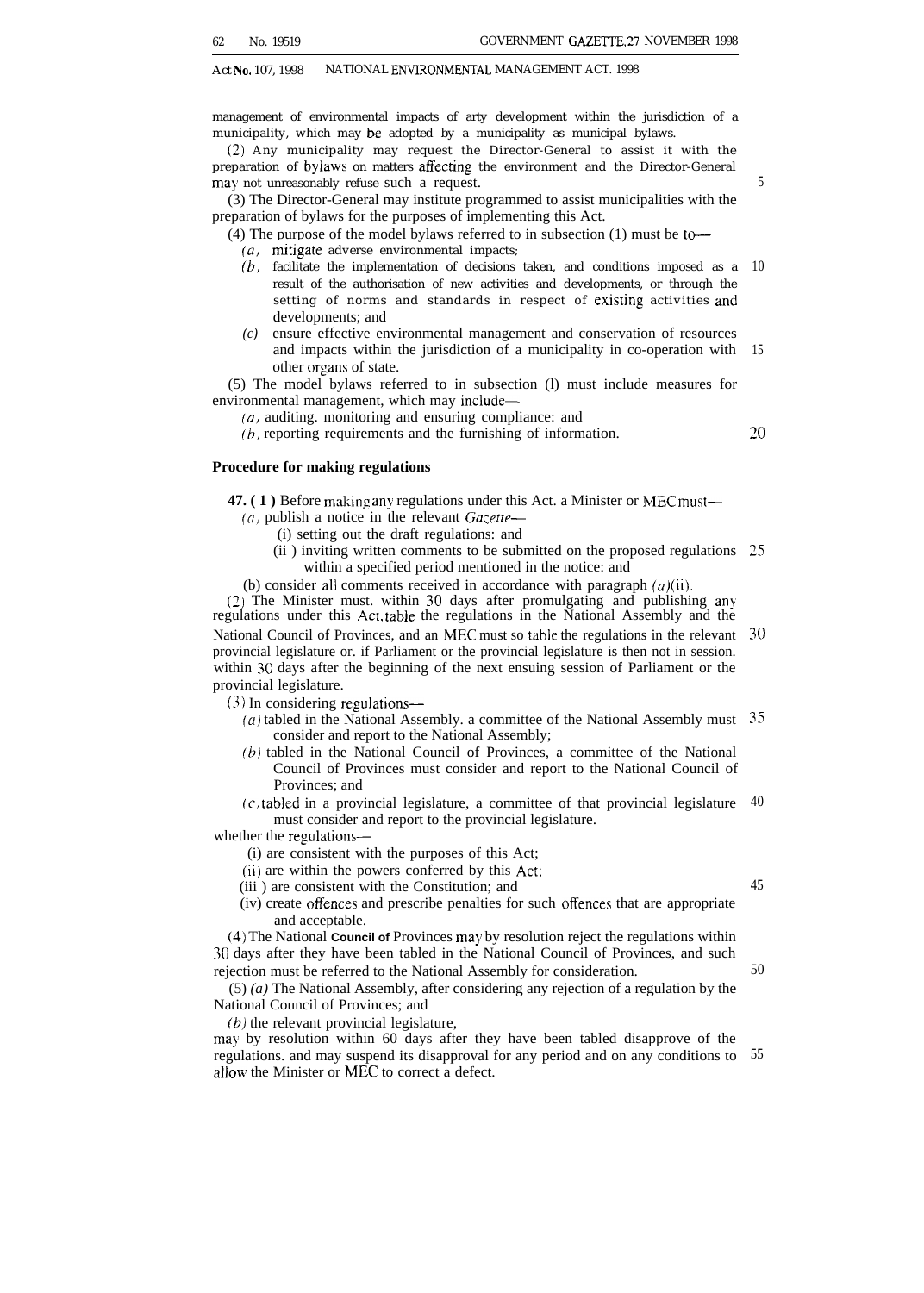(6) If the National Assembly or provincial legislature disapproves of any regulation, the regulation lapses, but without affecting—

(a) the validity of anything done in terms of the regulation before it lapsed; or  $(b)$  a right or privilege acquired or an obligation or liability incurred before it lapsed. 5

#### **CHAPTER 10**

#### **GENERAL AND TRANSITIONAL PROVISIONS**

#### **State bound**

48. This Act is binding on the State except in so far as any criminal liability is concerned. The concerned of the concerned of the concerned of the concerned of the concerned of the concerned of the concerned of the concerned of the concerned of the concerned of the concerned of the concerned of the con

#### **Limitation of liability**

- 49. Neither the State nor any other person is liable for any damage or loss caused by—  $(a)$  the exercise of any power or the performance of any duty under this Act: or
	- $(b)$  the failure to exercise any power. or perform any function or duty under this Act. 15

unless the exercise of or failure to exercise the power. or performance or failure to perform the duty was unlawful. negligent or in bad faith.

#### **Repeal of laws**

50. (1) Sections 2.3.4.5.6.7, 8.9.10.11.12.13.14. 14A, 14B, 14C, 15, 27A and 38 of the Environment Conservation Act. 1989 (Act No, 73 of 1989). are hereby 20 repealed.

 $(2)$  Sections  $21.22$  and  $26$  of the Environment Conservation Act, 1989 (Act No. 73 of 1989) and the notices and regulations issued pursuant to sections 21 and 22 and in force on the commencement date of this Act are repealed with effect from a date to be published by the Minister in the *Ga:etre.* which date may not be earlier than the date on 25 which regulations or notices made or issued under section 24 of this Act are promulgated and the Minister is satisfied that the regulations and notices under sections 2 I and 22 have become redundant.

#### **Savings**

**51.** Anything done or deemed to have been done under a provision repealed by this 30 Act—

- $(a)$  remains valid to the extent that it is consistent with this Act until anything done under this Act overrides it: and
- (b) subject to paragraph (*a*) is considered to be an action under the corresponding provision of this Act. 35

#### **Short title**

52. This Act is called the National Environmental Management Act. 1998.

#### **Commencement**

j3. This Act comes into operation on a date fixed by the President in the *Gazette.*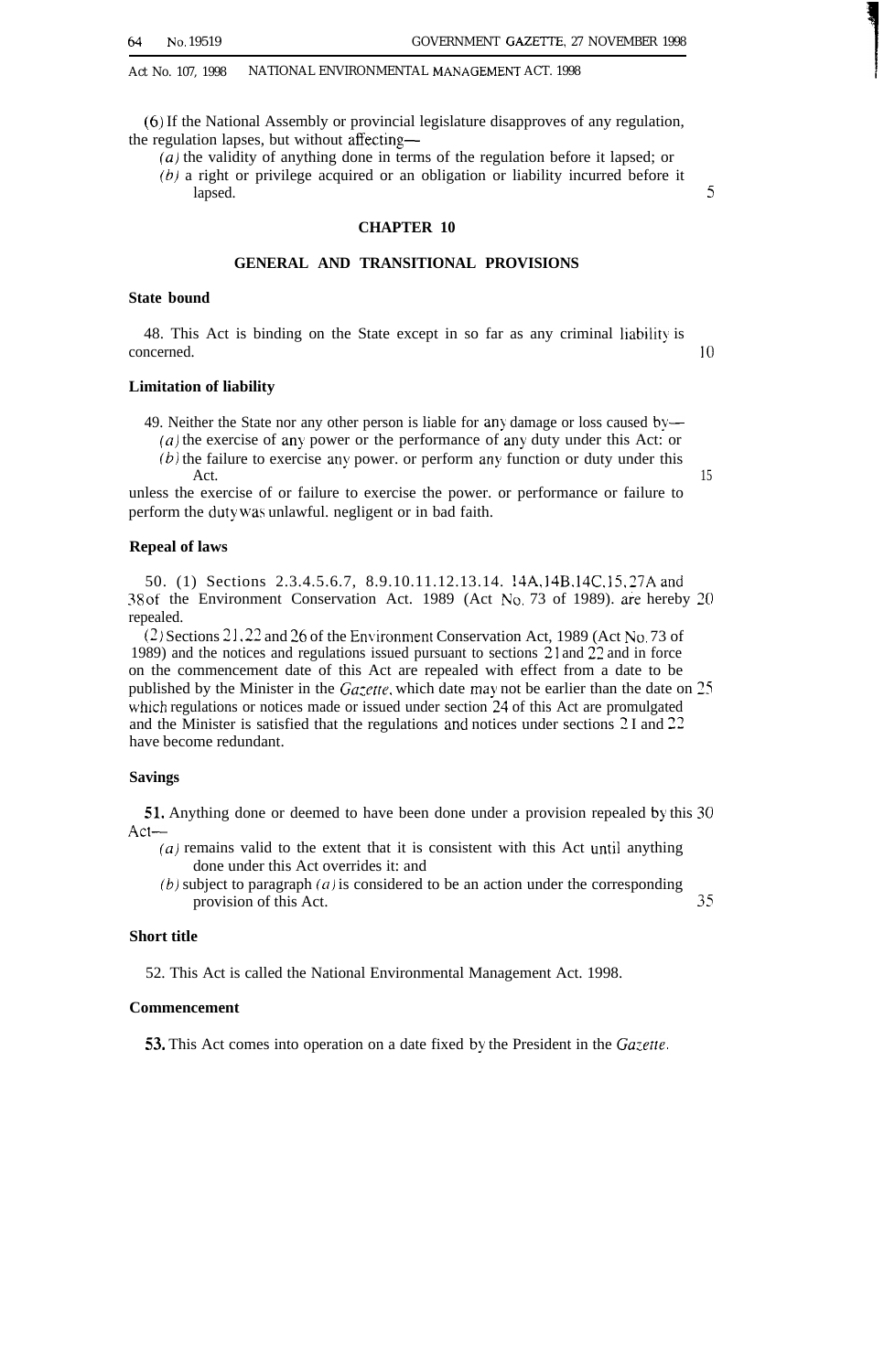.—.. . . ..—

Act No. 107, 1998 NATIONAL ENVIRONMENTAL MANAGEMENT ACT, 1998

#### **SCHEDULE 1**

#### **Section 11(1)**

#### **National departments exercising functions which may affect the environment**

- \* Department of Environmental Affairs and Tourism
- \* Department of Land Affairs
- \* Department of Agriculture
- \* Department of Housing
- \* Department of Trade and Industry
- \* Department of Water Affairs and Forestry
- \* Department of Transport
- \* Department of Defence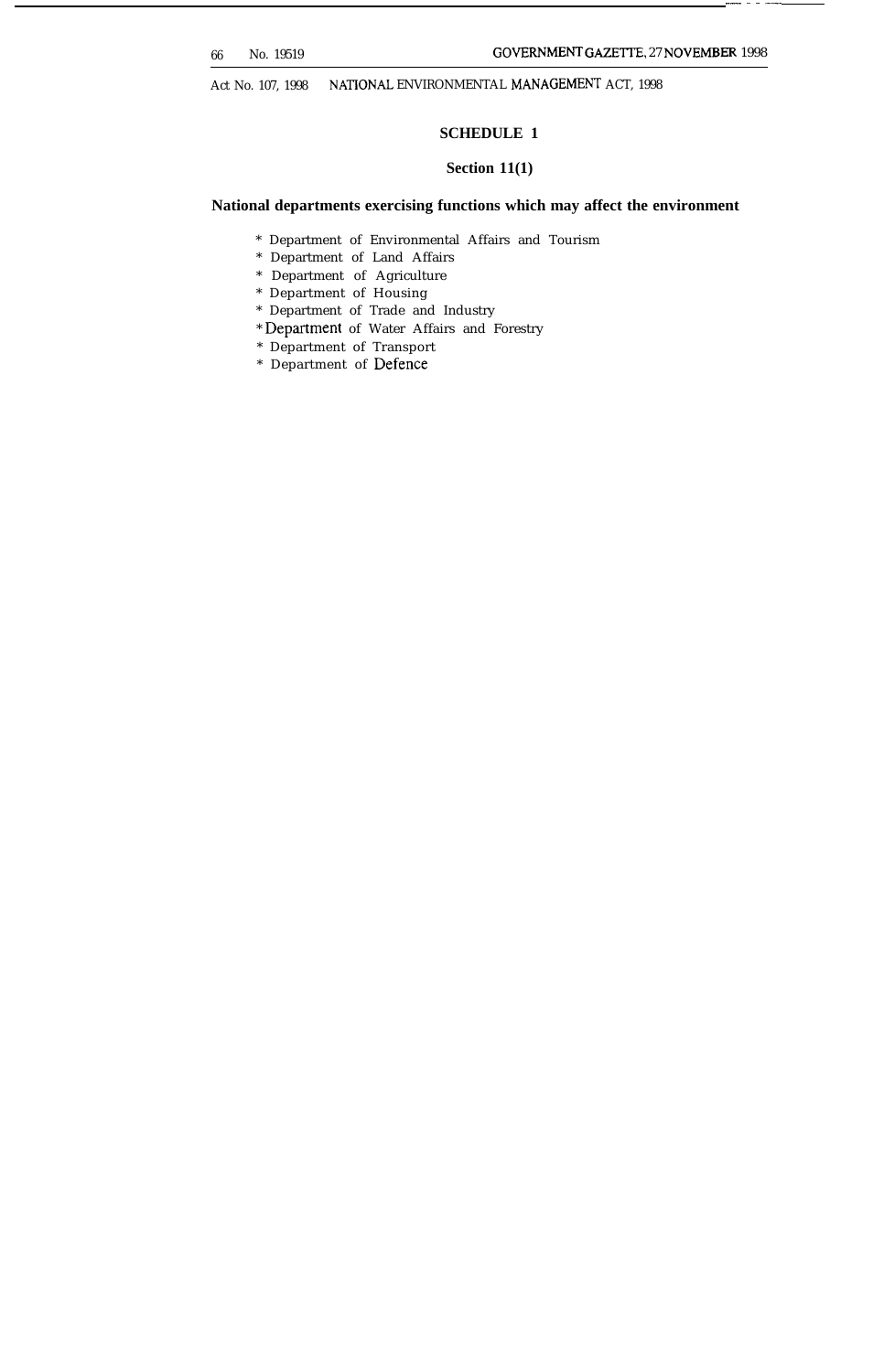. . . .7

Act No. 107, 1998 NATIONAL ENVIRONMENTAL MANAGEMENT ACT. 1998

#### **SCHEDULE 2**

#### **Section 11(2)**

#### **National departments exercising functions that involve the management of the environment**

- \* Department of Environmental Affairs and Tourism
- \* Department of Water Affairs and Forestry
- \* Department of Minerals and Energy
- \* Department of Land Affairs
- \* Department of Health
- \* Department of Labour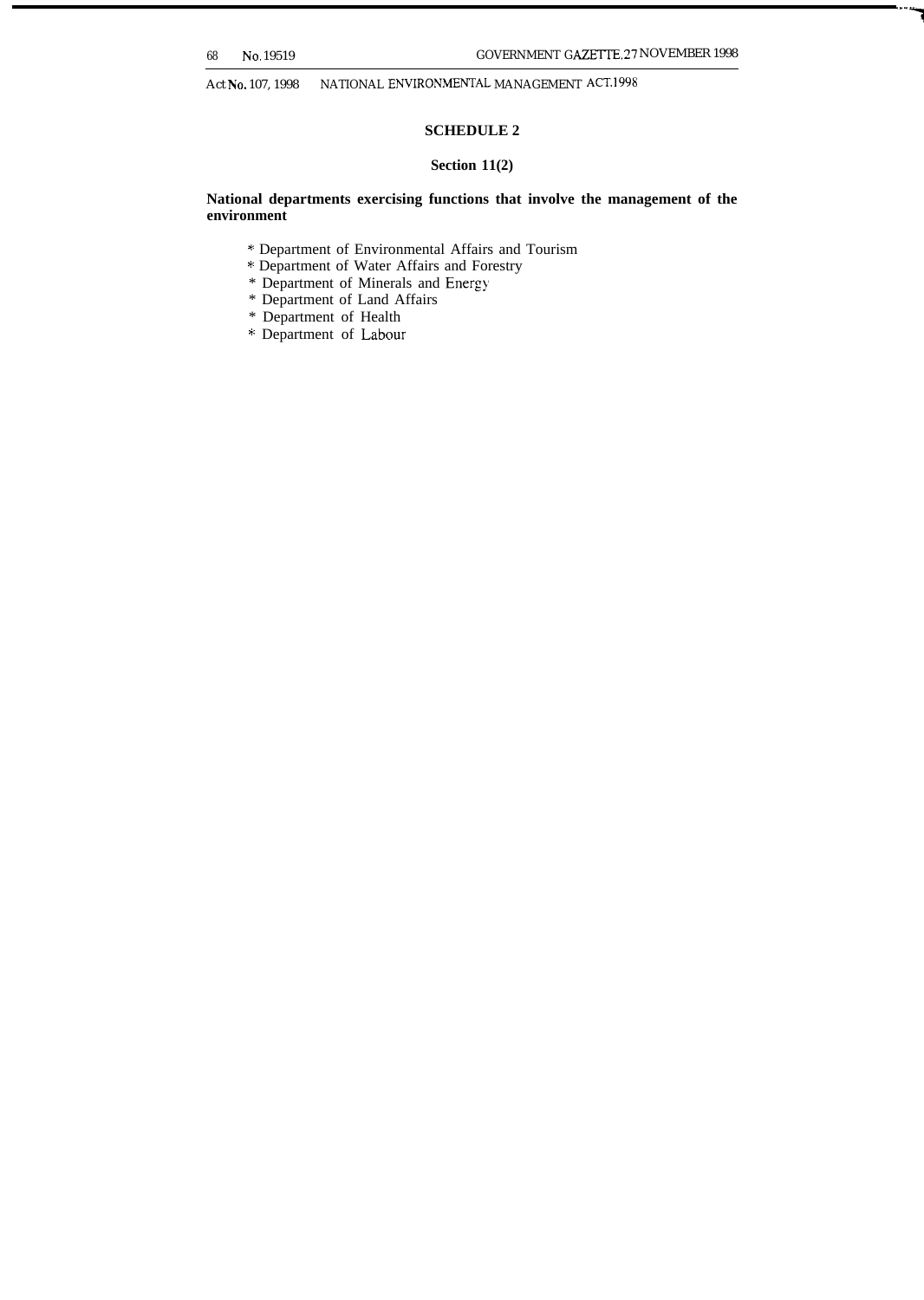**A—- - .- -**

Act **No.** 107.1998 NATIONAL ENVIRONMENTAL MANAGEMENT ACT. 1998

#### **SCHEDULE 3**

#### **(Section 34)**

#### **Part** *(a):* **National Legislation**

| No. and year of law   | Short title                           | <b>Relevant provisions</b>                            |
|-----------------------|---------------------------------------|-------------------------------------------------------|
| Act No. 36 of 1947    | Fertilizers. Farm Feeds, Agricultural | Section 18( $I$ )(l) in so far as it                  |
|                       | Remedies and Stock Remedies           | relates to contraventions of sec-<br>tions 7 and 7bis |
|                       | Animal Protect ion                    | Sections $2(1)$ and $2A$                              |
| Act No. 71 of 1962    |                                       |                                                       |
| Act No. 45 of 1965    | Atmospheric Pollution Prevention      | Section 9                                             |
| Act No. 15 of 1973    | Hazardous Substances                  | Section $19(1)$ (a) and (b) in so far                 |
|                       |                                       | as it relates to contraventions of                    |
|                       |                                       | sections 3 and 3A                                     |
| Act No. 57 of 1976    | National Parks                        | Section 24 $(1)(b)$                                   |
| Act No. 63 of 1976    | Mountain Catchment Areas              | Section $I_4$ in so far as it relates to              |
|                       |                                       | contraventions of section 3                           |
| Act No. 63 of 1977    | Health                                | Section 27                                            |
| Act No. 73 of 1980    | Dumping at Sea Control                | Sections 2(1)(a) and 2(1)(b)                          |
| $ActNo$ 6 of 1980     | Marine Pollution (Control and Civil   | Section $2(1)$                                        |
|                       | Liability                             |                                                       |
| Act. No. 43 of $1983$ | Conservation of Agricultural          | Sections 6 and 7                                      |
|                       | Resources                             |                                                       |
| Act No. 2 of 1986     | MarinePollution Prevention of         | Section 3A                                            |
|                       | Pollution from Ships                  |                                                       |
| Act No. 73 of 1989    | <b>Environment Conservation</b>       | Section $29(2)(a)$ and $(4)$                          |
| Act No. 18 of 1998    | Marine Living Resources               | Section $58(1)$ in so far as it relates               |
|                       |                                       | to contraventions of sections $43(2)$ .               |
|                       |                                       | 45. and 47. and section $58(2)$ in so                 |
|                       |                                       | far as it relates to contraventions of                |
|                       |                                       | international conservation and                        |
|                       |                                       | management measures                                   |
| Act No 36 of 1998     | N ational Water                       | Section $151(i)$ and $(i)$                            |